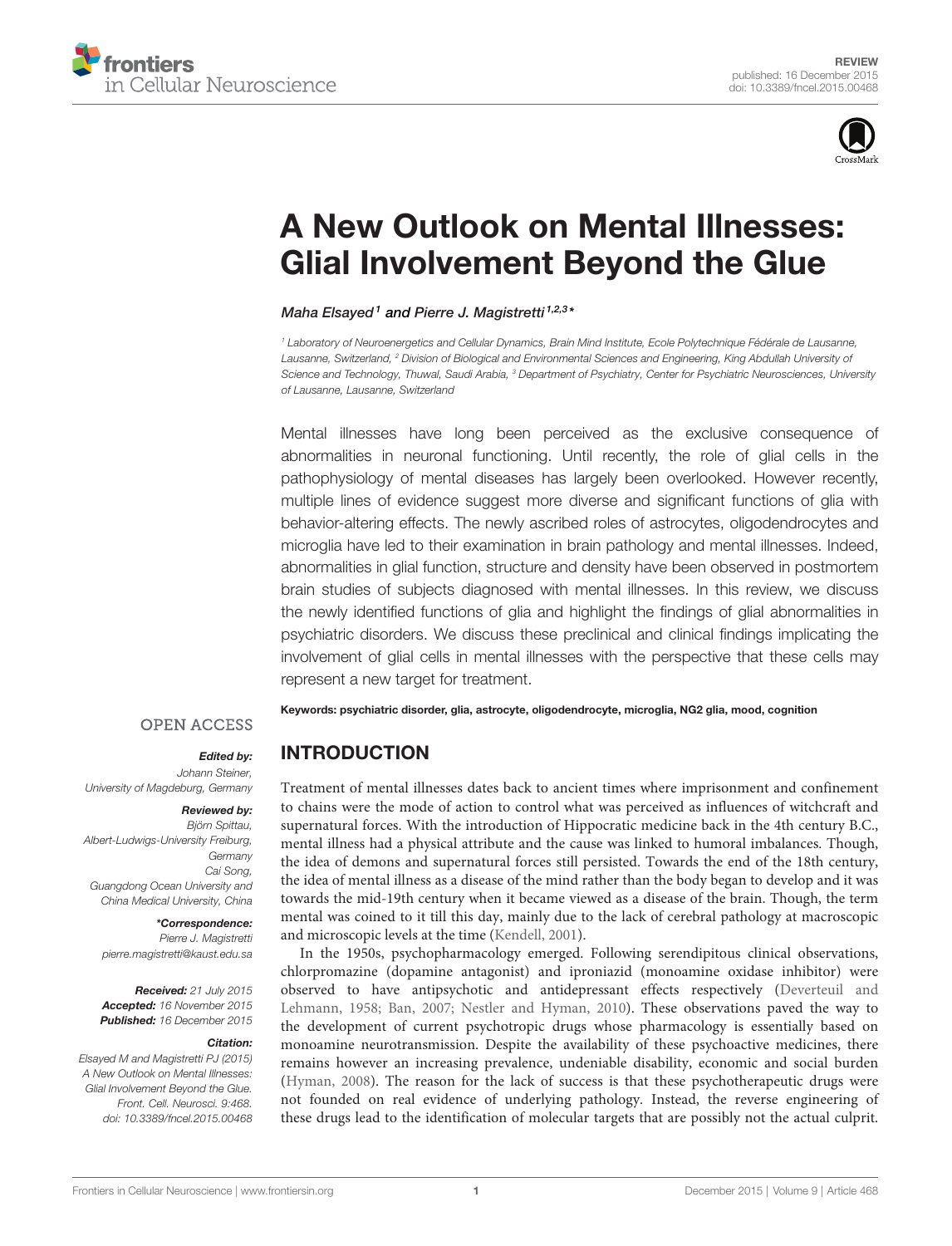With the emergence of in vivo brain imaging techniques and improvement in the methods of microscopy, immunocytochemistry and stereology, interest in re-examining cerebral pathology at the macro- and micro-scopic level ensued [\(Rajkowska et al.,](#page-17-1) [1999\)](#page-17-1). The microscopic approach has notably brought glial cells to light with newly identified functions. With access to the right tools, findings of glia pathology in psychiatric disorders began to surface [\(Di Benedetto and Rupprecht,](#page-13-1) [2013\)](#page-13-1). In this review, we will introduce the different types and functions of glia and then discuss findings implicating their involvement in the different types of mental illnesses.

## GLIA IN BRAIN FUNCTION AND HEALTH

While the legacy of the last century of research in psychiatry has centered on deciphering the role of neuronal systems in brain functions in health and disease, little attention has been paid to non-neuronal cells. Glial cells in fact outnumber neurons in several areas of the human brain [\(Kandel,](#page-15-2) [2000;](#page-15-2) [Pelvig et al.,](#page-17-2) [2008;](#page-17-2) [Azevedo et al.,](#page-12-1) [2009;](#page-12-1) [Herculano-Houzel,](#page-14-0) [2011\)](#page-14-0). Interestingly enough, this ratio is decreased in rodents [\(Nedergaard et al.,](#page-17-3) [2003;](#page-17-3) [Rajkowska and Miguel-Hidalgo,](#page-17-4) [2007;](#page-17-4) [Herculano-Houzel,](#page-14-0) [2011\)](#page-14-0) indicating that increased glial densities is associated with higher brain functions. The term neuroglia was initially coined by the German anatomist Rudolf Virchow in 1856 to refer to a scaffolding material. Traditionally seen as silent supportive cells, growing evidence suggest a more dynamic and active function. Glial cells provide a source of metabolic energy and growth/neurotrophic factors, are involved in regulating synaptic plasticity, modulating neuronal excitability, neurotransmitter modulation/reuptake and relay of information, among other functions. In short, they have emerged to be important players that alter neuronal state and connectivity.

Based on lineages, there are two types of Central Nervous System (CNS) glia: macroglia and microglia. Macroglia (astrocyte, oligodendrocyte) arise from ectoderm while microglia originate from monocyte-macrophage lineage [\(Ventura and](#page-19-0) [Goldman,](#page-19-0) [2006;](#page-19-0) [Rajkowska and Miguel-Hidalgo,](#page-17-4) [2007\)](#page-17-4). Each type has a specialized function and a unique morphology [\(Ventura and Goldman,](#page-19-0) [2006;](#page-19-0) [Rajkowska and Miguel-Hidalgo,](#page-17-4) [2007\)](#page-17-4). While oligodendrocytes and microglia were long thought to have specialized functions, astrocytes proved to be the most complex and functionally diverse.

## Astrocytes

The term astrocyte was initially described by Von Lenhossek in 1893 based on its star-like morphology. It turns out that astrocytes are quite heterogeneous in cell morphology, a fact that also reflects inherent functional specialization. Astrocytes can be categorized into at least five different types: (1) white matter astrocytes which take on a star shape; (2) gray matter astrocytes, which have a less complex shape; (3) ependymal astrocytes, which are stained positive for a marker of astrocytes, GFAP, and are found in the stem cell niches of the brain; (4) radial glia found within ventricular zone which originally provide a scaffold for migrating neurons during brain development; and (5) perivascular, also GFAP+, whose end-feet are in close proximity to blood vessels [\(Claycomb et al.,](#page-13-2) [2013\)](#page-13-2). Novel discoveries on the diverse functions of astrocytes have challenged the long-time held dogma that astrocytes are merely passive cells. From an evolutionary point of view, the ratio of astrocytes to neurons and the morphology of astrocytes increase with the complexity of brain functions [\(Oberheim et al.,](#page-17-5) [2009;](#page-17-5) [Pereira](#page-17-6) [and Furlan,](#page-17-6) [2010;](#page-17-6) [Herculano-Houzel,](#page-14-0) [2011\)](#page-14-0). The diversity of astrocytic roles are discussed below and range from local modulation of information processing within a synapse to brain large-scale integrative functions, and extend to interactions with the vasculature system and the immune system. Some of these functions support its involvement in cognitive and mood functions and the ones pertinent to psychiatric illnesses are discussed below.

#### Neurovascular Unit

Astrocytes form a bridging gap, coupling the vasculature system with neuronal circuits. The surface of intraparenchymal capillaries is covered at 99% by astrocytic end-feet [\(Kacem et al.,](#page-15-3) [1998\)](#page-15-3). Astrocytic end feet wrap around the endothelium of blood vessels and via this contact, they can influence cerebral blood flow [\(Takano et al.,](#page-18-0) [2006;](#page-18-0) [Magistretti and Allaman,](#page-16-0) [2015\)](#page-16-0) and control the transport of substances in and out of the brain to ensure proper brain homeostasis [\(Abbott et al.,](#page-11-0) [2006\)](#page-11-0).

#### Metabolic Coupling

Astrocytes have been shown to support neurons metabolically. Astrocytes express glucose transporters of the GLUT1 type along their astrocytic end feet [\(Allaman and Magistretti,](#page-11-1) [2013\)](#page-11-1). Upon increased neuronal activity and glutamate reuptake by astrocytespecific glutamate transporters, a sequence of events is triggered resulting in the uptake of glucose from blood vessels and erobic glycolysis, a process also known as the Astrocyte Neuron Lactate Shuttle (for review, see [Magistretti and Allaman,](#page-16-0) [2015\)](#page-16-0). With Lactate being the end product, it is released into the interstitial space for neuronal uptake [\(Walz and Mukerji,](#page-19-1) [1988;](#page-19-1) [Pellerin and](#page-17-7) [Magistretti,](#page-17-7) [1994;](#page-17-7) [Chuquet et al.,](#page-13-3) [2010\)](#page-13-3). Furthermore, astrocytes are the only cells to store energy in the form of glycogen in the adult brain. It was shown that this energy reserve can be mobilized by various neuroactive signals such as noradrenaline and vasoactive intestinal peptide [\(Magistretti et al.,](#page-16-1) [1981;](#page-16-1) [Sorg](#page-18-1) [and Magistretti,](#page-18-1) [1991\)](#page-18-1). Thus, there is an interplay between energy metabolism and neuronal activity with astrocytes being the mediators. Lactate released by astrocytes has been shown to exert additional important physiological functions such as induction of neuroplasticity and taking part in higher cognitive functions such as learning and memory [\(Suzuki et al.,](#page-18-2) [2011;](#page-18-2) [Yang et al.,](#page-19-2) [2014\)](#page-19-2).

#### Tripartite Synapse, Gliotransmission and Synaptic Function

Astrocytes express a range of receptors and ion channels that are similarly expressed in neurons [\(Verkhratsky et al.,](#page-19-3) [1998\)](#page-19-3). At most glutamatergic central synapses, the extremity of protoplasmic astrocyte process wraps the synaptic cleft, and communicates with pre- and post-synaptic neurons, forming what is called a tripartite synapse [\(Araque et al.,](#page-12-2) [1999;](#page-12-2) [Bezzi et al.,](#page-12-3)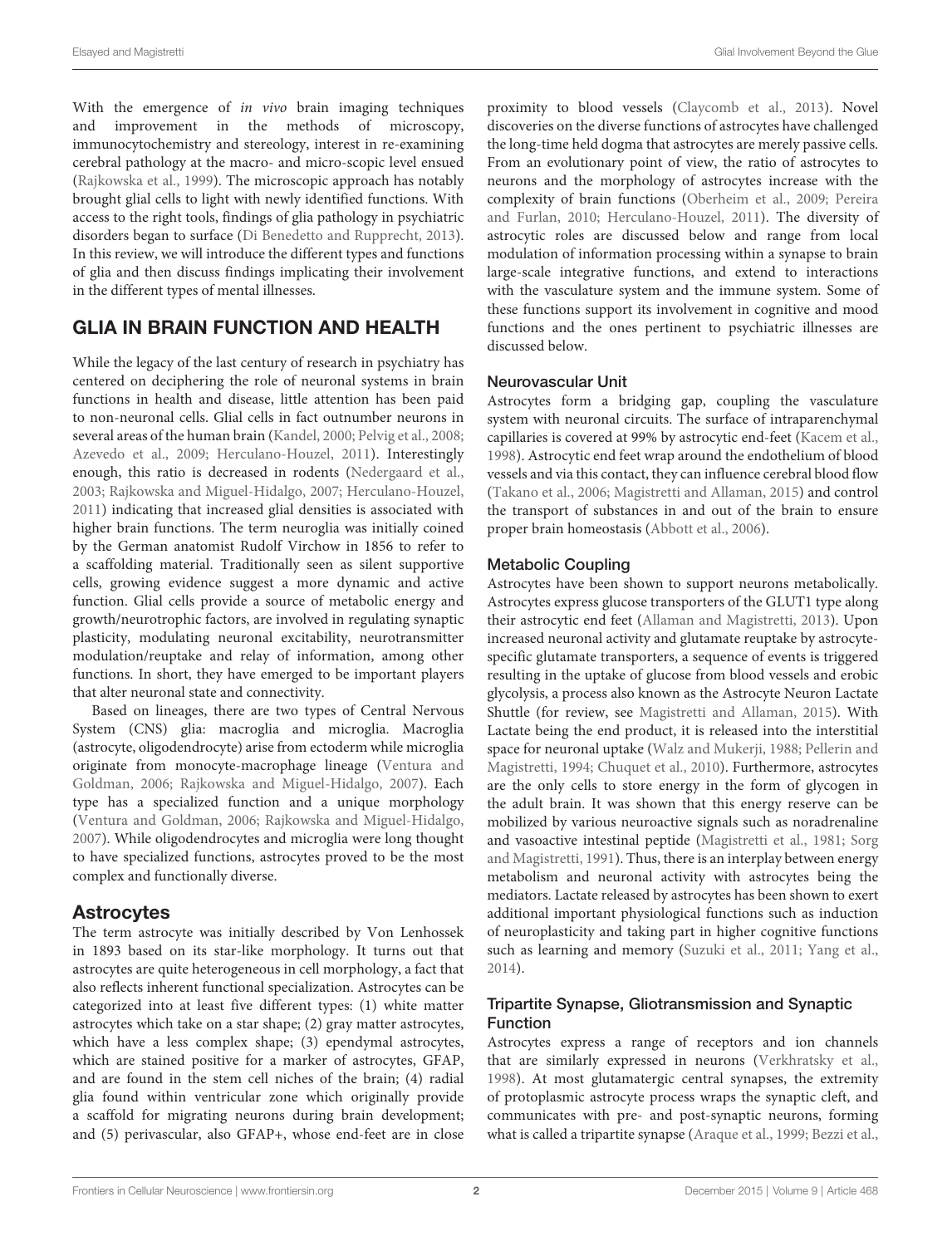[2001\)](#page-12-3). At those processes, they express glutamate transporters responsible for glutamate re-uptake and clearance from the synaptic cleft. With this feature, astrocytes can prevent the excitotoxic build-up of glutamate concentrations, and hence provide a form of neuroprotection [\(Choi,](#page-13-4) [1987;](#page-13-4) [Rothstein](#page-18-3) [et al.,](#page-18-3) [1996;](#page-18-3) [Tanaka et al.,](#page-18-4) [1997\)](#page-18-4). Furthermore, emerging data suggest that astrocytes are excitable cells able to release transmitters and thus regulate synaptic function. Some of the gliotransmitters released by astrocytes include ATP, D-serine, adenosine, glutamate and cytokines [\(Volterra and Meldolesi,](#page-19-4) [2005\)](#page-19-4). Some of these gliotransmitters are involved in modulating synaptic function. For example, D-serine is one of the required coactivators of NMDA receptors at the glycine site. It is three times more potent than glycine [\(Miyazaki et al.,](#page-16-2) [1999\)](#page-16-2); both Dserine and glycine are released by astrocytes, hence enabling these cells to regulate N-Methyl-D-aspartate (NMDA) receptor activity [\(Schell et al.,](#page-18-5) [1995;](#page-18-5) [Wolosker et al.,](#page-19-5) [1999a](#page-19-5)[,b\)](#page-19-6). To add another layer of complexity and heterogeneity of astrocyte specializations, distinct population of astrocytes contain exocytosis machinery such as vesicular glutamate transporter (vGluT) and are capable of initiating vesicular release of glutamate upon activation [\(Bezzi](#page-12-4) [et al.,](#page-12-4) [2004;](#page-12-4) [Kreft et al.,](#page-15-4) [2004;](#page-15-4) [Montana et al.,](#page-16-3) [2004;](#page-16-3) [Zhang et al.,](#page-19-7) [2004;](#page-19-7) [Jourdain et al.,](#page-15-5) [2007\)](#page-15-5).

#### Neurotrophic Function

Astrocytes can synthesize and release many neurotrophic factors such as fibroblast growth factor 2 (FGF2; [Gonzalez et al.,](#page-14-1) [1995\)](#page-14-1), brain-derived neurotrophic factor (BDNF; [Jean et al.,](#page-15-6) [2008\)](#page-15-6) and other growth factors involved in modulating synaptic transmission and plasticity [\(Levine et al.,](#page-15-7) [1995;](#page-15-7) [Lo,](#page-16-4) [1995;](#page-16-4) [Zechel et al.,](#page-19-8) [2010\)](#page-19-8). These growth factors can ultimately impact cognition and mood associated behavior [\(Graham and](#page-14-2) [Richardson,](#page-14-2) [2011;](#page-14-2) [Elsayed et al.,](#page-13-5) [2012;](#page-13-5) [Quesseveur et al.,](#page-17-8) [2013\)](#page-17-8).

#### Response to Injury and Pathogen

In response to injury, astrocytes become reactive, change their morphology and pattern of gene expression. They can also be induced to express major histocompatibility complex antigen to identify pathogen, modify Blood Brain Barrier permeability and secrete various cytokines to attract immune cells from the blood circulation [\(Sparacio et al.,](#page-18-6) [1992;](#page-18-6) [Farina et al.,](#page-14-3) [2007;](#page-14-3) [Burda and](#page-12-5) [Sofroniew,](#page-12-5) [2014\)](#page-12-5).

#### Gap Junctions

The complexity of astrocytes is further enhanced by the expression of connexins which form gap junctions [\(Giaume](#page-14-4) [et al.,](#page-14-4) [2005;](#page-14-4) [Orthmann-Murphy et al.,](#page-17-9) [2008\)](#page-17-9). This feature allows the formation of a syncytium whereby astroglia communicates intercellularly. Gap junction coupling is not static and is modulated by a number of signaling pathways [\(Anders et al.,](#page-11-2) [2014\)](#page-11-2). Mainly, sensory, cognitive and emotional patterns transmitted from spatially distributed neuronal and glial populations can result in the activation of astroglial calcium waves that can be transmitted across the astrocytic syncytium [\(Pereira and Furlan,](#page-17-6) [2010\)](#page-17-6).

# **Oligodendrocytes**

Oligodendrocytes are smaller and less branched than astrocytes [\(Fawcett,](#page-14-5) [1994\)](#page-14-5). Similarly to astrocytes, there are two types of oligodendrocyte residents in the cortex: (1) perineuronal oligodendrocytes, which are located in the gray matter and (2) interfascicular oligodendrocytes which are found in the white matter [\(Rajkowska and Miguel-Hidalgo,](#page-17-4) [2007\)](#page-17-4). Myelin formation has been the classical function attributed to oligodendrocytes with the function of insulating axons hence enabling faster conduction speed of action of potential. White and gray matter myelinations are exceptionally high in humans when compared to other species including primates [\(Zhang](#page-19-9) [and Sejnowski,](#page-19-9) [2000;](#page-19-9) [Miller et al.,](#page-16-5) [2012\)](#page-16-5) pointing to a higher structural connectivity as part of an evolutionary mechanism.

All this comes at a high energetic cost, with a large proportion of brain energy metabolites being directed towards creating and supporting myelination along with maintenance of transmembrane ionic gradients to sustain excitability [\(Connor](#page-13-6) [and Menzies,](#page-13-6) [1996;](#page-13-6) [Attwell and Laughlin,](#page-12-6) [2001;](#page-12-6) [Sanchez-Abarca](#page-18-7) [et al.,](#page-18-7) [2001;](#page-18-7) [Alle et al.,](#page-11-3) [2009;](#page-11-3) [Rinholm et al.,](#page-17-10) [2011\)](#page-17-10).

While initially thought as static components of the nervous system, recent studies suggest that myelin formation by oligodendrocytes is a highly dynamic processes influenced by neuronal activity [\(Ishibashi et al.,](#page-15-8) [2006\)](#page-15-8), learning [\(Bengtsson](#page-12-7) [et al.,](#page-12-7) [2005\)](#page-12-7) and environmental input [\(Markham and](#page-16-6) [Greenough,](#page-16-6) [2004\)](#page-16-6). Moreover, myelination is not restricted to a developmental program but can occur through adulthood suggesting contribution to brain plasticity [\(De Hoz and](#page-13-7) [Simons,](#page-13-7) [2015\)](#page-13-7). By enhancing speed and efficiency of action potential transmission, myelination enables synchronization of neural networks, which underlie the basis of our cognitive and behavioral repertoires and hence making this process a vital one for brain functioning [\(Haroutunian et al.,](#page-14-6) [2014\)](#page-14-6).

In addition to myelin formation, oligodendrocytes also express growth factors [\(Byravan et al.,](#page-12-8) [1994\)](#page-12-8), gap junctions [\(Orthmann-Murphy et al.,](#page-17-9) [2008\)](#page-17-9) and can supply energy in the form of Lactate to support axonal function [\(Funfschilling et al.,](#page-14-7) [2012;](#page-14-7) [Lee et al.,](#page-15-9) [2012\)](#page-15-9). Furthermore, they express glutamate receptors and are thus a target of neurotransmitters and glutamate excitotoxicity [\(Matute,](#page-16-7) [2006\)](#page-16-7).

## NG2-Glia

The notion that the adult brain is a static organ has been disputed over at least the past 30 years. In fact, the brain is a dynamic organ with neuronal and non-neuronal cells undergoing cellular plastic events regulated by endogenous and exogenous cues [\(Dong and](#page-13-8) [Greenough,](#page-13-8) [2004\)](#page-13-8). It is accepted now that cell proliferation, one aspect of cellular plasticity, occurs during brain development and continues into adulthood. The areas and rates of cell proliferation vary depending on the cell type in question (i.e., neurons or glia), or on the conditions surrounding these cells. In healthy conditions, gliogenesis is a slow-turnover process that occurs in the white and gray matter of the adult brain. It involves the proliferation of NG2-glia, otherwise known as oligodendrocyte precursor cells (OPC). While, a generally agreed upon role of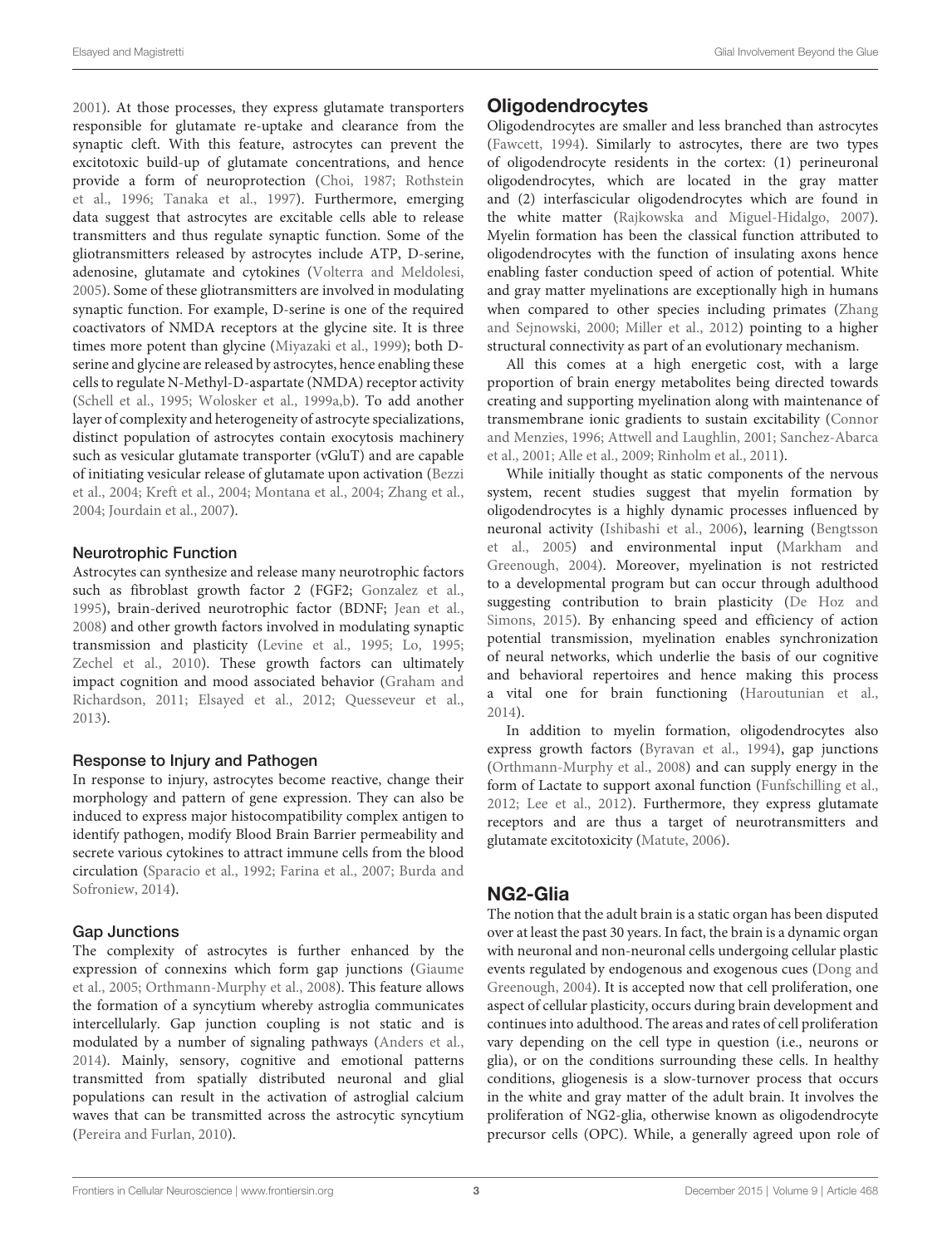NG2+ cells is to generate oligodendrocytes, they are also thought to generate neurons and astrocytes [\(Dayer et al.,](#page-13-9) [2005\)](#page-13-9). Though, the latter remains controversial [\(Clarke et al.,](#page-13-10) [2012\)](#page-13-10). They are one of the largest proliferative cells in the adult cortex [\(Dawson](#page-13-11) [et al.,](#page-13-11) [2003\)](#page-13-11). Nevertheless, not all NG2+ cells are proliferating at rest [\(Butt et al.,](#page-12-9) [2005\)](#page-12-9). Furthermore, a subset of them also appears to be involved in some aspects of information processing in partnership with neurons [\(Bergles et al.,](#page-12-10) [2000;](#page-12-10) [Lin and Bergles,](#page-16-8) [2002;](#page-16-8) [Hamilton et al.,](#page-14-8) [2009;](#page-14-8) [Richardson et al.,](#page-17-11) [2011\)](#page-17-11). The varied functional roles of NG2-glia are not yet completely understood and await further studies [\(Peters,](#page-17-12) [2004;](#page-17-12) [Richardson et al.,](#page-17-11) [2011\)](#page-17-11).

Nevertheless, it is clear that these cells are influenced by different manipulations, environmental and pharmacological, triggering its proliferation. Gliogenesis has been shown to be influenced by stress [\(Banasr et al.,](#page-12-11) [2007;](#page-12-11) [Czeh et al.,](#page-13-12) [2007\)](#page-13-12), exercise [\(Mandyam et al.,](#page-16-9) [2007\)](#page-16-9), growth factors [\(Elsayed et al.,](#page-13-5) [2012\)](#page-13-5), pharmacological and non-pharmacological modes of antidepressant treatment [\(Kodama et al.,](#page-15-10) [2004;](#page-15-10) [Wennström](#page-19-10) [et al.,](#page-19-10) [2006;](#page-19-10) [Czeh et al.,](#page-13-12) [2007\)](#page-13-12). Furthermore, formation of new myelin is speculated to contribute to motor learning in humans [\(Richardson et al.,](#page-17-11) [2011\)](#page-17-11) as indicated by studies reporting changes in white matter structure following extensive piano practice [\(Bengtsson et al.,](#page-12-7) [2005\)](#page-12-7) or juggling [\(Scholz et al.,](#page-18-8) [2009\)](#page-18-8).

#### **Microglia**

Microglial cells are the resident macrophage cells of the CNS. Unlike the other glia, they are ontogenetically related to the mononuclear phagocyte lineage. They act as a warden (CNS surveillance) and cleaner (macrophage). Microglial cells have a distinct morphology, small soma with fine and short processes. In 2010, a fate mapping study shed new light on the period of microglia migration to the brain. The study demonstrates that migration occurs during early embryonic development, challenging the idea that it enters the brain after birth [\(Ginhoux](#page-14-9) [et al.,](#page-14-9) [2010\)](#page-14-9). Hence, this study indicates that migration of microglia coincides with neuronal development. This realization led to the identification of new roles of microglia in neuronal development and wiring in the healthy brain [\(Tremblay et al.,](#page-19-11) [2010;](#page-19-11) [Schafer et al.,](#page-18-9) [2012\)](#page-18-9). In addition, microglia are involved in CNS surveillance and maintenance. They have constantly motile cellular processes canvassing the extracellular space [\(Kettenmann et al.,](#page-15-11) [2011;](#page-15-11) [Wu et al.,](#page-19-12) [2013\)](#page-19-12) and are involved in synaptic pruning and refinement of neuronal circuits [\(Chu](#page-13-13) [et al.,](#page-13-13) [2010\)](#page-13-13). Furthermore, microglial cells are involved in neuroinflammation. In response to a pathogen or injury, microglial cells once activated change in morphology. They proliferate, migrate to the site of injury (or infection) and they phagocytose damaged neurons, myelin and degenerating cells [\(Ginhoux et al.,](#page-14-10) [2013\)](#page-14-10). They are also involved in activating the immune system by releasing factors (such as cytokines and chemo-attractive factors) to promote neuronal protection and survival.

## GLIA AND BEHAVIOR

The diverse functions of glia discussed above clearly indicate that they are not just structural fillers. Rather, they play

an integral part of functional communication in the brain, see **[Figure 1](#page-4-0)**. Thus, it is not surprising to come across studies demonstrating the impact of glia on behavior. While neurons have long received attention as the main and ultimate drivers in inducing a behavioral output, glia are emerging as equally important influencers in certain behavioral aspects. One supportive study demonstrates cognitive and mood deficits following glial damage. Upon infusion of the gliotoxin Lalpha-aminoadipic acid (L-AAA) into the prefrontal cortex (PFC), anhedonia- and despair-like behaviors were manifested. Moreover, the gliotoxin triggered morphological changes in the neurons. Interestingly, inducing neuronal loss by infusion of the neurotoxin ibotenate into the PFC did not replicate these results. This indicates that glial dysfunction is an important player with capability of inducing depressive symptoms possibly by contributing to neuronal adaptive changes responsible in eliciting the expression of symptoms of depression [\(Banasr and](#page-12-12) [Duman,](#page-12-12) [2008\)](#page-12-12). Behavioral impairments were also found when targeting specific astrocytic activities. Following impairment of astrocytic vesicular release through genetic manipulation, gamma oscillations were found to be impacted and this was accompanied by a deficit in novel object recognition test indicating memory impairment [\(Lee et al.,](#page-15-12) [2014\)](#page-15-12). Another study examined the behavioral impact following impairment of glycogenolysis in the rodent hippocampus. Glycogenolysis is a process that occurs uniquely in astrocytes and involves break down of glycogen and lactate formation. Inhibiting this astrocytic function interfered with long-term memory formation. A similar behavioral output also occurred following manipulation of astrocytic export or intra-neuronal uptake of lactate. These findings suggest that manipulating one aspect of astrocyte function can have a strong impact on important physiological functions, such as long-term memory formation [\(Suzuki et al.,](#page-18-2) [2011\)](#page-18-2). Additional evidence comes from a recent study suggesting that glial cells have computational and cognitive enhancement abilities. The authors engrafted human glial progenitor cells into neonatal immune-deficient mice. At adulthood and upon maturation, these chimeric mice contain both mice and human astroglia. What was puzzling about these mice is that they exhibited enhanced learning and LTP when compared to mice allografted with murine glial progenitor cells [\(Han et al.,](#page-14-11) [2013\)](#page-14-11). This study alludes to the notion of astrocytic evolution geared towards the enhancement of our cognitive abilities. In sum, these studies are some of many emerging findings that strongly highlight the importance and impact of glia on modulating cognition and emotions. Since impairments in cognition and mood are features of mental illnesses, it makes sense to draw our attention to glia and the pathological findings reported in these cell types.

## MENTAL ILLNESSES

According to Center for Disease Control and Prevention (CDC), mental illnesses refer to disorders generally characterized by dysregulation of mood, thought, and/or behavior, as recognized by the Diagnostic and Statistical Manual DSM-IV. Unlike neurodegenerative disorders, mental illness is not characterized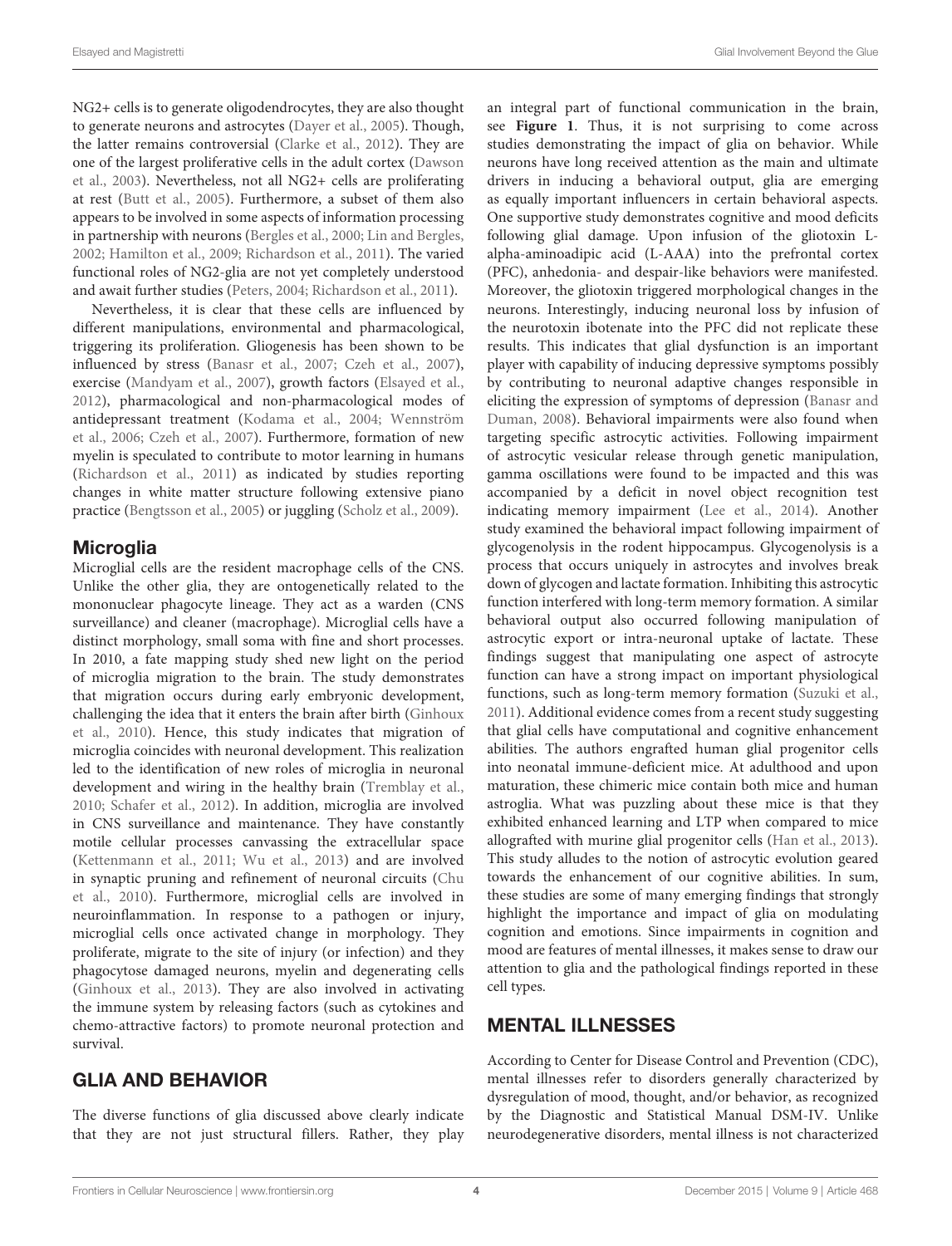

<span id="page-4-0"></span>by significant loss of neurons but rather by a prominent glial pathology [\(Rajkowska,](#page-17-13) [2002b;](#page-17-13) [Rajkowska and Miguel-Hidalgo,](#page-17-4) [2007\)](#page-17-4).

# MAJOR DEPRESSIVE DISORDER

## Clinical Studies

Major depressive disorder (MDD) is characterized by depressed mood, anhedonia and altered cognitive function. The experience of some of these symptoms can be disabling, interfering with one's daily activities and function. In some cases, these disabling symptoms are recurrent; they may reappear several times in the lifetime of MDD patients.

MDD is a multifactorial brain disorder with both genetic and environmental components. Brain imaging and molecular pathology studies have identified alterations in key structures involved in the regulation of mood and cognitive functions. Functional neuroimaging studies measuring changes in glucose metabolism (Positron Emission Tomography), blood perfusion (functional Magnetic Resonance Imaging) and volumetric studies (Magnetic Resonance Imaging) show structural and functional alterations in the PFC, hippocampus, striatum and amygdala [\(Drevets,](#page-13-14) [1999,](#page-13-14) [2000,](#page-13-15) [2001;](#page-13-16) [Zhu et al.,](#page-19-13) [1999\)](#page-19-13). More specifically, reports indicate a decrease in metabolism of

dorsolateral PFC (dlPFC), subgenual anterior cingulate, and an increase in orbital cortex/ventrolateral PFC, posterior cingulate cortex [\(Drevets et al.,](#page-13-17) [2002a\)](#page-13-17) and amygdala [\(Drevets et al.,](#page-13-18) [2002b\)](#page-13-18). Though, normal and hyperfrontal normal activities have also been reported [\(Mayberg,](#page-16-10) [2003;](#page-16-10) [Fales et al.,](#page-14-12) [2008\)](#page-14-12) indicating some inconsistencies. The decrease in some of the cortical activity in depressed patients is restored following antidepressant treatment [\(Mayberg et al.,](#page-16-11) [2000;](#page-16-11) [Liotti and](#page-16-12) [Mayberg,](#page-16-12) [2001\)](#page-16-12). Amygdala activity is generally under negative control by PFC; the general decrease in PFC function and increased amygdala activity point to a disrupted circuitry. Indeed, studies have reported decreased prefrontal-amygdala functional connectivity [\(Matthews et al.,](#page-16-13) [2008;](#page-16-13) [Almeida et al.,](#page-11-4) [2009\)](#page-11-4). This is consistent with impaired cognitive regulation of negative emotions, a commonly experienced symptom by depressed subjects. The disruption of this circuitry is further substantiated by anatomical studies indicating cellular and myelination changes in many of these brain regions [\(Zhu et al.,](#page-19-13) [1999;](#page-19-13) [Manji et al.,](#page-16-14) [2001\)](#page-16-14).

One of the earliest reports of glia pathology dates back to 1998, when a preliminary histopathological assessment of subgenual part of Brodmann's are (BA24) indicated reduction in gray matter volume and diminution in glial density with no changes in neuronal density in familial forms of MDD and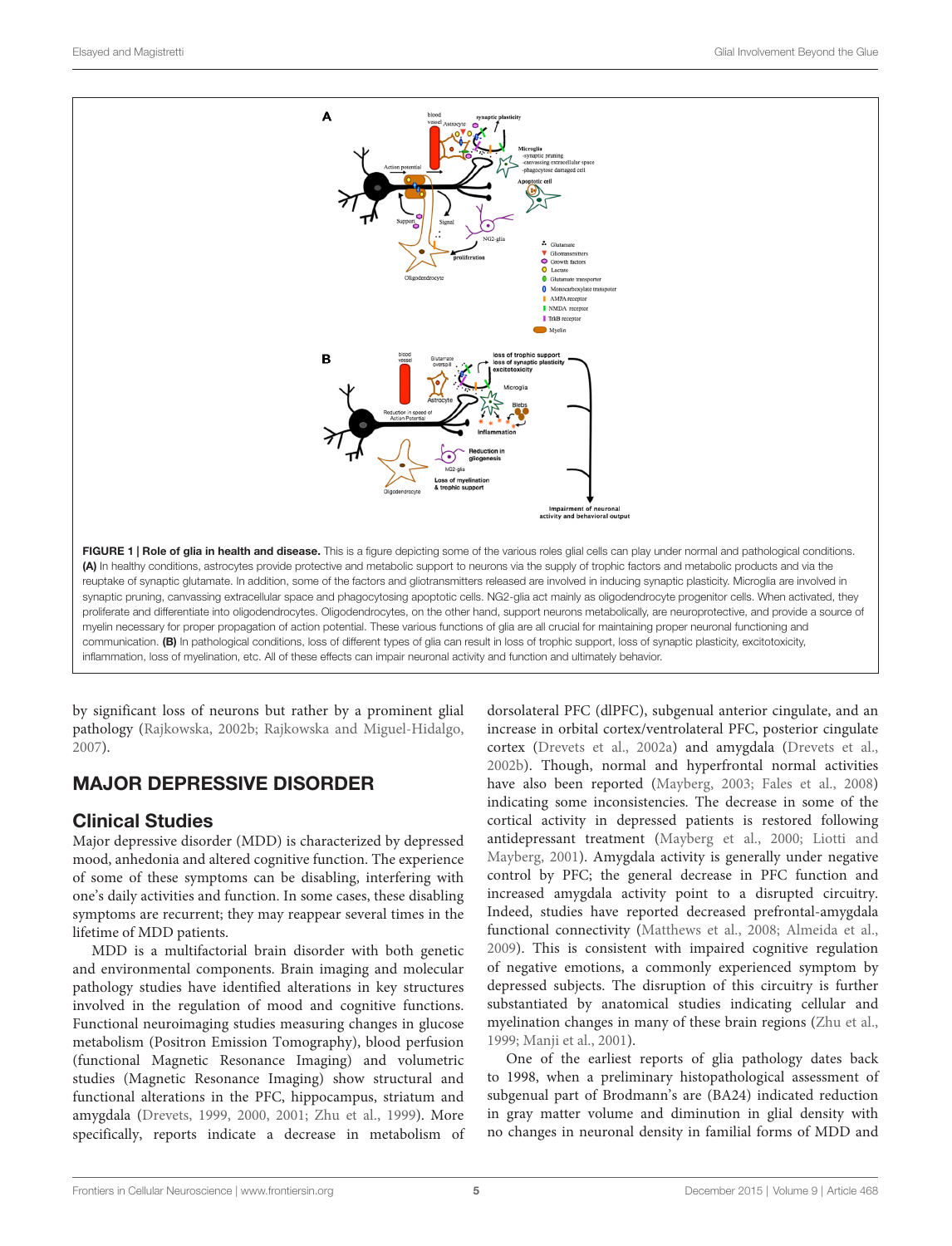bipolar disorder (BPD; [Ongur et al.,](#page-17-14) [1998\)](#page-17-14). Further cellular characterization was conducted indicating changes in different glial cell types [\(Rajkowska et al.,](#page-17-1) [1999\)](#page-17-1). Glia pathology in MDD has become well documented. **[Table 1](#page-5-0)** lists some of these quantitative studies. Although there are numerous reports substantiating glial reductions in different limbic brain regions, there are some studies indicating otherwise. For a more detailed review, please refer to [Sanacora and Banasr](#page-18-10) [\(2013\)](#page-18-10).

Studies on specific markers for oligodendrocytes have shown a decrease in frontal cortex [\(Honer et al.,](#page-14-13) [1999\)](#page-14-13), in middle temporal gyrus [\(Aston et al.,](#page-12-13) [2005\)](#page-12-13), in deep white matter of the dlPFC [\(Regenold et al.,](#page-17-15) [2007\)](#page-17-15) and in white matter volume of genual and splenial portions of corpus callosum [\(Brambilla](#page-12-14) [et al.,](#page-12-14) [2004\)](#page-12-14). The greatest changes were observed in layers III, V, and VI [\(Rajkowska et al.,](#page-17-1) [1999;](#page-17-1) [Cotter et al.,](#page-13-19) [2001,](#page-13-19) [2002;](#page-13-20) [Rajkowska,](#page-17-13) [2002b;](#page-17-13) [Uranova et al.,](#page-19-14) [2004;](#page-19-14) [Banasr et al.,](#page-12-11) [2007\)](#page-12-11). Given the presence of a large component of myelinated fibers in these deeper layers, these findings support the hypothesis that myelinating oligodendrocyte's function is reduced in MDD. Reductions in limbic regions such as the amygdala [\(Hamidi et al.,](#page-14-14) [2004\)](#page-14-14) were also observed. Furthermore, white matter alterations in the anterior cingulate, dlPFC and central white matter regions were observed with Diffusion Tensor imaging and results suggest that disconnections of cortical and subcortical regions occur with depression [\(Bae et al.,](#page-12-15) [2006\)](#page-12-15).

In addition, changes in expression of astrocytic markers critical to the function and regulatory mechanisms of astrocytes have been reported in dlPFC, anterior cingulate cortex, orbitofrontal cortex and locus coeruleus. A number of postmortem brain studies of depressed subjects have consistently shown reductions in the expression of GFAP [\(Miguel-Hidalgo](#page-16-15) [et al.,](#page-16-15) [2000\)](#page-16-15), AQP4 [\(Rajkowska et al.,](#page-17-16) [2013\)](#page-17-16), connexins [\(Miguel-](#page-16-16)[Hidalgo et al.,](#page-16-16) [2014\)](#page-16-16), S100B [\(Gos et al.,](#page-14-15) [2013\)](#page-14-15), glutamate transporters and glutamine synthase expression [\(Choudary et al.,](#page-13-21) [2005;](#page-13-21) [Medina et al.,](#page-16-17) [2013\)](#page-16-17) and TrkB.1, an isoform specifically expressed in astrocytes [\(Ernst et al.,](#page-14-16) [2009\)](#page-14-16). One study identified a significant reduction (by 50%) in the coverage of blood vessels by astrocytic end feet in the gray matter of the orbitofrontal cortex [\(Rajkowska et al.,](#page-17-16) [2013\)](#page-17-16). Being an active participant in the neuro-vascular unit and a metabolic coupler of neuronal activity with blood glucose uptake, this suggests that there is a strong impairment in this particular metabolic astrocytic activity. Hence, it is not surprising that these cellular changes, particularly the coverage of blood vessels are accompanied

with metabolic changes in this particular brain region when examined in anxious depressed subjects [\(Townsend et al.,](#page-19-15) [2010\)](#page-19-15). To identify the etiological mechanism of astrocytic pathology in depression, changes in DNA methylation patterns were reported in astrocytes that were specifically altered in the brain of depressed subjects [\(Nagy et al.,](#page-17-17) [2015\)](#page-17-17). Reductions of astrocyte related marker GFAP was however, not observed in the older MDD subjects (46-86 years of age; [Miguel-Hidalgo et al.,](#page-16-15) [2000\)](#page-16-15). The lack of effect in the older MDD population is thought to be due to age-related astrocyte reactivity.

With regards to microglia, clinical evidence implicating microglial dysregulation in MDD is limited. While no studies to date have reported a loss of microglia, one study found significant microgliosis in dlPFC, anterior cingulate cortex and mediodorsal thalamus of suicidal subjects [\(Steiner et al.,](#page-18-11) [2008\)](#page-18-11). Furthermore, quinolinic acid and pro-inflammatory cytokines, whose main source of production and release is microglia are elevated in areas within anterior cingulate cortex and in the cerebrospinal fluid respectively in a subgroup of depressed subjects [\(Howren et al.,](#page-15-13) [2009;](#page-15-13) [Steiner et al.,](#page-18-12) [2011\)](#page-18-12). Readers are referred to a recent review that thoroughly discusses the findings and the potential role of activated microglia in the pathophysiology of MDD and other neuropsychiatric disorders [\(Beumer et al.,](#page-12-16) [2012\)](#page-12-16).

These cellular alterations are thought to be the underlying mechanism for the structural changes and volumetric reductions observed in specific brain regions of MDD subjects. Dysfunction of glial cells, glial loss and/or reduced gliogenesis [\(Rajkowska](#page-17-1) [et al.,](#page-17-1) [1999;](#page-17-1) [Cotter et al.,](#page-13-19) [2001,](#page-13-19) [2002\)](#page-13-20), are possible mechanisms that could lead to the reported neuronal atrophy and impairment in neuronal functioning and output.

#### Preclinical Studies of Depression

The importance of glia in mood modulation has been highlighted recently in animal models of depression. An increase in cell proliferation in the PFC of adult rats at baseline levels occurs after 3 weeks of antidepressant treatment [\(Kodama et al.,](#page-15-10) [2004\)](#page-15-10). Chronic stress and chronic corticosterone administration result in at least 30% decrease of cell proliferation in the medial PFC and cerebral cortex of adult rats [\(Alonso,](#page-11-5) [2000;](#page-11-5) [Banasr](#page-12-11) [et al.,](#page-12-11) [2007;](#page-12-11) [Czeh et al.,](#page-13-12) [2007\)](#page-13-12) and mice [\(Elsayed et al.,](#page-13-5) [2012\)](#page-13-5). Some of these changes are reversed by chronic fluoxetine treatment [\(Banasr et al.,](#page-12-11) [2007;](#page-12-11) [Czeh et al.,](#page-13-12) [2007\)](#page-13-12). Furthermore, the nature of the proliferative cells decreased by stress in the PFC was identified as NG2+ cells and endothelial cells

#### <span id="page-5-0"></span>TABLE 1 | Summary of the findings of glial cell reductions within the brain of depressed.

| <b>Cortical region</b>                                                    | Glial density                                           | Neuronal size                      | Reference                                                          |
|---------------------------------------------------------------------------|---------------------------------------------------------|------------------------------------|--------------------------------------------------------------------|
| <b>DLPFC</b>                                                              | Decrease in glia                                        | 20%                                | Cotter et al. (2002)                                               |
| Supra and infragranular layers of<br>DLPFC and OrbitoFrontal Cortex (OFC) | Dec. glia                                               | $5 - 7%$                           | Rajkowska et al. (1999)                                            |
| Subgenual Anterior Cingulate<br>changes in neuronal size/shape            | Dec. in Glia (Area 24) across all layers                | Selective decrease in layer Vb and | Gittins and Harrison (2011)                                        |
| Anterior cingulate cortex                                                 | Dec. in Glia density layer 6 (22%)                      | 23% layer 6                        | Cotter et al. (2001)                                               |
| Hippocampus (CA1 region)<br>Amygdala                                      | Dec. in astrocytes<br>Dec. in glia and oligodendrocytes | Not reported<br>Not reported       | Gos et al. (2013)<br>Bowley et al. (2002) and Hamidi et al. (2004) |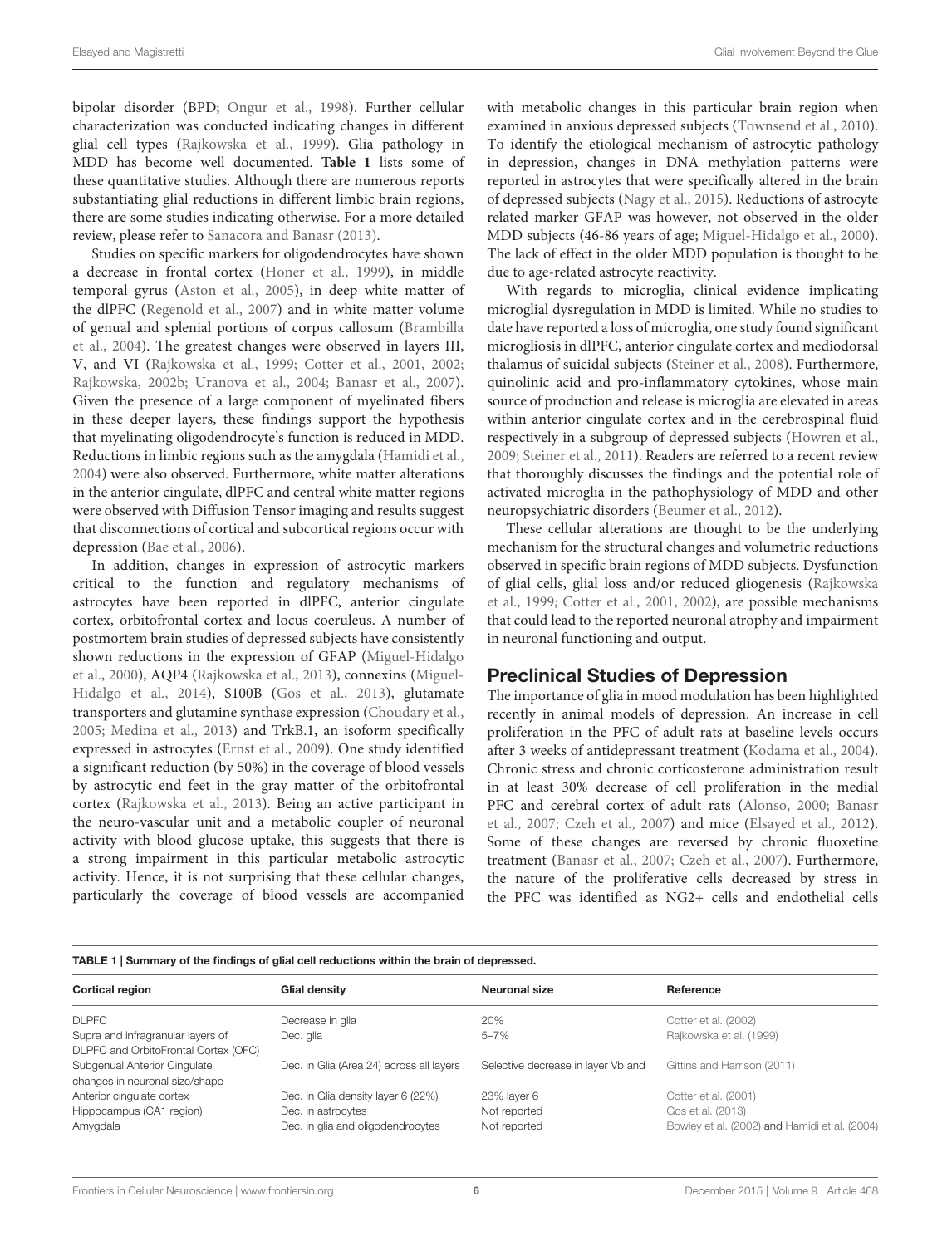(RECA-1+ marker; [Banasr et al.,](#page-12-11) [2007;](#page-12-11) [Elsayed et al.,](#page-13-5) [2012\)](#page-13-5). This decrease in cell proliferation following chronic stress was accompanied by a reduction in the number of newly generated oligodendrocytes (RIP+; [Banasr et al.,](#page-12-11) [2007;](#page-12-11) [Elsayed et al.,](#page-13-5) [2012\)](#page-13-5). These studies suggest that reductions in cortical cell proliferation could contribute to the glial alterations observed in depressed patients and that antidepressants might act in part by blocking or reversing these effects. In addition, rodent chronic stress and maternal deprivation models of depression also resulted in reduced astrocyte numbers and density in the hippocampus [\(Leventopoulos et al.,](#page-15-14) [2007;](#page-15-14) [Araya-Callis et al.,](#page-12-18) [2012\)](#page-12-18) and PFC [\(Banasr et al.,](#page-12-19) [2010\)](#page-12-19).

Factors that may contribute to a loss of glia include the alterations in glucocorticoid secretion and glutamatergic transmission evident during depression. Elevated glucocorticoid concentration, as a result of repeated stress, can decrease the proliferation of OPC [\(Alonso,](#page-11-5) [2000\)](#page-11-5) and astrocyte density [\(Nichols et al.,](#page-17-18) [1990\)](#page-17-18). Furthermore, the early loss of glia in the initial stages of depression may lead to a reduction in glutamate clearance from the synaptic cleft. As a result, extracellular glutamate levels rise and can contribute to further glial damage [\(Rajkowska and Miguel-Hidalgo,](#page-17-4) [2007\)](#page-17-4). Indeed, astrocytes, OPC and mature oligodendrocytes express glutamate receptors making them responsive to glutamate signaling and susceptible to excitotoxic damage from excess glutamate [\(Matute](#page-16-18) [et al.,](#page-16-18) [1997;](#page-16-18) [McDonald et al.,](#page-16-19) [1998;](#page-16-19) [De Biase et al.,](#page-13-22) [2011;](#page-13-22) [Vielkind](#page-19-16) [et al.,](#page-19-16) [1990\)](#page-19-16).

Astrocytes are functionally diverse and can exert a significant impact on cognitive and emotion-related behaviors. One study has shown that by interfering with astrocytic gliotransmission and vesicular ATP release, animals exhibit depressive-like symptoms [\(Cao et al.,](#page-13-23) [2013\)](#page-13-23). Furthermore, mice with knock-out of the gene encoding for Aquaporin-4, a protein predominantly expressed in astrocytes, show loss of astrocytes and exacerbated depressive-like behaviors when subjected to chronic corticosterone treatment [\(Kong et al.,](#page-15-15) [2014\)](#page-15-15). Together, these studies suggest that astrocytic pathology is implicated in the pathogenesis of depression.

Preclinical studies also suggest the involvement of microglial activity in the expression of depressive symptoms. Upon challenging the immune system and activating microglia, rodents express depressive-like symptoms that can be reversed with chronic antidepressant treatment [\(Yirmiya,](#page-19-17) [1996;](#page-19-17) [Yirmiya](#page-19-18) [et al.,](#page-19-18) [2001\)](#page-19-18). Furthermore, microglial activity is sensitive to antidepressant treatment and chronic stress [\(Hashioka et al.,](#page-14-18) [2007;](#page-14-18) [Goshen and Yirmiya,](#page-14-19) [2009\)](#page-14-19). Chronic stress increases microglia activation in the rat PFC, an effect reversed by minocycline, an antibiotic that blocks microglial function [\(Hinwood et al.,](#page-14-20) [2012\)](#page-14-20) and exerts antidepressant effects [\(Arakawa](#page-12-20) [et al.,](#page-12-20) [2012\)](#page-12-20). Further evidence implicating this cell type comes from studies on mice deficient in the fractalkine receptor CX3CR1 which is exclusively expressed by microglia; these mice exhibit depressive-like behaviors following activation of microglia by lipopolysaccharide treatment [\(Corona et al.,](#page-13-24) [2010\)](#page-13-24).

Interestingly, in vitro studies of pure glial cell cultures indicate a direct action of antidepressants on glia, in addition to their classical effects on monoaminergic neurons. Studies show that antidepressants can enhance astrocytic metabolism [\(Zhang et al.,](#page-19-19) [1993;](#page-19-19) [Kong et al.,](#page-15-16) [2002;](#page-15-16) [Allaman et al.,](#page-11-6) [2011\)](#page-11-6), increase growth factors expression [\(Allaman et al.,](#page-11-6) [2011;](#page-11-6) [Kajitani et al.,](#page-15-17) [2012\)](#page-15-17), and reduce the production of inflammatory cytokines [\(Obuchowicz](#page-17-19) [et al.,](#page-17-19) [2014\)](#page-17-19). These in vitro studies point to a variety of glialmediated mechanisms that could underlie therapeutic effects of antidepressants. The metabolic effects of antidepressants observed in culture could also explain the clinical findings indicating a recovery in glucose metabolism in affected brain regions following antidepressant treatment [\(Mayberg et al.,](#page-16-11) [2000;](#page-16-11) [Drevets et al.,](#page-13-17) [2002a\)](#page-13-17).

# BIPOLAR DISORDER

BPD, also known as manic-depressive illness is another classification of mood disorders. It is characterized by fluctuating moods between depression and mania, and both phases can occur with psychotic features. Moreover, unlike MDD it has a significant genetic component.

Structural and functional neuroimaging studies have indicated volumetric changes in cortico-limbic brain regions [\(Ongur et al.,](#page-17-14) [1998;](#page-17-14) [Rajkowska,](#page-17-20) [2002a\)](#page-17-20) and compromised white matter integrity in BPD [\(Hercher et al.,](#page-14-21) [2014\)](#page-14-21). In addition to alterations in density/size of specific types of cortical neurons, glia loss has been reported to occur in postmortem brain studies of BPD subjects. Loss of glia is up to 40% in mPFC (area 24) as indicated by a study of a small cohort of familial BPD, and was consistent with the neuroimaging findings [\(Drevets et al.,](#page-13-25) [1997;](#page-13-25) [Ongur et al.,](#page-17-14) [1998\)](#page-17-14). Furthermore, unlike MDD, these glial reductions are lamina-specific within the dlPFC [\(Rajkowska et al.,](#page-17-21) [2001\)](#page-17-21) and are accompanied by glial hypertrophy [\(Rajkowska et al.,](#page-17-21) [2001\)](#page-17-21). Glial reductions also extend to subcortical regions such as the amygdala [\(Bowley](#page-12-17) [et al.,](#page-12-17) [2002\)](#page-12-17) but do not appear to be widespread (i.e., there is no change in glia density in the supracallosal part of anterior cingulate cortex; [Cotter et al.,](#page-13-19) [2001\)](#page-13-19). Hence, these results suggest reductions in glia density within regions of the cortico-limbic structures, particularly within the ventrally located regions and more subtle changes within dlPFC.

Studies delineating the specific types of glia involved suggest a severe loss of oligodendrocytes and myelin with some mixed results concerning astrocytes. In a microarray and qPCR study, markers for oligodendrocytes which include myelination related genes such as PLP1, MAG, CLDN11, MBP, MOG, GALC and Transferrin were decreased in the PFC of BPD subjects [\(Tkachev](#page-18-13) [et al.,](#page-18-13) [2003\)](#page-18-13). Abnormalities in satellite oligodendrocytes were also evidenced by electron microscopic analysis of PFC in BPD [\(Uranova et al.,](#page-19-20) [2001;](#page-19-20) [Vostrikov et al.,](#page-19-21) [2007;](#page-19-21) [Drevets et al.,](#page-13-26) [2008\)](#page-13-26) suggesting oligodendrocyte dysfunction. On the other hand, decreased Glycogen Synthase Kinase 3 (GSK3) activity, as a result of lithium treatment or variation in the promoter of GSK3 gene seen in some patients, is associated with enhancement in white matter integrity and improvement in clinical feature of BDP [\(Benedetti et al.,](#page-12-21) [2013\)](#page-12-21). These results suggest the involvement of oligodendrocyte/myelin integrity in the development and treatment of BPD symptoms.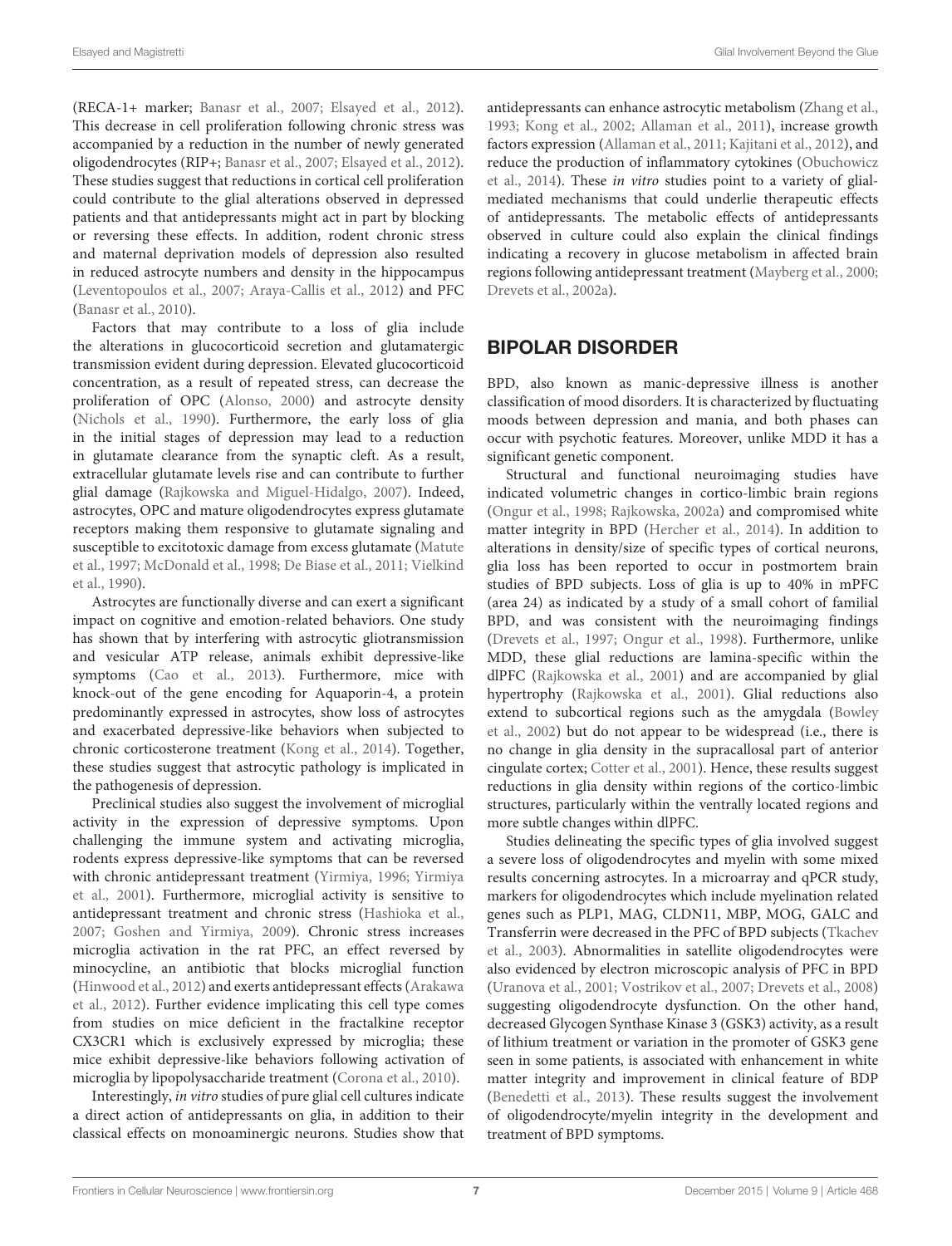There are some mixed results when it comes to astrocytic reductions. One study reported a decrease in GFAP immunostaining across all layers of the orbitofrontal cortex while another study found no changes in the subgenual cingulate cortex [\(Toro et al.,](#page-18-14) [2006;](#page-18-14) [Williams et al.,](#page-19-22) [2013\)](#page-19-22) despite a decrease in GFAP mRNA expression in the dorsal portion [\(Webster et al.,](#page-19-23) [2005\)](#page-19-23). Furthermore, the expression of another astrocytic marker, glutamine synthase, was not changed in the dorsolateral and in the orbitofrontal cortex [\(Toro et al.,](#page-18-14) [2006\)](#page-18-14).

## Preclinical Studies of Bipolar Disorder

To date, there is no established animal model of BPD that exhibit mania-like symptoms, particularly alternating episodes of mania and depression-like behaviors. Hence, the field has relied mostly on genetic studies and/or examining the effects of two commonly used and oldest therapeutic drugs, Lithium and Valproate. One study found that chronic lithium treatment decreases NG2 cell proliferation within the hippocampus [\(Orre](#page-17-22) [et al.,](#page-17-22) [2009\)](#page-17-22), and reduces glycogen synthesis in astrocytes [\(Souza](#page-18-15) [Ade et al.,](#page-18-15) [2010\)](#page-18-15). Furthermore, lithium within therapeutic concentrations was found to inhibit GSK3 activity [\(Bain et al.,](#page-12-22) [2007\)](#page-12-22). One of the numerous effects of GSK3 is to regulate oligodendrocyte differentiation and myelination [\(Azim and Butt,](#page-12-23) [2011\)](#page-12-23). As such, this can represent a mechanism by which lithium can exert therapeutic effects via possible regulation of oligodendrocyte differentiation and function. Additional targets include neuregulin and its receptor, erbB4 that are genetically linked to BPD and are implicated in oligodendrocyte development [\(Roy et al.,](#page-18-16) [2007\)](#page-18-16).

These findings suggest that treatment of BPD could be exerted via modulation of different pathways that regulate the activities and functioning of different glial cell types. Nevertheless, more preclinical studies would need to be carried out to further establish this link.

# ANXIETY DISORDERS

Anxiety disorders have a high degree of comorbidity with MDD. While anxiety is a natural response to a life threatening situation, it becomes a disorder when it disrupts one's daily activities. There are six subtypes of anxiety disorders defined by specific symptoms: generalized anxiety disorder (GAD), panic disorder (PD), obsessive-compulsive disorder (OCD), post-traumatic stress disorder (PTSD) and agora- or socio-phobias. All have a common feature which is a lack of correct processing of fear stimuli.

Imaging and magnetic resonance studies report brain structural alterations, [\(Li et al.,](#page-16-20) [2014\)](#page-16-20) and glial metabolite changes in different subtypes of anxiety disorders [\(Seedat](#page-18-17) [et al.,](#page-18-17) [2005;](#page-18-17) [Kitamura et al.,](#page-15-18) [2006\)](#page-15-18). Furthermore, disruption in myelin integrity and structure has been observed particularly in OCD subjects within fronto-striato-thalamo cortical circuit. These structural changes were associated with a functional polymorphism in the myelin oligodendrocyte glycoprotein (MOG; [Atmaca et al.,](#page-12-24) [2010\)](#page-12-24). White matter contains fiber tracts, surrounded by myelin sheaths and fibrous astrocytes. These studies indicate that disturbed myelination/oligodendrocyte function and/or astrocytic function are implicated in anxiety disorders. Additional studies showed an association between the polymorphisms in oligodendrocyte lineage transcription factor OLIG2 and OCD, further supporting white matter and oligodendrocyte abnormalities in this disorder [\(Stewart et al.,](#page-18-18) [2007\)](#page-18-18).

In addition, Riluzole, a drug used in the management of ALS has been shown to exert beneficial effects in patients with OCD [\(Coric et al.,](#page-13-27) [2003\)](#page-13-27) and GAD [\(Mathew et al.,](#page-16-21) [2005;](#page-16-21) [Pittenger](#page-17-23) [et al.,](#page-17-23) [2008\)](#page-17-23). Riluzole can act on astrocytes and enhance astrocytic uptake of extracellular glutamate in addition to other effects. Given the numerous mechanisms it can exert, it is remains to be determined whether its therapeutic effect is via enhancement of astrocytic uptake of glutamate per se.

## Preclinical Studies

While the most consistent pathological findings in postmortem studies were disruptions in myelination, few preclinical studies have been carried out to examine a causal link between oligodendrocytes and anxiety. Rodents exposed to cuprizone, a demyelinating drug, exhibit anxiety related behavioral responses [\(Serra-De-Oliveira et al.,](#page-18-19) [2015\)](#page-18-19) thus providing a potential link between impairment in myelin/oligodendrocyte functioning and anxiety.

The association between astrocyte activation and different behavioral forms of anxiety has been explored to some extent. In one study, the metabolic and metabolite effects of antidepressant/antipanic drug phenelzine in rat cortex was examined using H1[13C]magnetic resonance spectroscopy. The rate of glutamate-glutamine cycling flux between neurons and glia was significantly reduced following treatment [\(Yang](#page-19-24) [and Shen,](#page-19-24) [2005\)](#page-19-24). A transcriptome analysis performed in the amygdala of rats exposed to fear learning, a behavioral model of Posttraumatic Stress Disorder (PTSD), showed induction of 84-astrocyte-enriched genes following shock exposure [\(Ponomarev et al.,](#page-17-24) [2010\)](#page-17-24). This indicates a possible involvement of astrocytes within the amygdala in stress-associated behavioral response. Expression of FGF2, predominantly expressed in astrocytes, is decreased in rats selectively bred for high anxiety. Treatment with FGF2, on the other hand, has anxiolytic effects. In addition, this treatment regimen results in increased hippocampal neurogenesis and gliogenesis pointing to the possible involvement of these cellular processes in anxiety modulation [\(Perez et al.,](#page-17-25) [2009\)](#page-17-25). In another model of PTSD that involves single prolonged stress (SPS), FGF2 administration was shown to inhibit SPS-induced hyperarousal and anxiety behavior, symptoms resembling PTSD. This was accompanied by a specific upregulation of GFAP expression in the hippocampus indicating that the anxiolytic effects of FGF2 could involve astrocyte-based mechanisms [\(Xia et al.,](#page-19-25) [2013\)](#page-19-25). Furthermore, riluzole administration in the medial PFC has been shown to block anxiety-like behavior indicating the possible involvement of astrocytic function in modulating anxiety via enhanced uptake of extracellular glutamate [\(Ohashi et al.,](#page-17-26) [2015\)](#page-17-26).

With regards to microglial involvement, knock-out mice for the Hoxb8 gene, a homeobox developmental patterning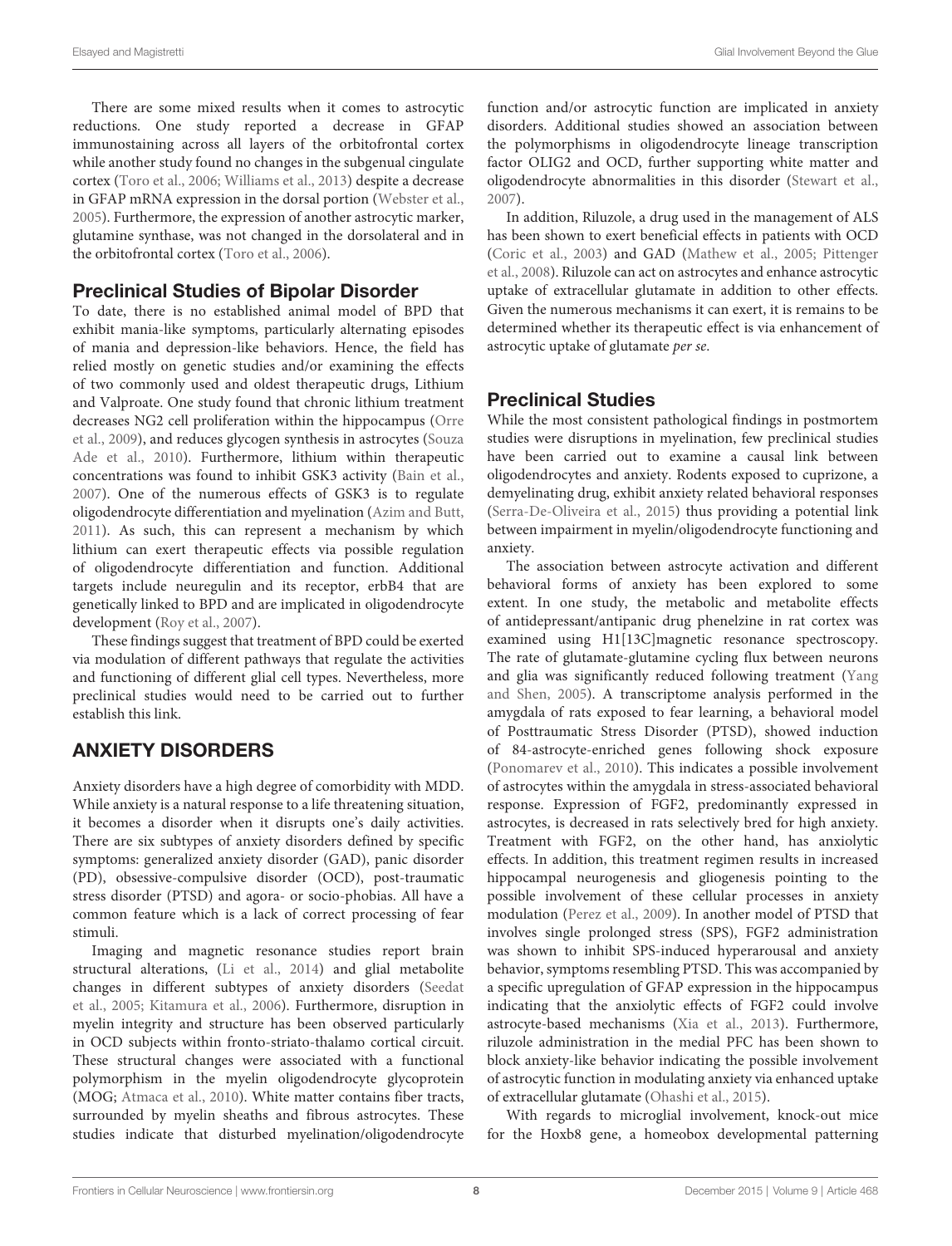gene expressed prominently in the macrophage-lineage of hematopoietic cells and expressed by a subset of microglia, exhibit OCD-like behaviors which can be normalized following repopulation of the brain with wild-type microglia [\(Chen et al.,](#page-13-28) [2010\)](#page-13-28).

## **SCHIZOPHRENIA**

Schizophrenia is a chronic and disabling neurodevelopmental disorder with polygenic and environmental factors playing a role. It is characterized by positive symptoms such as delusions, hallucinations, disordered thoughts, and negative symptoms such as deficits of normal emotional responses and thought processes. While the positive symptoms are in general better controlled with antipsychotics, negative symptoms are not.

Schizophrenia is regarded as a syndrome of inter- and intra-hemispheric disconnectivity particularly that of reduced cortical connectivity, for which the underlying biological and genetic cause remains unclear. While cell biology studies have predominantly focused on neurons, multiple lines of evidence from neuroimaging, postmortem brains and genome-wide associations implicate oligodendrocyte abnormalities and compromised white matter/myelin integrity [\(Dwork et al.,](#page-13-29) [2007;](#page-13-29) [Bernstein et al.,](#page-12-25) [2015\)](#page-12-25). Genetic and protein expression studies in schizophrenia indicate abnormalities in Myelin associated markers [\(Flynn et al.,](#page-14-22) [2003;](#page-14-22) [Iwamoto et al.,](#page-15-19) [2005\)](#page-15-19) within the cortex [\(Aston et al.,](#page-12-26) [2004;](#page-12-26) [Aberg et al.,](#page-11-7) [2006;](#page-11-7) [Tkachev et al.,](#page-18-20) [2007\)](#page-18-20) and within subcortical brain regions [\(Dracheva et al.,](#page-13-30) [2006;](#page-13-30) [Barley et al.,](#page-12-27) [2009\)](#page-12-27) with the most profoundly affected brain regions being the hippocampal formation, cingulate and temporal cortices [\(Katsel et al.,](#page-15-20) [2005a,](#page-15-20)[b\)](#page-15-21). One mechanism contributing to this oligodendrocyte/myelin abnormality could be linked to disrupted-in-schizophrenia-1 (DISC1) gene. DISC-1 disruption as a result of chromosomal translocation reduces expression of Neuregulin and its receptor ErbB3. These are some of several altered genes associated with the development of Schizophrenia [\(Millar et al.,](#page-16-22) [2000;](#page-16-22) [Blackwood et al.,](#page-12-28) [2001;](#page-12-28) [Hakak](#page-14-23) [et al.,](#page-14-23) [2001;](#page-14-23) [Corfas et al.,](#page-13-31) [2004;](#page-13-31) [Silberberg et al.,](#page-18-21) [2006\)](#page-18-21). Being expressed by different cell types including oligodendrocytes [\(Deadwyler et al.,](#page-13-32) [2000;](#page-13-32) [Osbun et al.,](#page-17-27) [2011\)](#page-17-27), these proteins exert a variety of functions including regulating oligodendrocyte development, differentiation and CNS myelination [\(Vartanian](#page-19-26) [et al.,](#page-19-26) [1999;](#page-19-26) [Taveggia et al.,](#page-18-22) [2005;](#page-18-22) [Chen et al.,](#page-13-33) [2006;](#page-13-33) [Hattori](#page-14-24) [et al.,](#page-14-24) [2014\)](#page-14-24). Furthermore, postmortem histology studies indicate reductions in glial cells in anterior cingulate cortex [\(Stark et al.,](#page-18-23) [2004\)](#page-18-23) including decreases in oligodendrocyte density [\(Uranova et al.,](#page-19-14) [2004\)](#page-19-14) in hippocampus [\(Schmitt](#page-18-24) [et al.,](#page-18-24) [2009\)](#page-18-24), in the perineuronal PFC [\(Vostrikov et al.,](#page-19-21) [2007\)](#page-19-21) as well as layer specific oligodendrocyte reductions in the dlPFC [\(Hof et al.,](#page-14-25) [2003\)](#page-14-25). This is accompanied with volumetric reductions, abnormalities in adulthood myelination in the frontal lobes, association areas [\(Bartzokis et al.,](#page-12-29) [2003\)](#page-12-29) and temporal lobes [\(Chambers and Perrone-Bizzozero,](#page-13-34) [2004\)](#page-13-34) and in white matter fiber tracts interconnecting brain regions, particularly the frontal and temporal lobes [\(Breier et al.,](#page-12-30) [1992;](#page-12-30) [Paillere-Martinot et al.,](#page-17-28) [2001\)](#page-17-28). It was hypothesized that the abnormalities in oligodendrocyte/myelin are possibly due to alterations in proliferation and differentiation of oligodendrocyte progenitor cells, NG2. Indeed, a microarray study carried out on the brains of schizophrenic patients revealed changes in gene expression associated with the regulation of G1/S phase transition and oligodendrocyte differentiation [\(Katsel et al.,](#page-15-22) [2008\)](#page-15-22). In support of a cell cycle impairment, variation in OLIG2, a gene strongly implicated in the control of oligodendrocyte development, was identified as a susceptibility gene in schizophrenia (reviewed in [Georgieva et al.,](#page-14-26) [2006\)](#page-14-26). In addition, the reduction of perineuronal non-myelinating oligodendrocytes suggests impairments in oligodendrocyte functions that are beyond myelination. Together, these studies indicate that inadequate myelination or myelin function, abnormalities in oligodendrocyte development, density and functions could contribute to the pathophysiology and expression of schizophrenia symptoms.

Findings of abnormalities of astrocytes were less consistent and not as well surveyed. Examination of the astrocytic GFAP marker yielded differential results when examining it in various affected brain regions. Studies examining GFAP expression in cortical gray matter have identified no changes [\(Falkai et al.,](#page-14-27) [1999;](#page-14-27) [Katsel et al.,](#page-15-23) [2011a\)](#page-15-23), decreased expression [\(Johnston-Wilson et al.,](#page-15-24) [2000;](#page-15-24) [Steffek et al.,](#page-18-25) [2008\)](#page-18-25) or increased expression [\(Pennington et al.,](#page-17-29) [2008;](#page-17-29) [Feresten et al.,](#page-14-28) [2013\)](#page-14-28). Furthermore, some studies reported specific changes restricted to subgroups of schizophrenic subjects [\(Arnold et al.,](#page-12-31) [1996\)](#page-12-31). In sum, studies using GFAP as an astrocyte marker have yielded inconsistent results. Since GFAP may not represent a direct link to astrocyte density, other astrocytic markers were examined. The expressions of a few selected markers were found altered implying possible changes in specific astrocytic functions and/or astrocytic subsets [\(Owen et al.,](#page-17-30) [1987;](#page-17-30) [Katsel](#page-15-23) [et al.,](#page-15-23) [2011a;](#page-15-23) [Feresten et al.,](#page-14-28) [2013\)](#page-14-28). These changes in astrocytic markers were glutamate-related, an observation consistent with the view that schizophrenia is associated with a hypofunction of glutamatergic transmission. Supporting this, the expression of astrocytic glutamate transporter was found increased in the PFC of schizophrenic subjects [\(Matute et al.,](#page-16-23) [2005;](#page-16-23) [Lauriat et al.,](#page-15-25) [2006\)](#page-15-25) and normalized following antipsychotic treatment [\(Matute](#page-16-23) [et al.,](#page-16-23) [2005\)](#page-16-23), while that of glutamine synthase was decreased in the deep layers of the anterior cingulate [\(Steffek et al.,](#page-18-25) [2008\)](#page-18-25).

Microglial cells are also altered in the brain of schizophrenic patients. Cytology and imaging studies report increased number of activated microglia in the frontal and temporal lobes of schizophrenic patients [\(Bayer et al.,](#page-12-32) [1999;](#page-12-32) [Radewicz et al.,](#page-17-31) [2000;](#page-17-31) [Wierzba-Bobrowicz et al.,](#page-19-27) [2005;](#page-19-27) [Van Berckel et al.,](#page-19-28) [2008\)](#page-19-28). Activation of microglia can result in the release of proinflammatory cytokines and free radicals that can lead to abnormalities in white matter and neurons and thus in the expression of schizophrenia symptoms. Interestingly, minocycline, an inhibitor of microglial activation was found to have therapeutic benefit when used as an adjunctive treatment [\(Miyaoka et al.,](#page-16-24) [2007;](#page-16-24) [Levkovitz et al.,](#page-15-26) [2010;](#page-15-26) [Chaudhry et al.,](#page-13-35) [2012\)](#page-13-35). These findings indicate overactive microglia may play an important role in the pathophysiology of schizophrenia.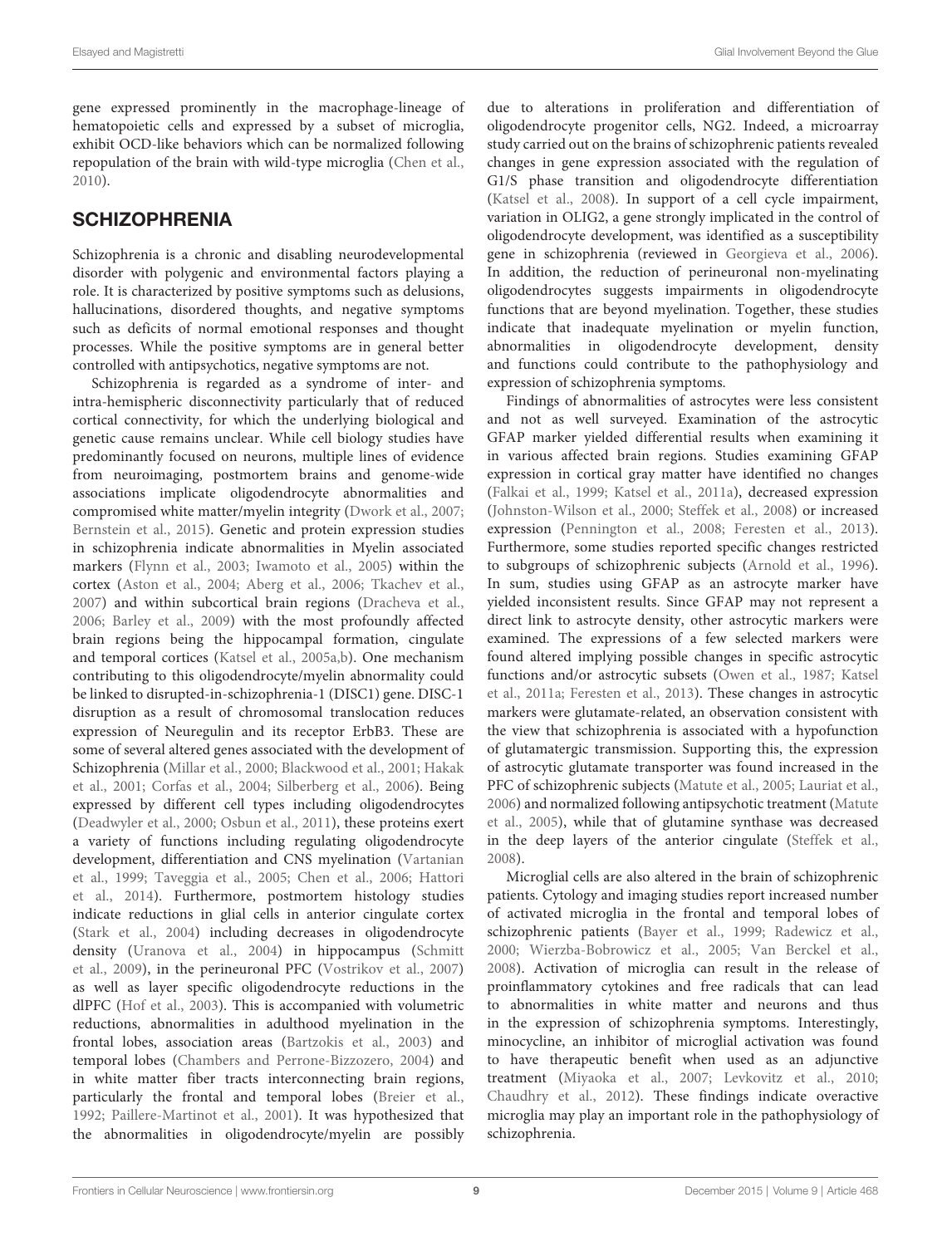## Preclinical Studies

Animal models of schizophrenia face serious and vexing challenges given the complexity and difficulty to recapitulate the symptoms of schizophrenia. Nevertheless, preclinical studies have shed light and provided key insights into the involvement of the different glial cells in the pathophysiology of schizophrenia. For instance, demyelination and downregulation of oligodendrocyte-associated genes in PFC was shown to induce behavioral deficits associated with schizophrenia (a deficit in the ability to shift between perceptual dimensions in the attentional set-shifting task; [Gregg et al.,](#page-14-29) [2009\)](#page-14-29). Mice with selective ErbB3 receptor deletion in oligodendrocytes exhibit deficits in social interaction and working memory [\(Makinodan et al.,](#page-16-25) [2012\)](#page-16-25). Transgenic mice expressing mutant human DISC1 specifically in the forebrain also show behavioral deficits similar to schizophrenia. In addition, these mice were found to exhibit premature oligodendrocyte differentiation and increased proliferation of their progenitors [\(Katsel et al.,](#page-15-27) [2011b\)](#page-15-27). These studies indicate that oligodendrocyte functional impairment via ErbB3 signaling or alterations in DISC1 function can contribute to schizophrenia pathogenesis and symptoms. Furthermore, transgenic mice with a deficiency of DISC1 expression in astrocytes have impaired D-serine production which in turn can affect NMDAR activity. These mice also display schizophrenia like-behaviors (prepupulse inhibition in the acoustic startle tests) consistent with hypofunction of glutamatergic transmission via NMDA receptors [\(Ma et al.,](#page-16-26) [2013\)](#page-16-26). Furthermore, pharmacological upregulation of the astrocytic glutamate transporter Glt-1 expression result in impairment of information processing, mimicking what occurs in schizophrenia [\(Bellesi et al.,](#page-12-33) [2009\)](#page-12-33). In an animal model of schizophrenia based on maternal infection during pregnancy, microglia activation in brain regions involved in the pathogenesis of schizophrenia i.e., hippocampus and striatum was observed [\(Juckel et al.,](#page-15-28) [2011;](#page-15-28) [Mattei et al.,](#page-16-27) [2014\)](#page-16-27). The behavioral deficits triggered in this animal model of schizophrenia were rescued following treatment with minocycline [\(Mattei et al.,](#page-16-27) [2014\)](#page-16-27). Lastly, antipsychotics have been shown to modulate microglial activity promoting anti-inflammatory effects [\(Labuzek et al.,](#page-15-29) [2005;](#page-15-29) [Kato et al.,](#page-15-30) [2007\)](#page-15-30). In sum, these findings support the involvement of microglia, oligodendrocyte and astrocytes in the pathophysiology and treatment of schizophrenia.

## ATTENTION DEFICIT HYPERACTIVITY DISORDER

Attention deficit hyperactivity disorder (ADHD) is a highly heritable disorder characterized by a heterogeneous set of symptoms that include problems in attention, impulsivity and hyperactivity. Compelling lines of evidence indicate that symptoms of ADHD are associated with hypofunctionality of catecholaminergic pathways projecting to prefrontal cortical areas [\(Biederman and Spencer,](#page-12-34) [2000;](#page-12-34) [Semrud-Clikeman et al.,](#page-18-26) [2000;](#page-18-26) [Todd and Botteron,](#page-18-27) [2001\)](#page-18-27). For instance, unmedicated ADHD subjects exhibit increased dopamine transporter concentrations [\(Dougherty et al.,](#page-13-36) [1999;](#page-13-36) [Krause et al.,](#page-15-31) [2000\)](#page-15-31) that are normalized following treatment [\(Krause et al.,](#page-15-31) [2000\)](#page-15-31). It is

well known that catecholamines can trigger glycogenolysis in astrocytes followed by lactate release [\(Magistretti,](#page-16-28) [1988;](#page-16-28) [Sorg](#page-18-1) [and Magistretti,](#page-18-1) [1991;](#page-18-1) [Magistretti et al.,](#page-16-29) [1993\)](#page-16-29). It is hypothesized as such that catecholamine hypofunction could result in diminished activation of astrocytic energy metabolism and supply to prefrontal cortical neurons [\(Semrud-Clikeman et al.,](#page-18-26) [2000;](#page-18-26) [Russell et al.,](#page-18-28) [2006;](#page-18-28) [Killeen et al.,](#page-15-32) [2013\)](#page-15-32). In turn, rapid synchronized neuronal firing can be impaired, which might result in disturbances in neurotransmission [\(Todd and Botteron,](#page-18-27) [2001\)](#page-18-27). This is supported by some imaging studies indicating changes in cerebral blood flow and glucose metabolism in ADHD subjects [\(Zametkin et al.,](#page-19-29) [1990,](#page-19-29) [1993;](#page-19-30) [Ernst et al.,](#page-14-30) [1994;](#page-14-30) [Gustafsson et al.,](#page-14-31) [2000;](#page-14-31) [Hart et al.,](#page-14-32) [2012\)](#page-14-32) though these findings were not always reproducible in other cohorts [\(Ernst et al.,](#page-14-33) [1997\)](#page-14-33). The inconsistencies in these imaging studies might be related to the phenotyping heterogeneity of the disease. In addition, ADHD individuals exhibit altered myelination and disrupted network connectivity [\(Fair et al.,](#page-14-34) [2010;](#page-14-34) [Nagel et al.,](#page-17-32) [2011\)](#page-17-32). Since Lactate is involved in myelin production [\(Rinholm et al.,](#page-17-10) [2011\)](#page-17-10), it is conceivable that this deficit in energy supply in the form of Lactate could also interfere with myelin production and hence neuronal transmission.

## Preclinical Studies

Spontaneously hypertensive rats (SHR) display hyperactivity, impulsivity and poor performance in tasks that require sustained attention. Thus, they represent a model of ADHD. These rats show reductions in proteins involved in energy metabolism and myelination [\(Dimatelis et al.,](#page-13-37) [2015\)](#page-13-37). Given that glia particularly astrocytes are key players in brain energy metabolism, this finding further support a role of astrocytic energy metabolism deficit in ADHD genesis. Further evidence supporting glial contribution to the pathophysiology of this disorder is provided by a study showing that mutant mice with a disrupted SynCam1 specifically in astrocytes result in behavioral deficits related to ADHD symptoms [\(Sandau et al.,](#page-18-29) [2012\)](#page-18-29).

# SUBSTANCE USE DISORDERS

Substance use disorders (SUD) is a chronic brain disorder with profound effects on our society. Addicted individuals untiringly seek substance of abuse despite the negative consequences associated with it. Apart from the huge economic burden it carries, SUD have devastating consequences on society and quality of life. Vulnerability to addiction is influenced by genetics, environmental factors and developmental stages [\(Volkow et al.,](#page-19-31) [2011\)](#page-19-31). Chronic drug abuse impairs many aspects of behavior necessary for proper functioning in social environment. For example, alcohol dependance leads to impairments in executive function and episodic memory [\(Bernardin et al.,](#page-12-35) [2014\)](#page-12-35). These impairments are seen as a result of structural and functional changes in limbic circuits and frontal brain regions. Indeed, imaging studies indicate volumetric changes in the frontal lobe in cocaine-, alcohol- and heroin-dependent subjects [\(Goldstein](#page-14-35) [and Volkow,](#page-14-35) [2002\)](#page-14-35). While neuronal dysfunction particularly dopaminergic, glutamatergic and opioidergic transmissions are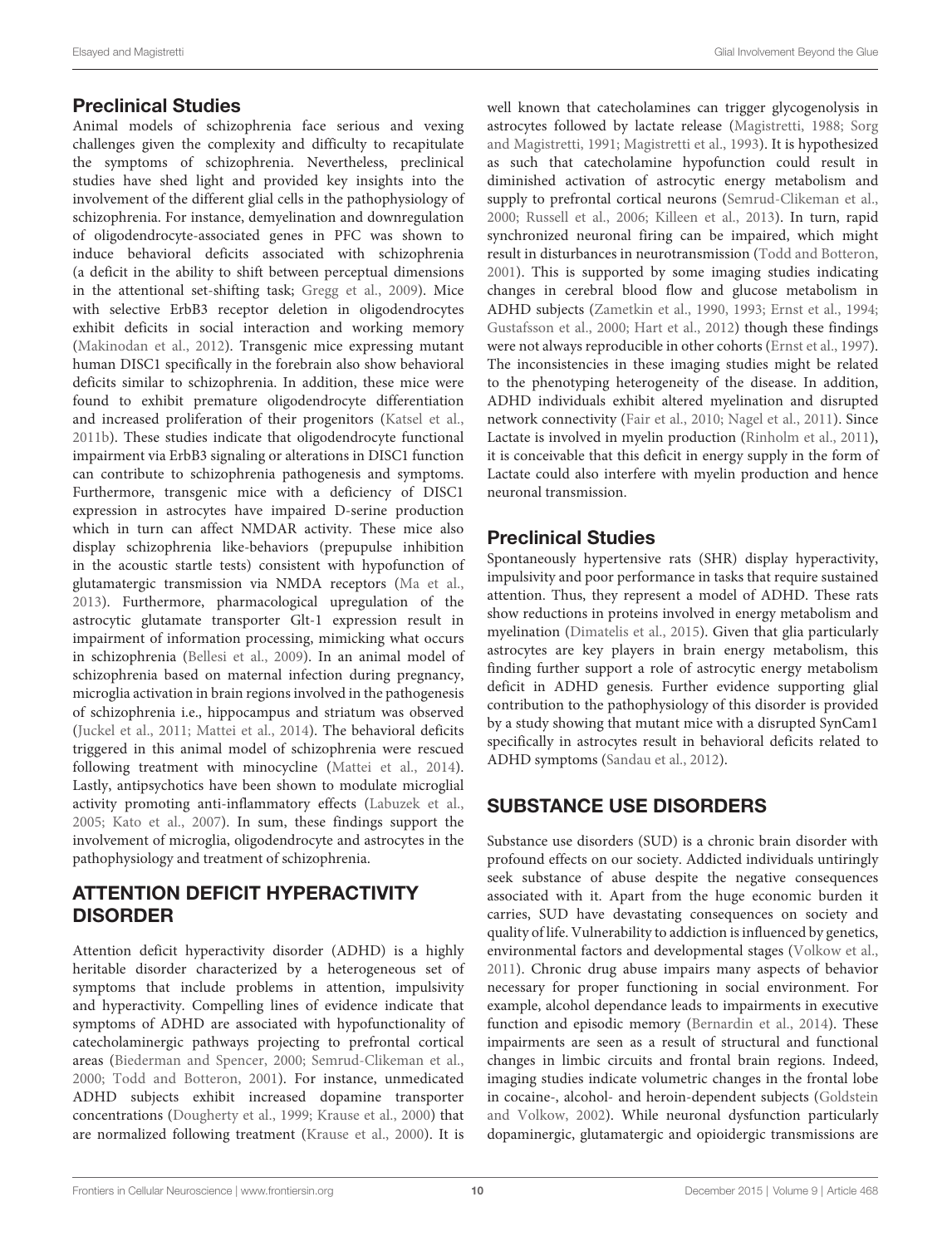the underlying pathophysiological mechanisms, pathological changes in glial cells are also observed [\(Miguel-Hidalgo,](#page-16-30) [2009\)](#page-16-30).

Alcohol dependent subjects exhibit reductions in glial densities in dlPFC [\(Miguel-Hidalgo et al.,](#page-16-31) [2002\)](#page-16-31), orbitofrontal cortex [\(Miguel-Hidalgo et al.,](#page-16-32) [2006\)](#page-16-32) and hippocampus [\(Korbo,](#page-15-33) [1999\)](#page-15-33). Glial loss includes astrocytes and oligodendrocytes. While there are also some neuronal losses, the deficit is not as widespread. Unlike glia, there is no loss of neurons in the hippocampus [\(Korbo,](#page-15-33) [1999\)](#page-15-33) and it is limited to specific cortical layers of the orbitofrontal cortex [\(Miguel-Hidalgo et al.,](#page-16-32) [2006\)](#page-16-32). Several findings based on examination of a number of glial markers substantiate glial pathology in alcoholic subjects. For example, connexin 43, an astrocytic gap junction, is significantly reduced in the orbitofrontal cortex of alcoholics indicating impairment in astrocytic communication [\(Miguel-Hidalgo et al.,](#page-16-16) [2014\)](#page-16-16). Furthermore, a mutation in a glutamate transporter specifically expressed in astrocytes, GLT-1, was found to increase vulnerability to alcohol dependance [\(Sander et al.,](#page-18-30) [2000\)](#page-18-30). In addition to astrocytic pathologies, postmortem studies of the brains of alcohol dependent subjects indicate increased expression of microglial markers in specific brain regions [\(He](#page-14-36) [and Crews,](#page-14-36) [2008\)](#page-14-36) and altered oligodendrocyte/myelin gene expression indicating white matter dysfunction [\(Lewohl et al.,](#page-15-34) [2000;](#page-15-34) [Pfefferbaum et al.,](#page-17-33) [2000;](#page-17-33) [Mayfield et al.,](#page-16-33) [2002;](#page-16-33) [Liu et al.,](#page-16-34) [2004\)](#page-16-34). Some of these changes in oligodendrocyte markers and the expression of several myelination related genes were also observed in cocaine abusers [\(Albertson et al.,](#page-11-8) [2004;](#page-11-8) [Bannon et al.,](#page-12-36) [2005\)](#page-12-36).

#### Preclinical Studies

Preclinical studies helped dissect the role of these pathologies play in addiction. Studies demonstrating impairment in astrocyte density/function particularly those pertaining to glutamate homeostasis are of particular interest. Chronic exposure to both cocaine and nicotine in rodents resulted in reduced expression of a catalytic subunit of cysteine glutamate antiporter expressed predominantly in glia [\(Kalivas et al.,](#page-15-35) [2003;](#page-15-35) [Kalivas,](#page-15-36) [2009\)](#page-15-36). Exposure to other forms of substances of abuse (i.e., alcohol, heroin, etc.) was also shown to result in reduced expression levels of GLT-1 in the nucleus accumbens [\(Kalivas,](#page-15-36) [2009;](#page-15-36) [Sari and](#page-18-31) [Sreemantula,](#page-18-31) [2012;](#page-18-31) [Gipson et al.,](#page-14-37) [2013\)](#page-14-37). While gene expression levels of GLAST, another glutamate transporter subtype, were found increased in the frontal cortex in alcohol-dependent rodents [\(Rimondini et al.,](#page-17-34) [2002\)](#page-17-34), GLT-1 mediated functions seem to be disrupted in this brain region [\(Mulholland et al.,](#page-17-35) [2009\)](#page-17-35). The reduction in glutamate re-uptake particularly in nucleus accumbens seems to be a consistent maladaptive response to these different drugs of abuse. This pathology may result in potentiation of glutamatergic transmission and in activation of non-synaptic glutamatergic compartment which is associated with drug seeking behavior [\(Kalivas,](#page-15-36) [2009;](#page-15-36) [Scofield and Kalivas,](#page-18-32) [2014\)](#page-18-32). Additional aspects of astrocytic functions seem to also be implicated. Alcohol preferring rats show increased GFAPimmunoreactive cells following few weeks of exposure [\(Miguel-](#page-16-35)[Hidalgo,](#page-16-35) [2005\)](#page-16-35) while longer duration resulted in reduction in perineuronal glial cell densities [\(Khokhrina et al.,](#page-15-37) [1991\)](#page-15-37). Furthermore, alcohol self-administration is increased following infusion of the gliotoxin L-AAA or astrocytic gap junction blockers into the prelimbic cortex [\(Miguel-Hidalgo et al.,](#page-16-36) [2009\)](#page-16-36). In addition to the astrocytic pathologies and consistent with clinical findings, chronic exposure to alcohol also results in a decrease in oligodendrocyte/myelin gene expression [\(Okamoto](#page-17-36) [et al.,](#page-17-36) [2006\)](#page-17-36). Interestingly, the identification of a glial modulator, ibudilast was shown to exert therapeutic effects in rodent models of addiction [\(Snider et al.,](#page-18-33) [2013;](#page-18-33) [Bell et al.,](#page-12-37) [2015\)](#page-12-37).

Taken together, these studies suggest that alcohol and additional substances of abuse can have profound effects on glial density and function in relevant brain regions. Furthermore, interfering with glial density and/or function seems to affect vulnerability for addiction. Thus targeting specific functions of glia could represent a new therapeutic avenue.

## ALEXANDER DISEASE

Alexander disease is a rare and fatal disease of the CNS, predominantly affecting infants and children. Affected patients suffer from cognitive and motor impairments in the form of mental retardation, seizures, megaloencephaly and progressive deterioration [\(Prust et al.,](#page-17-37) [2011;](#page-17-37) [Verkhratsky et al.,](#page-19-32) [2014\)](#page-19-32). The pathology is a glial one associated with sporadic mutations in the non-conservative coding region of GFAP [\(Brenner](#page-12-38) [et al.,](#page-12-38) [2001;](#page-12-38) [Rodriguez et al.,](#page-17-38) [2001\)](#page-17-38). These mutations are thought to result in cytotoxicity. Indeed, histological analysis has indicated cytoplasmic inclusions in astrocytes that contain the intermediate filament GFAP, otherwise referred as Rosenthal fibers. It is thought that these fibers, represent the hallmark of this disease [\(Sawaishi,](#page-18-34) [2009\)](#page-18-34). Furthermore, variable degrees of cerebral white matter degeneration, referred as leukodystrophies, have been observed prominently in the frontal lobes [\(Messing](#page-16-37) [et al.,](#page-16-37) [2012\)](#page-16-37) and in close apposition to Rosenthal fibers. Since astrocytes can release factors involved in myelination [\(Ishibashi et al.,](#page-15-8) [2006;](#page-15-8) [Sawaishi,](#page-18-34) [2009\)](#page-18-34), it is thus speculated that white matter abnormalities are a consequence to astrocytic pathology.

## Preclinical Studies

To further cement the involvement of this astrocytic genetic defect in Alexander disease pathology, mouse models of Alexander Disease overexpressing human GFAP mutation were generated. A similar astrocytic pathology with inclusions of Rosenthal fibers was observed [\(Eng et al.,](#page-13-38) [1998\)](#page-13-38). In addition, decreased glutamate transporter levels that were also reported in human subjects [\(Tian et al.,](#page-18-35) [2010\)](#page-18-35) were demonstrated along with cognitive impairments [\(Hagemann](#page-14-38) [et al.,](#page-14-38) [2013\)](#page-14-38).

In sum, these findings present Alexander disease as a primary astrocytic genetic disorder. Impairment in astrocytic function via decreased glutamate uptake and/or release of factors involved in myelin formation, can trigger the pathogenesis of neuronal and oligodendrocyte injury/death and ultimately manifesting symptoms of Alexander disease.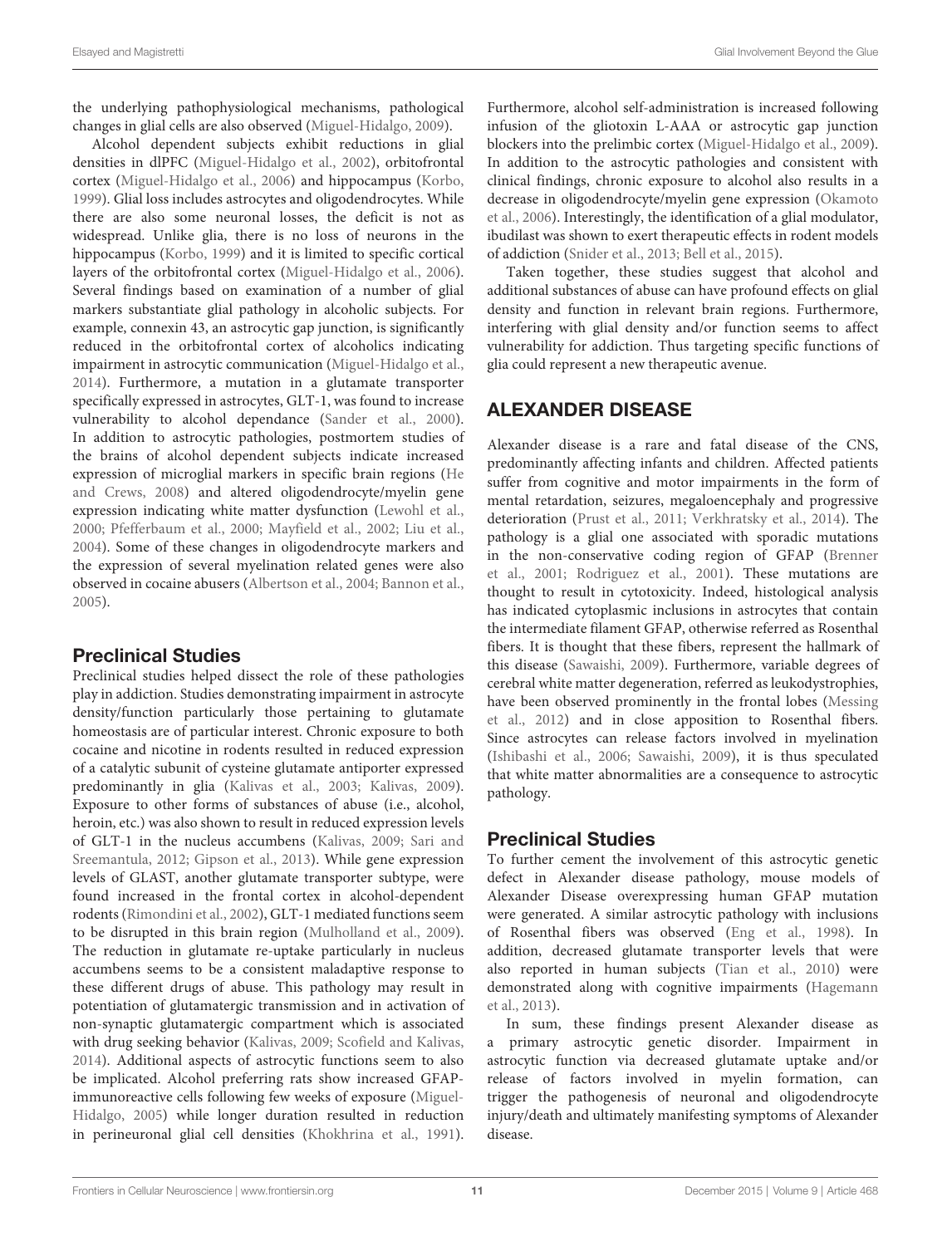#### <span id="page-11-9"></span>TABLE 2 | Summary of the therapeutic drugs that target glial cells.

| Neuropsychiatric disorder | Glial<br>cells<br>affected | Therapeutics targeting glial cells                   | Glial<br>cells<br>responsive<br>to therapeutics |
|---------------------------|----------------------------|------------------------------------------------------|-------------------------------------------------|
| Major depressive disorder | Astrocytes                 | Riluzole (Yoshizumi et al., 2012)                    | -Astrocytes                                     |
|                           | Microglia                  | Fluoxetine, Paroxetine (Allaman et al., 2011)        | -Oligodendrocyte                                |
|                           | Oligodendrocytes           | Ceftriaxone (Li et al., 2012)                        | progenitors                                     |
|                           |                            | Minocycline (Hinwood et al., 2012)                   | -Microglia                                      |
| Bipolar disorder          | Oligodendrocytes           | Lithium (Orre et al., 2009; Souza Ade et al., 2010)  | -Astrocytes                                     |
|                           | Astrocytes                 |                                                      | -Oligodendrocyte                                |
|                           | Microglia                  |                                                      | progenitors                                     |
| Anxiety disorders         | Oligodendrocytes           | Riluzole (Pittenger et al., 2008)                    | -Astrocytes                                     |
|                           | Astrocytes                 | Benzodiazepines (Patte et al., 1999)                 |                                                 |
| Schizophrenia             | Astrocytes                 | Minocycline (Chaudhry et al., 2012)                  | -Microglia                                      |
|                           | Microglia                  | Risperidone (Kato et al., 2007)                      |                                                 |
|                           | Oligodendrocytes           | Chlorpromazine and loxapine (Labuzek et al., 2005)   |                                                 |
| Substance use disorders   | Astrocytes                 | Ibudilast, AV1013, minocycline (Snider et al., 2013) | -Microglia                                      |
|                           | Microglia                  |                                                      |                                                 |
|                           | Oligodendrocytes           |                                                      |                                                 |
| Alexander disease         | Astrocytes                 |                                                      |                                                 |

## **CONCLUSION**

Converging lines of evidence from clinical and preclinical studies suggest that different types of glial cells can play a substantial role in the pathology of mental illnesses. Furthermore, there appears to be an overlap in glial pathologies in some of the mental illnesses pointing to the multi-functional impact of these cells in the expression of diverse symptoms. For example, reports of reductions in glial density within the dorsolateral PFC are indicated in subjects diagnosed with depression [\(Rajkowska et al.,](#page-17-1) [1999\)](#page-17-1) and alcoholism [\(Miguel-Hidalgo et al.,](#page-16-31) [2002\)](#page-16-31). A direct cause effect is further demonstrated in preclinical studies whereby injection of a gliotoxin into the PFC results in behavioral effects associated with depression [\(Banasr and](#page-12-12) [Duman,](#page-12-12) [2008\)](#page-12-12) and alcohol preference [\(Miguel-Hidalgo et al.,](#page-16-36) [2009\)](#page-16-36). These overwhelming findings implicating glial cells in the pathophysiology of mental illnesses should alter our perception of mental illnesses. It should also promote interest towards targeting glial cells as a new avenue of treatment.

### **REFERENCES**

- <span id="page-11-0"></span>Abbott, N. J., Rönnbäck, L., and Hansson, E. (2006). Astrocyte-endothelial interactions at the blood-brain barrier. Nat. Rev. Neurosci. 7, 41–53. doi: 10. 1038/nrn1824
- <span id="page-11-7"></span>Aberg, K., Saetre, P., Lindholm, E., Ekholm, B., Pettersson, U., Adolfsson, R., et al. (2006). Human QKI, a new candidate gene for schizophrenia involved in myelination. Am. J. Med. Genet. B Neuropsychiatr. Genet. 141B, 84–90. doi: 10. 1002/ajmg.b.30243
- <span id="page-11-8"></span>Albertson, D. N., Pruetz, B., Schmidt, C. J., Kuhn, D. M., Kapatos, G., and Bannon, M. J. (2004). Gene expression profile of the nucleus accumbens of human cocaine abusers: evidence for dysregulation of myelin. J. Neurochem. 88, 1211–1219. doi: 10.1046/j.1471-4159.2003. 02247.x
- <span id="page-11-6"></span>Allaman, I., Fiumelli, H., Magistretti, P. J., and Martin, J. L. (2011). Fluoxetine regulates the expression of neurotrophic/growth factors and glucose metabolism in astrocytes. Psychopharmacology (Berl) 216, 75–84. doi: 10. 1007/s00213-011-2190-y

**[Table 2](#page-11-9)** below is a summary of the glial pathological findings reported among the different types of mental illnesses and a list of compounds with therapeutic benefits that target different types of glial cells, in hope to shed light on these cast-aside cells that seem to hold more potential than we think.

## FUNDING

This work was supported by the National Center of Competence in Research (NNCR) ''SYNAPSY'' (n° 51AU40-125759), by FNRS grant 310030B-148169/1, and by the Préfargier and Panacée Foundations.

### ACKNOWLEDGMENTS

Research in P.J.M.'s laboratory has been supported over the years by the Swiss National Science Foundation and by the University of Lausanne, EPFL, CHUV, the NCCR Synapsy, the Biaggi and Panacée foundations, and by KAUST.

- <span id="page-11-1"></span>Allaman, I., and Magistretti, P. J. (2013). ''Brain energy metabolism,'' in Fundamental Neuroscience, 4th Edn. ed. D. W. Pfaff (New York: Springer Science+Business Media), 1591–1620.
- <span id="page-11-3"></span>Alle, H., Roth, A., and Geiger, J. R. (2009). Energy-efficient action potentials in hippocampal mossy fibers. Science 325, 1405–1408. doi: 10.1126/science. 1174331
- <span id="page-11-4"></span>Almeida, J. R., Versace, A., Mechelli, A., Hassel, S., Quevedo, K., Kupfer, D. J., et al. (2009). Abnormal amygdala-prefrontal effective connectivity to happy faces differentiates bipolar from major depression. Biol. Psychiatry 66, 451–459. doi: 10.1016/j.biopsych.2009.03.024
- <span id="page-11-5"></span>Alonso, G. (2000). Prolonged corticosterone treatment of adult rats inhibits the proliferation of oligodendrocyte progenitors present throughout white and gray matter regions of the brain. Glia 31, 219–231. doi: 10.1002/1098- 1136(200009)31:3<219::aid-glia30>3.0.co;2-r
- <span id="page-11-2"></span>Anders, S., Minge, D., Griemsmann, S., Herde, M. K., Steinhäuser, C., and Henneberger, C. (2014). Spatial properties of astrocyte gap junction coupling in the rat hippocampus. Philos. Trans. R. Soc. Lond. B Biol. Sci. 369:20130600. doi: 10.1098/rstb.2013.0600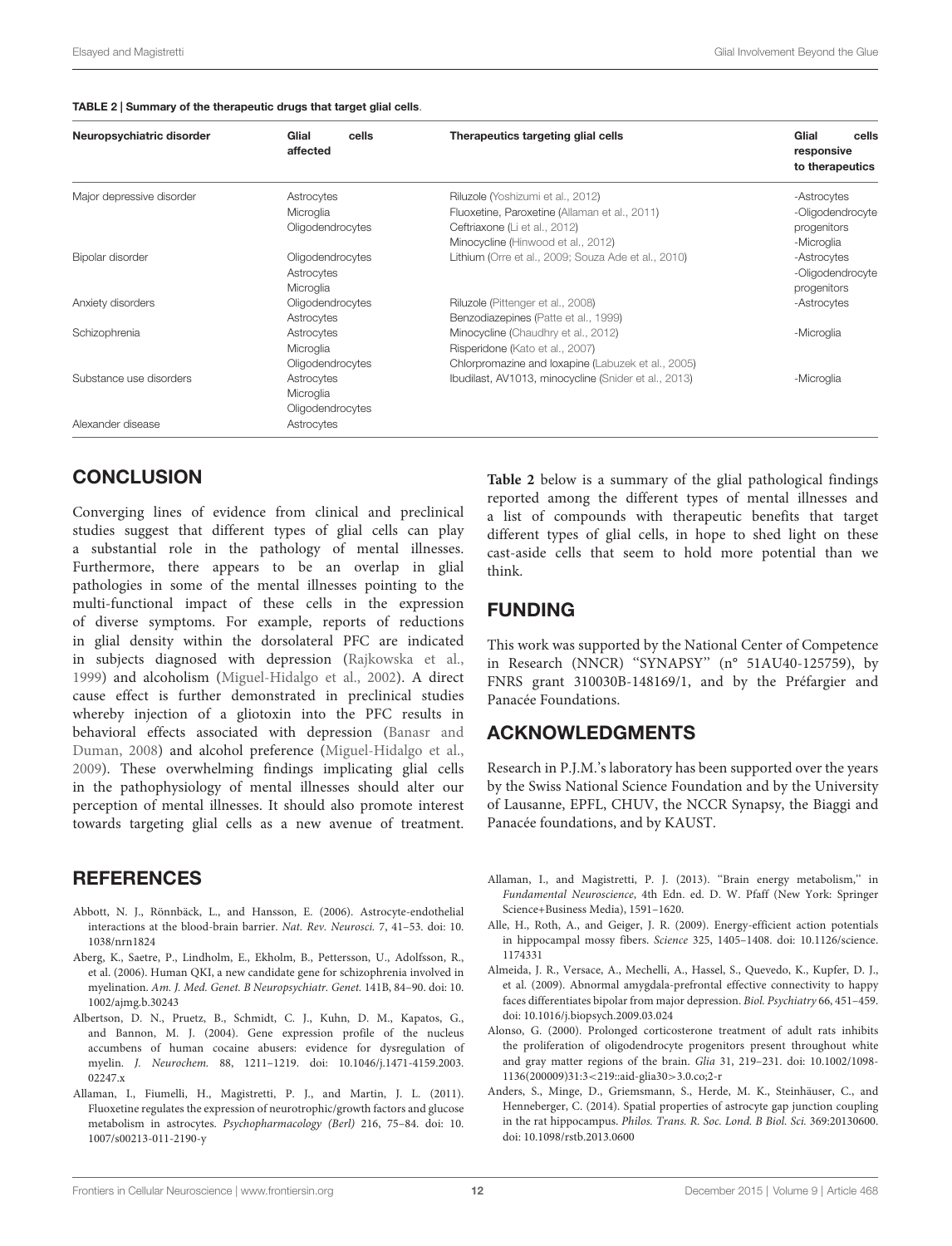- <span id="page-12-20"></span>Arakawa, S., Shirayama, Y., Fujita, Y., Ishima, T., Horio, M., Muneoka, K., et al. (2012). Minocycline produced antidepressant-like effects on the learned helplessness rats with alterations in levels of monoamine in the amygdala and no changes in BDNF levels in the hippocampus at baseline. Pharmacol. Biochem. Behav. 100, 601–606. doi: 10.1016/j.pbb.2011.09.008
- <span id="page-12-2"></span>Araque, A., Parpura, V., Sanzgiri, R. P., and Haydon, P. G. (1999). Tripartite synapses: glia, the unacknowledged partner. Trends Neurosci. 22, 208–215. doi: 10.1016/s0166-2236(98)01349-6
- <span id="page-12-18"></span>Araya-Callis, C., Hiemke, C., Abumaria, N., and Flugge, G. (2012). Chronic psychosocial stress and citalopram modulate the expression of the glial proteins GFAP and NDRG2 in the hippocampus. Psychopharmacology (Berl) 224, 209–222. doi: 10.1007/s00213-012-2741-x
- <span id="page-12-31"></span>Arnold, S. E., Franz, B. R., Trojanowski, J. Q., Moberg, P. J., and Gur, R. E. (1996). Glial fibrillary acidic protein-immunoreactive astrocytosis in elderly patients with schizophrenia and dementia. Acta Neuropathol. 91, 269–277. doi: 10. 1007/s004010050425
- <span id="page-12-26"></span>Aston, C., Jiang, L., and Sokolov, B. P. (2004). Microarray analysis of postmortem temporal cortex from patients with schizophrenia. J. Neurosci. Res. 77, 858–866. doi: 10.1002/jnr.20208
- <span id="page-12-13"></span>Aston, C., Jiang, L., and Sokolov, B. P. (2005). Transcriptional profiling reveals evidence for signaling and oligodendroglial abnormalities in the temporal cortex from patients with major depressive disorder. Mol. Psychiatry 10, 309–322. doi: 10.1038/sj.mp.4001565
- <span id="page-12-24"></span>Atmaca, M., Onalan, E., Yildirim, H., Yuce, H., Koc, M., and Korkmaz, S. (2010). The association of myelin oligodendrocyte glycoprotein gene and white matter volume in obsessive-compulsive disorder. J. Affect. Disord. 124, 309–313. doi: 10.1016/j.jad.2010.03.027
- <span id="page-12-6"></span>Attwell, D., and Laughlin, S. B. (2001). An energy budget for signaling in the grey matter of the brain. J. Cereb. Blood Flow Metab. 21, 1133–1145. doi: 10. 1097/00004647-200110000-00001
- <span id="page-12-1"></span>Azevedo, F. A., Carvalho, L. R., Grinberg, L. T., Farfel, J. M., Ferretti, R. E., Leite, R. E., et al. (2009). Equal numbers of neuronal and nonneuronal cells make the human brain an isometrically scaled-up primate brain. J. Comp. Neurol. 513, 532–541. doi: 10.1002/cne.21974
- <span id="page-12-23"></span>Azim, K., and Butt, A. M. (2011). GSK3beta negatively regulates oligodendrocyte differentiation and myelination in vivo. Glia 59, 540–553. doi: 10.1002/glia. 21122
- <span id="page-12-15"></span>Bae, J. N., MacFall, J. R., Krishnan, K. R., Payne, M. E., Steffens, D. C., and Taylor, W. D. (2006). Dorsolateral prefrontal cortex and anterior cingulate cortex white matter alterations in late-life depression. Biol. Psychiatry 60, 1356–1363. doi: 10. 1016/j.biopsych.2006.03.052
- <span id="page-12-22"></span>Bain, J., Plater, L., Elliott, M., Shpiro, N., Hastie, C. J., McLauchlan, H., et al. (2007). The selectivity of protein kinase inhibitors: a further update. Biochem. J. 408, 297–315. doi: 10.1042/bj20070797
- <span id="page-12-0"></span>Ban, T. A. (2007). Fifty years chlorpromazine: a historical perspective. Neuropsychiatr. Dis. Treat. 3, 495–500.
- <span id="page-12-12"></span>Banasr, M., and Duman, R. S. (2008). Glial loss in the prefrontal cortex is sufficient to induce depressive-like behaviors. Biol. Psychiatry 64, 863–870. doi: 10.1016/j. biopsych.2008.06.008
- <span id="page-12-19"></span>Banasr, M., Chowdhury, G. M., Terwilliger, R., Newton, S. S., Duman, R. S., Behar, K. L., et al. (2010). Glial pathology in an animal model of depression: reversal of stress-induced cellular, metabolic and behavioral deficits by the glutamatemodulating drug riluzole. Mol. Psychiatry 15, 501–511. doi: 10.1038/mp. 2008.106
- <span id="page-12-11"></span>Banasr, M., Valentine, G. W., Li, X. Y., Gourley, S. L., Taylor, J. R., and Duman, R. S. (2007). Chronic unpredictable stress decreases cell proliferation in the cerebral cortex of the adult rat. Biol. Psychiatry 62, 496–504. doi: 10.1016/j. biopsych.2007.02.006
- <span id="page-12-36"></span>Bannon, M., Kapatos, G., and Albertson, D. (2005). Gene expression profiling in the brains of human cocaine abusers. Addict. Biol. 10, 119–126. doi: 10. 1080/13556210412331308921
- <span id="page-12-27"></span>Barley, K., Dracheva, S., and Byne, W. (2009). Subcortical oligodendrocyte- and astrocyte-associated gene expression in subjects with schizophrenia, major depression and bipolar disorder. Schizophr. Res. 112, 54–64. doi: 10.1016/j. schres.2009.04.019
- <span id="page-12-29"></span>Bartzokis, G., Nuechterlein, K. H., Lu, P. H., Gitlin, M., Rogers, S., and Mintz, J. (2003). Dysregulated brain development in adult men with schizophrenia: a magnetic resonance imaging study. Biol. Psychiatry 53, 412–421. doi: 10. 1016/s0006-3223(02)01835-8
- <span id="page-12-32"></span>Bayer, T. A., Buslei, R., Havas, L., and Falkai, P. (1999). Evidence for activation of microglia in patients with psychiatric illnesses. Neurosci. Lett. 271, 126–128. doi: 10.1016/s0304-3940(99)00545-5
- <span id="page-12-37"></span>Bell, R. L., Lopez, M. F., Cui, C., Egli, M., Johnson, K. W., Franklin, K. M., et al. (2015). Ibudilast reduces alcohol drinking in multiple animal models of alcohol dependence. Addict. Biol. 20, 38–42. doi: 10.1111/adb.12106
- <span id="page-12-33"></span>Bellesi, M., Melone, M., Gubbini, A., Battistacci, S., and Conti, F. (2009). GLT-1 upregulation impairs prepulse inhibition of the startle reflex in adult rats. Glia 57, 703–713. doi: 10.1002/glia.20798
- <span id="page-12-21"></span>Benedetti, F., Bollettini, I., Barberi, I., Radaelli, D., Poletti, S., Locatelli, C., et al. (2013). Lithium and GSK3-beta promoter gene variants influence white matter microstructure in bipolar disorder. Neuropsychopharmacology 38, 313–327. doi: 10.1038/npp.2012.172
- <span id="page-12-7"></span>Bengtsson, S. L., Nagy, Z., Skare, S., Forsman, L., Forssberg, H., and Ullen, F. (2005). Extensive piano practicing has regionally specific effects on white matter development. Nat. Neurosci. 8, 1148–1150. doi: 10.1038/nn1516
- <span id="page-12-10"></span>Bergles, D. E., Roberts, J. D., Somogyi, P., and Jahr, C. E. (2000). Glutamatergic synapses on oligodendrocyte precursor cells in the hippocampus. Nature 405, 187–191. doi: 10.1038/35012083
- <span id="page-12-35"></span>Bernardin, F., Maheut-Bosser, A., and Paille, F. (2014). Cognitive impairments in alcohol-dependent subjects. Front. Psychiatry 5:78. doi: 10.3389/fpsyt.2014. 00078
- <span id="page-12-25"></span>Bernstein, H. G., Steiner, J., Guest, P. C., Dobrowolny, H., and Bogerts, B. (2015). Glial cells as key players in schizophrenia pathology: recent insights and concepts of therapy. Schizophr. Res. 161, 4–18. doi: 10.1016/j.schres.2014. 03.035
- <span id="page-12-16"></span>Beumer, W., Gibney, S. M., Drexhage, R. C., Pont-Lezica, L., Doorduin, J., Klein, H. C., et al. (2012). The immune theory of psychiatric diseases: a key role for activated microglia and circulating monocytes. J. Leukoc. Biol. 92, 959–975. doi: 10.1189/jlb.0212100
- <span id="page-12-3"></span>Bezzi, P., Domercq, M., Vesce, S., and Volterra, A. (2001). Neuronastrocyte cross-talk during synaptic transmission: physiological and neuropathological implications. Prog. Brain Res. 132, 255–265. doi: 10. 1016/s0079-6123(01)32081-2
- <span id="page-12-4"></span>Bezzi, P., Gundersen, V., Galbete, J. L., Seifert, G., Steinhauser, C., Pilati, E., et al. (2004). Astrocytes contain a vesicular compartment that is competent for regulated exocytosis of glutamate. Nat. Neurosci. 7, 613–620. doi: 10. 1038/nn1246
- <span id="page-12-34"></span>Biederman, J., and Spencer, T. J. (2000). Genetics of childhood disorders: XIX. ADHD, part 3: is ADHD a noradrenergic disorder? J. Am. Acad. Child Adolesc. Psychiatry 39, 1330–1333. doi: 10.1097/00004583-200010000-00024
- <span id="page-12-28"></span>Blackwood, D. H., Fordyce, A., Walker, M. T., St Clair, D. M., Porteous, D. J., and Muir, W. J. (2001). Schizophrenia and affective disorders–cosegregation with a translocation at chromosome 1q32 that directly disrupts brain-expressed genes: clinical and P300 findings in a family. Am. J. Hum. Genet. 69, 428–433. doi: 10. 1086/321969
- <span id="page-12-17"></span>Bowley, M. P., Drevets, W. C., Ongür, D., and Price, J. L. (2002). Low glial numbers in the amygdala in major depressive disorder. Biol. Psychiatry 52, 404–412. doi: 10.1016/s0006-3223(02)01404-x
- <span id="page-12-14"></span>Brambilla, P., Nicoletti, M., Sassi, R. B., Mallinger, A. G., Frank, E., Keshavan, M. S., et al. (2004). Corpus callosum signal intensity in patients with bipolar and unipolar disorder. J. Neurol. Neurosurg. Psychiatry 75, 221-225.
- <span id="page-12-30"></span>Breier, A., Buchanan, R. W., Elkashef, A., Munson, R. C., Kirkpatrick, B., and Gellad, F. (1992). Brain morphology and schizophrenia. A magnetic resonance imaging study of limbic, prefrontal cortex and caudate structures. Arch. Gen. Psychiatry 49, 921–926. doi: 10.1001/archpsyc.1992.01820120009003
- <span id="page-12-38"></span>Brenner, M., Johnson, A. B., Boespflug-Tanguy, O., Rodriguez, D., Goldman, J. E., and Messing, A. (2001). Mutations in GFAP, encoding glial fibrillary acidic protein, are associated with Alexander disease. Nat. Genet. 27, 117–120. doi: 10. 1038/83679
- <span id="page-12-5"></span>Burda, J. E., and Sofroniew, M. V. (2014). Reactive gliosis and the multicellular response to CNS damage and disease. Neuron 81, 229–248. doi: 10.1016/j. neuron.2013.12.034
- <span id="page-12-9"></span>Butt, A. M., Hamilton, N., Hubbard, P., Pugh, M., and Ibrahim, M. (2005). Synantocytes: the fifth element. J. Anat. 207, 695–706. doi: 10.1111/j.1469-7580. 2005.00458.x
- <span id="page-12-8"></span>Byravan, S., Foster, L. M., Phan, T., Verity, A. N., and Campagnoni, A. T. (1994). Murine oligodendroglial cells express nerve growth factor. Proc. Natl. Acad. Sci. U S A 91, 8812–8816. doi: 10.1073/pnas.91.19.8812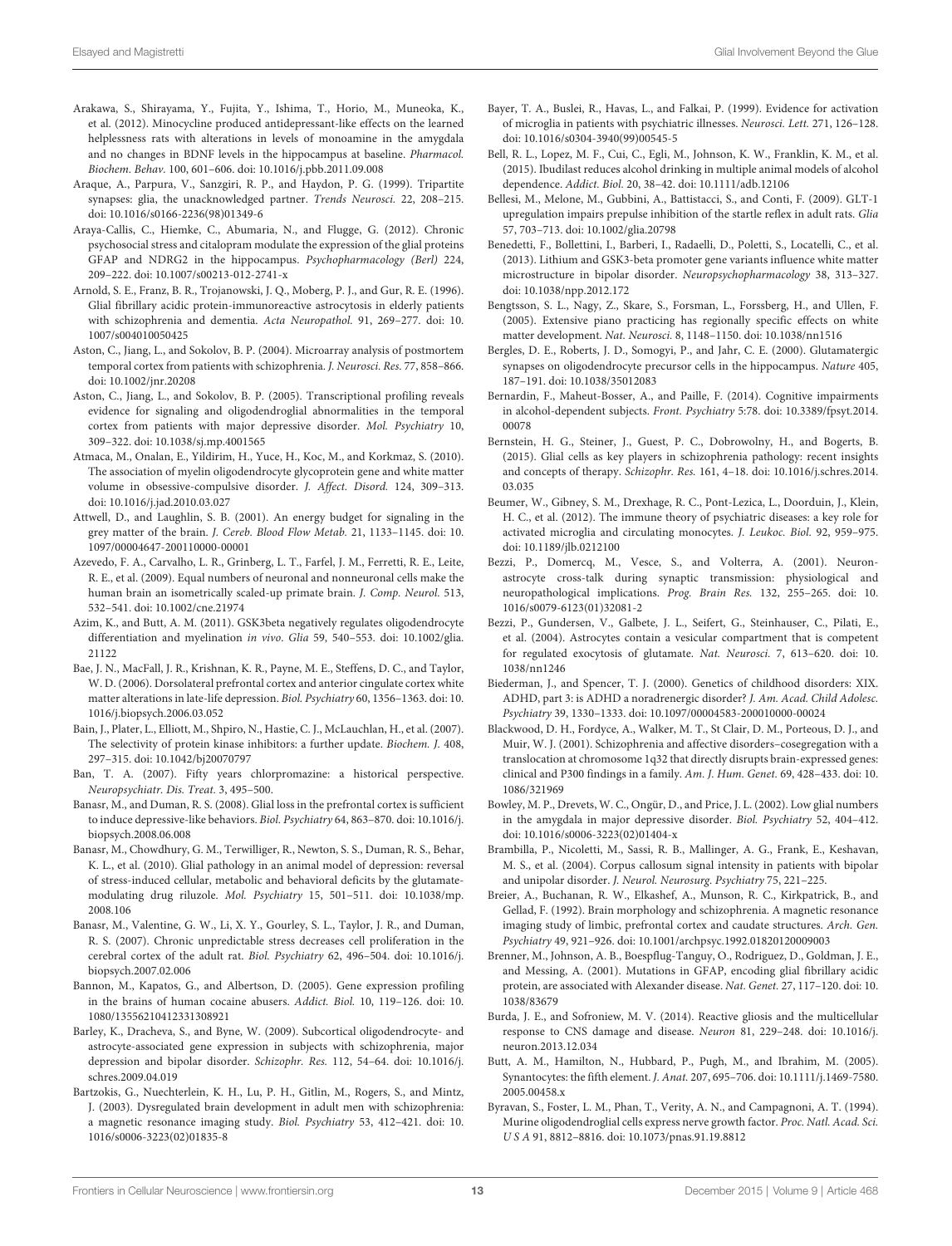- <span id="page-13-23"></span>Cao, X., Li, L. P., Wang, Q., Wu, Q., Hu, H. H., Zhang, M., et al. (2013). Astrocytederived ATP modulates depressive-like behaviors. Nat. Med. 19, 773–777. doi: 10.1038/nm.3162
- <span id="page-13-34"></span>Chambers, J. S., and Perrone-Bizzozero, N. I. (2004). Altered myelination of the hippocampal formation in subjects with schizophrenia and bipolar disorder. Neurochem. Res. 29, 2293–2302. doi: 10.1007/s11064-004- 7039-x
- <span id="page-13-35"></span>Chaudhry, I. B., Hallak, J., Husain, N., Minhas, F., Stirling, J., Richardson, P., et al. (2012). Minocycline benefits negative symptoms in early schizophrenia: a randomised double-blind placebo-controlled clinical trial in patients on standard treatment. J. Psychopharmacol. 26, 1185–1193. doi: 10. 1177/0269881112444941
- <span id="page-13-28"></span>Chen, S. K., Tvrdik, P., Peden, E., Cho, S., Wu, S., Spangrude, G., et al. (2010). Hematopoietic origin of pathological grooming in Hoxb8 mutant mice. Cell 141, 775–785. doi: 10.1016/j.cell.2010.03.055
- <span id="page-13-33"></span>Chen, S., Velardez, M. O., Warot, X., Yu, Z. X., Miller, S. J., Cros, D., et al. (2006). Neuregulin 1-erbB signaling is necessary for normal myelination and sensory function. J. Neurosci. 26, 3079–3086. doi: 10.1523/jneurosci.3785-05.2006
- <span id="page-13-4"></span>Choi, D. W. (1987). Ionic dependence of glutamate neurotoxicity. J. Neurosci. 7, 369–379.
- <span id="page-13-21"></span>Choudary, P. V., Molnar, M., Evans, S. J., Tomita, H., Li, J. Z., Vawter, M. P., et al. (2005). Altered cortical glutamatergic and GABAergic signal transmission with glial involvement in depression. Proc. Natl. Acad. Sci. U S A 102, 15653–15658. doi: 10.1073/pnas.0507901102
- <span id="page-13-13"></span>Chu, Y., Jin, X., Parada, I., Pesic, A., Stevens, B., Barres, B., et al. (2010). Enhanced synaptic connectivity and epilepsy in C1q knockout mice. Proc. Natl. Acad. Sci. U S A 107, 7975–7980. doi: 10.1073/pnas.0913449107
- <span id="page-13-3"></span>Chuquet, J., Quilichini, P., Nimchinsky, E. A., and Buzsáki, G. (2010). Predominant enhancement of glucose uptake in astrocytes versus neurons during activation of the somatosensory cortex. J. Neurosci. 30, 15298–15303. doi: 10.1523/JNEUROSCI.0762-10.2010
- <span id="page-13-10"></span>Clarke, L. E., Young, K. M., Hamilton, N. B., Li, H., Richardson, W. D., and Attwell, D. (2012). Properties and fate of oligodendrocyte progenitor cells in the corpus callosum, motor cortex and piriform cortex of the mouse. J. Neurosci. 32, 8173–8185. doi: 10.1523/JNEUROSCI.0928-12.2012
- <span id="page-13-2"></span>Claycomb, K. I., Johnson, K. M., Winokur, P. N., Sacino, A. V., and Crocker, S. J. (2013). Astrocyte regulation of CNS inflammation and remyelination. Brain Sci. 3, 1109–11027. doi: 10.3390/brainsci3031109
- <span id="page-13-6"></span>Connor, J. R., and Menzies, S. L. (1996). Relationship of iron to oligodendrocytes and myelination. Glia 17, 83–93. doi: 10.1002/(sici)1098- 1136(199606)17:2<83::aid-glia1>3.0.co;2-7
- <span id="page-13-31"></span>Corfas, G., Roy, K., and Buxbaum, J. D. (2004). Neuregulin 1-erbB signaling and the molecular/cellular basis of schizophrenia. Nat. Neurosci. 7, 575–580. doi: 10. 1038/nn1258
- <span id="page-13-27"></span>Coric, V., Milanovic, S., Wasylink, S., Patel, P., Malison, R., and Krystal, J. H. (2003). Beneficial effects of the antiglutamatergic agent riluzole in a patient diagnosed with obsessive-compulsive disorder and major depressive disorder. Psychopharmacology (Berl) 167, 219–220.
- <span id="page-13-24"></span>Corona, A. W., Huang, Y., O'Connor, J. C., Dantzer, R., Kelley, K. W., Popovich, P. G., et al. (2010). Fractalkine receptor (CX3CR1) deficiency sensitizes mice to the behavioral changes induced by lipopolysaccharide. J. Neuroinflammation 7:93. doi: 10.1186/1742-2094-7-93
- <span id="page-13-20"></span>Cotter, D., Mackay, D., Chana, G., Beasley, C., Landau, S., and Everall, I. P. (2002). Reduced neuronal size and glial cell density in area 9 of the dorsolateral prefrontal cortex in subjects with major depressive disorder. Cereb. Cortex 12, 386–394. doi: 10.1093/cercor/12.4.386
- <span id="page-13-19"></span>Cotter, D., Mackay, D., Landau, S., Kerwin, R., and Everall, I. (2001). Reduced glial cell density and neuronal size in the anterior cingulate cortex in major depressive disorder. Arch. Gen. Psychiatry 58, 545–553. doi: 10.1001/archpsyc. 58.6.545
- <span id="page-13-12"></span>Czeh, B., Muller-Keuker, J. I., Rygula, R., Abumaria, N., Hiemke, C., Domenici, E., et al. (2007). Chronic social stress inhibits cell proliferation in the adult medial prefrontal cortex: hemispheric asymmetry and reversal by fluoxetine treatment. Neuropsychopharmacology 32, 1490–1503. doi: 10.1038/sj.npp. 1301275
- <span id="page-13-11"></span>Dawson, M. R., Polito, A., Levine, J. M., and Reynolds, R. (2003). NG2-expressing glial progenitor cells: an abundant and widespread population of cycling cells in the adult rat CNS. Mol. Cell. Neurosci. 24, 476–488. doi: 10.1016/s1044- 7431(03)00210-0
- <span id="page-13-9"></span>Dayer, A. G., Cleaver, K. M., Abouantoun, T., and Cameron, H. A. (2005). New GABAergic interneurons in the adult neocortex and striatum are generated from different precursors. J. Cell Biol. 168, 415–427. doi: 10.1083/jcb.200407053
- <span id="page-13-22"></span>De Biase, L. M., Kang, S. H., Baxi, E. G., Fukaya, M., Pucak, M. L., Mishina, M., et al. (2011). NMDA receptor signaling in oligodendrocyte progenitors is not required for oligodendrogenesis and myelination. J. Neurosci. 31, 12650–12662. doi: 10.1523/JNEUROSCI.2455-11.2011
- <span id="page-13-7"></span>De Hoz, L., and Simons, M. (2015). The emerging functions of oligodendrocytes in regulating neuronal network behaviour. Bioessays 37, 60–69. doi: 10.1002/bies. 201400127
- <span id="page-13-32"></span>Deadwyler, G. D., Pouly, S., Antel, J. P., and Devries, G. H. (2000). Neuregulins and erbB receptor expression in adult human oligodendrocytes. Glia 32, 304–312. doi: 10.1002/1098-1136(200012)32:3<304::aid-glia90>3.0.co;2-z
- <span id="page-13-0"></span>Deverteuil, R. L., and Lehmann, H. E. (1958). Therapeutic trial of iproniazid (marsilid) in depressed and apathetic patients. Can. Med. Assoc. J. 78, 131–133.
- <span id="page-13-1"></span>Di Benedetto, B., and Rupprecht, R. (2013). Targeting glia cells: novel perspectives for the treatment of neuropsychiatric diseases. Curr. Neuropharmacol. 11, 171–185. doi: 10.2174/1570159x11311020004
- <span id="page-13-37"></span>Dimatelis, J. J., Hsieh, J. H., Sterley, T. L., Marais, L., Womersley, J. S., Vlok, M., et al. (2015). Impaired energy metabolism and disturbed dopamine and glutamate signalling in the striatum and prefrontal cortex of the spontaneously hypertensive rat model of attention-deficit hyperactivity disorder. J. Mol. Neurosci. 56, 696–707. doi: 10.1007/s12031-015-0491-z
- <span id="page-13-8"></span>Dong, W. K., and Greenough, W. T. (2004). Plasticity of nonneuronal brain tissue: roles in developmental disorders. Ment Retard. Dev. Disabil. Res. Rev. 10, 85–90. doi: 10.1002/mrdd.20016
- <span id="page-13-36"></span>Dougherty, D. D., Bonab, A. A., Spencer, T. J., Rauch, S. L., Madras, B. K., and Fischman, A. J. (1999). Dopamine transporter density in patients with attention deficit hyperactivity disorder. Lancet 354, 2132–2133. doi: 10.1016/s0140- 6736(99)04030-1
- <span id="page-13-30"></span>Dracheva, S., Davis, K. L., Chin, B., Woo, D. A., Schmeidler, J., and Haroutunian, V. (2006). Myelin-associated mRNA and protein expression deficits in the anterior cingulate cortex and hippocampus in elderly schizophrenia patients. Neurobiol. Dis. 21, 531–540. doi: 10.1016/j.nbd.2005.08.012
- <span id="page-13-14"></span>Drevets, W. C. (1999). Prefrontal cortical-amygdalar metabolism in major depression. Ann. N Y Acad. Sci. 877, 614–637. doi: 10.1111/j.1749-6632.1999. tb09292.x
- <span id="page-13-15"></span>Drevets, W. C. (2000). Functional anatomical abnormalities in limbic and prefrontal cortical structures in major depression. Prog. Brain Res. 126, 413–431. doi: 10.1016/s0079-6123(00)26027-5
- <span id="page-13-16"></span>Drevets, W. C. (2001). Neuroimaging and neuropathological studies of depression: implications for the cognitive-emotional features of mood disorders. Curr. Opin. Neurobiol. 11, 240–249. doi: 10.1016/s0959-4388(00)00203-8
- <span id="page-13-26"></span>Drevets, W. C., Price, J. L., and Furey, M. L. (2008). Brain structural and functional abnormalities in mood disorders: implications for neurocircuitry models of depression. Brain Struct. Funct. 213, 93–118. doi: 10.1007/s00429-008-0189-x
- <span id="page-13-17"></span>Drevets, W. C., Bogers, W., and Raichle, M. E. (2002a). Functional anatomical correlates of antidepressant drug treatment assessed using PET measures of regional glucose metabolism. Eur. Neuropsychopharmacol. 12, 527–544. doi: 10. 1016/s0924-977x(02)00102-5
- <span id="page-13-18"></span>Drevets, W. C., Price, J. L., Bardgett, M. E., Reich, T., Todd, R. D., and Raichle, M. E. (2002b). Glucose metabolism in the amygdala in depression: relationship to diagnostic subtype and plasma cortisol levels. Pharmacol. Biochem. Behav. 71, 431–447. doi: 10.1016/s0091-3057(01)00687-6
- <span id="page-13-25"></span>Drevets, W. C., Price, J. L., Simpson, J. R. Jr., Todd, R. D., Reich, T., Vannier, M., et al. (1997). Subgenual prefrontal cortex abnormalities in mood disorders. Nature 386, 824–827. doi: 10.1038/386824a0
- <span id="page-13-29"></span>Dwork, A. J., Mancevski, B., and Rosoklija, G. (2007). White matter and cognitive function in schizophrenia. Int. J. Neuropsychopharmacol. 10, 513–536. doi: 10. 1017/s1461145707007638
- <span id="page-13-5"></span>Elsayed, M., Banasr, M., Duric, V., Fournier, N. M., Licznerski, P., and Duman, R. S. (2012). Antidepressant effects of fibroblast growth factor-2 in behavioral and cellular models of depression. Biol. Psychiatry 72, 258–265. doi: 10.1016/j. biopsych.2012.03.003
- <span id="page-13-38"></span>Eng, L. F., Lee, Y. L., Kwan, H., Brenner, M., and Messing, A. (1998). Astrocytes cultured from transgenic mice carrying the added human glial fibrillary acidic protein gene contain Rosenthal fibers. J. Neurosci. Res. 53, 353–360. doi: 10. 1002/(sici)1097-4547(19980801)53:3<353::aid-jnr9>3.3.co;2-o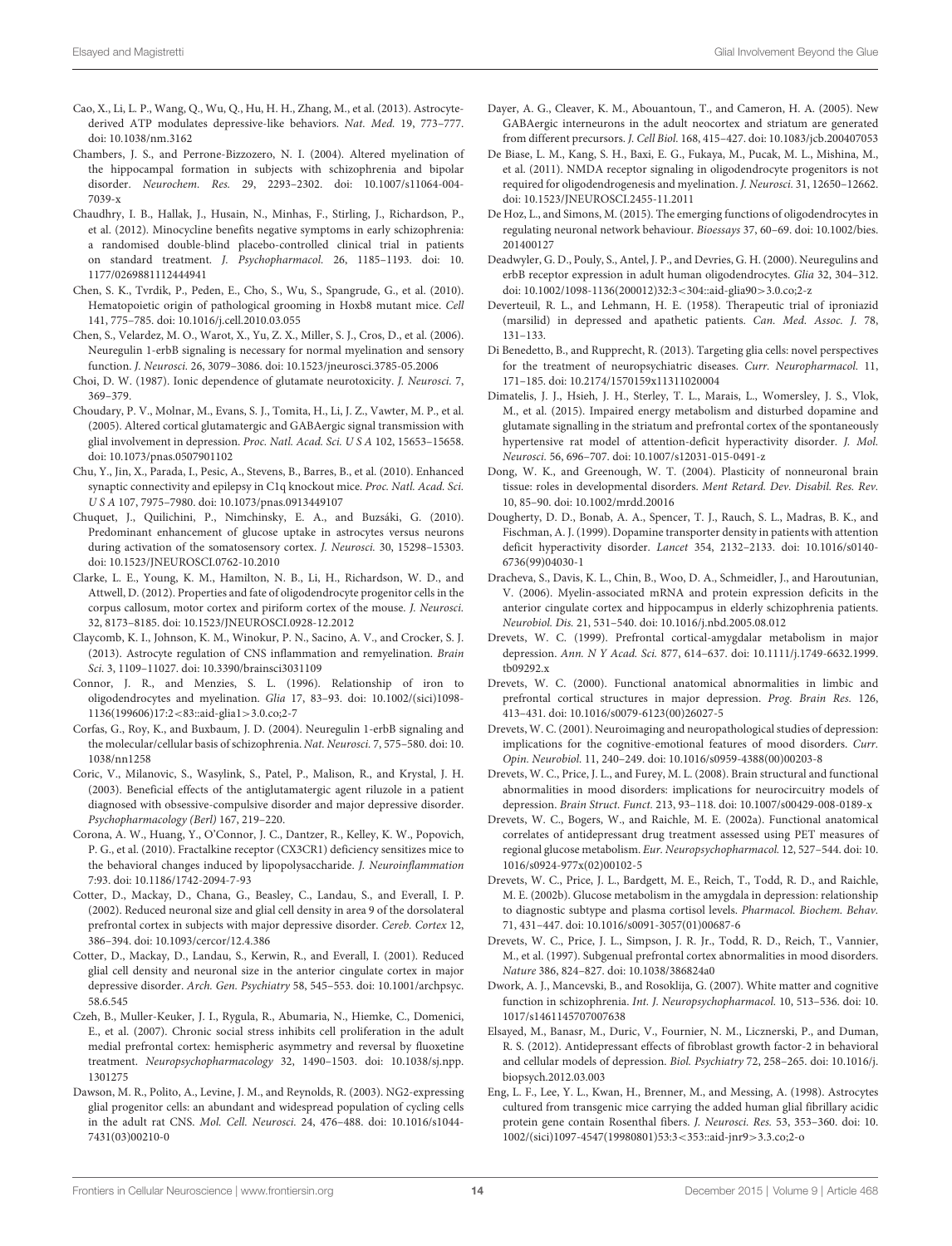- <span id="page-14-16"></span>Ernst, C., Chen, E. S., and Turecki, G. (2009). Histone methylation and decreased expression of TrkB.T1 in orbital frontal cortex of suicide completers. Mol. Psychiatry 14, 830–832. doi: 10.1038/mp.2009.35
- <span id="page-14-33"></span>Ernst, M., Cohen, R. M., Liebenauer, L. L., Jons, P. H., and Zametkin, A. J. (1997). Cerebral glucose metabolism in adolescent girls with attention-deficit/hyperactivity disorder. J. Am. Acad. Child Adolesc. Psychiatry 36, 1399–1406. doi: 10.1097/00004583-199710000-00022
- <span id="page-14-30"></span>Ernst, M., Liebenauer, L. L., King, A. C., Fitzgerald, G. A., Cohen, R. M., and Zametkin, A. J. (1994). Reduced brain metabolism in hyperactive girls. J. Am. Acad. Child Adolesc. Psychiatry 33, 858–868. doi: 10.1097/00004583- 199407000-00012
- <span id="page-14-34"></span>Fair, D. A., Posner, J., Nagel, B. J., Bathula, D., Dias, T. G., Mills, K. L., et al. (2010). Atypical default network connectivity in youth with attentiondeficit/hyperactivity disorder. Biol. Psychiatry 68, 1084–1091. doi: 10.1016/j. biopsych.2010.07.003
- <span id="page-14-12"></span>Fales, C. L., Barch, D. M., Rundle, M. M., Mintun, M. A., Snyder, A. Z., Cohen, J. D., et al. (2008). Altered emotional interference processing in affective and cognitive-control brain circuitry in major depression. Biol. Psychiatry 63, 377–384. doi: 10.1016/j.biopsych.2007.06.012
- <span id="page-14-27"></span>Falkai, P., Honer, W. G., David, S., Bogerts, B., Majtenyi, C., and Bayer, T. A. (1999). No evidence for astrogliosis in brains of schizophrenic patients. A postmortem study. Neuropathol. Appl. Neurobiol. 25, 48–53. doi: 10.1046/j.1365- 2990.1999.00162.x
- <span id="page-14-3"></span>Farina, C., Aloisi, F., and Meinl, E. (2007). Astrocytes are active players in cerebral innate immunity. Trends Immunol. 28, 138–145. doi: 10.1016/j.it.2007.01.005
- <span id="page-14-28"></span><span id="page-14-5"></span>Fawcett, F. D. B. A. (1994). A Textbook of Histology. New York: Chapman and Hall. Feresten, A. H., Barakauskas, V., Ypsilanti, A., Barr, A. M., and Beasley, C. L. (2013). Increased expression of glial fibrillary acidic protein in prefrontal cortex in psychotic illness. Schizophr. Res. 150, 252–257. doi: 10.1016/j.schres.2013. 07.024
- <span id="page-14-22"></span>Flynn, S. W., Lang, D. J., Mackay, A. L., Goghari, V., Vavasour, I. M., Whittall, K. P., et al. (2003). Abnormalities of myelination in schizophrenia detected in vivo with MRI and post-mortem with analysis of oligodendrocyte proteins. Mol. Psychiatry 8, 811–820. doi: 10.1038/sj.mp.4001337
- <span id="page-14-7"></span>Funfschilling, U., Supplie, L. M., Mahad, D., Boretius, S., Saab, A. S., Edgar, J., et al. (2012). Glycolytic oligodendrocytes maintain myelin and long-term axonal integrity. Nature 485, 517–521. doi: 10.1038/nature11007
- <span id="page-14-26"></span>Georgieva, L., Moskvina, V., Peirce, T., Norton, N., Bray, N. J., Jones, L., et al. (2006). Convergent evidence that oligodendrocyte lineage transcription factor 2 (OLIG2) and interacting genes influence susceptibility to schizophrenia. Proc. Natl. Acad. Sci. U S A 103, 12469–12474. doi: 10.1073/pnas.0603029103
- <span id="page-14-4"></span>Giaume, C., Froger, N., and Koulakoff, A. (2005). [Gap junction-mediated intercellular communication in astrocytes and neuroprotection]. Ann. Fr. Anesth. Reanim. 24, 695–696. doi: 10.1016/j.annfar.2005.03.014
- <span id="page-14-9"></span>Ginhoux, F., Greter, M., Leboeuf, M., Nandi, S., See, P., Gokhan, S., et al. (2010). Fate mapping analysis reveals that adult microglia derive from primitive macrophages. Science 330, 841–845. doi: 10.1126/science.1194637
- <span id="page-14-10"></span>Ginhoux, F., Lim, S., Hoeffel, G., Low, D., and Huber, T. (2013). Origin and differentiation of microglia. Front. Cell. Neurosci. 7:45. doi: 10.3389/fncel.2013. 00045
- <span id="page-14-37"></span>Gipson, C. D., Reissner, K. J., Kupchik, Y. M., Smith, A. C., Stankeviciute, N., Hensley-Simon, M. E., et al. (2013). Reinstatement of nicotine seeking is mediated by glutamatergic plasticity. Proc. Natl. Acad. Sci. U S A 110, 9124–9129. doi: 10.1073/pnas.1220591110
- <span id="page-14-17"></span>Gittins, R. A., and Harrison, P. J. (2011). A morphometric study of glia and neurons in the anterior cingulate cortex in mood disorder. J. Affect. Disord. 133, 328–332. doi: 10.1016/j.jad.2011.03.042
- <span id="page-14-35"></span>Goldstein, R. Z., and Volkow, N. D. (2002). Drug addiction and its underlying neurobiological basis: neuroimaging evidence for the involvement of the frontal cortex. Am. J. Psychiatry 159, 1642–1652. doi: 10.1176/appi.ajp.159.10.1642
- <span id="page-14-1"></span>Gonzalez, A. M., Berry, M., Maher, P. A., Logan, A., and Baird, A. (1995). A comprehensive analysis of the distribution of FGF-2 and FGFR1 in the rat brain. Brain Res. 701, 201–226. doi: 10.1016/0006-8993(95)01002-x
- <span id="page-14-15"></span>Gos, T., Schroeter, M. L., Lessel, W., Bernstein, H. G., Dobrowolny, H., Schiltz, K., et al. (2013). S100B-immunopositive astrocytes and oligodendrocytes in the hippocampus are differentially afflicted in unipolar and bipolar depression: a postmortem study. J. Psychiatr. Res. 47, 1694–1699. doi: 10.1016/j.jpsychires. 2013.07.005
- <span id="page-14-19"></span>Goshen, I., and Yirmiya, R. (2009). Interleukin-1 (IL-1): a central regulator of stress responses. Front. Neuroendocrinol. 30, 30–45. doi: 10.1016/j.yfrne.2008. 10.001
- <span id="page-14-2"></span>Graham, B. M., and Richardson, R. (2011). Fibroblast growth factor-2 alters the nature of extinction. Learn. Mem. 18, 80–84. doi: 10.1101/lm.2006511
- <span id="page-14-29"></span>Gregg, J. R., Herring, N. R., Naydenov, A. V., Hanlin, R. P., and Konradi, C. (2009). Downregulation of oligodendrocyte transcripts is associated with impaired prefrontal cortex function in rats. Schizophr. Res. 113, 277–287. doi: 10.1016/j. schres.2009.05.023
- <span id="page-14-31"></span>Gustafsson, P., Thernlund, G., Ryding, E., Rosen, I., and Cederblad, M. (2000). Associations between cerebral blood-flow measured by single photon emission computed tomography (SPECT), electro-encephalogram (EEG), behaviour symptoms, cognition and neurological soft signs in children with attentiondeficit hyperactivity disorder (ADHD). Acta Paediatr. 89, 830–835. doi: 10. 1111/j.1651-2227.2000.tb00391.x
- <span id="page-14-38"></span>Hagemann, T. L., Paylor, R., and Messing, A. (2013). Deficits in adult neurogenesis, contextual fear conditioning and spatial learning in a Gfap mutant mouse model of Alexander disease. J. Neurosci. 33, 18698–18706. doi: 10.1523/JNEUROSCI.3693-13.2013
- <span id="page-14-23"></span>Hakak, Y., Walker, J. R., Li, C., Wong, W. H., Davis, K. L., Buxbaum, J. D., et al. (2001). Genome-wide expression analysis reveals dysregulation of myelinationrelated genes in chronic schizophrenia. Proc. Natl. Acad. Sci. U S A 98, 4746–4751. doi: 10.1073/pnas.081071198
- <span id="page-14-14"></span>Hamidi, M., Drevets, W. C., and Price, J. L. (2004). Glial reduction in amygdala in major depressive disorder is due to oligodendrocytes. Biol. Psychiatry 55, 563–569. doi: 10.1016/j.biopsych.2003.11.006
- <span id="page-14-8"></span>Hamilton, N., Hubbard, P. S., and Butt, A. M. (2009). Effects of glutamate receptor activation on NG2-glia in the rat optic nerve. J. Anat. 214, 208–218. doi: 10. 1111/j.1469-7580.2008.01017.x
- <span id="page-14-11"></span>Han, X., Chen, M., Wang, F., Windrem, M., Wang, S., Shanz, S., et al. (2013). Forebrain engraftment by human glial progenitor cells enhances synaptic plasticity and learning in adult mice. Cell Stem Cell 12, 342–353. doi: 10.1016/j. stem.2012.12.015
- <span id="page-14-6"></span>Haroutunian, V., Katsel, P., Roussos, P., Davis, K. L., Altshuler, L. L., and Bartzokis, G. (2014). Myelination, oligodendrocytes and serious mental illness. Glia 62, 1856–1877. doi: 10.1002/glia.22716
- <span id="page-14-32"></span>Hart, H., Radua, J., Mataix-Cols, D., and Rubia, K. (2012). Meta-analysis of fMRI studies of timing in attention-deficit hyperactivity disorder (ADHD). Neurosci. Biobehav. Rev. 36, 2248–2256. doi: 10.1016/j.neubiorev.2012.08.003
- <span id="page-14-18"></span>Hashioka, S., Klegeris, A., Monji, A., Kato, T., Sawada, M., Mcgeer, P. L., et al. (2007). Antidepressants inhibit interferon-gamma-induced microglial production of IL-6 and nitric oxide. Exp. Neurol. 206, 33–42. doi: 10.1016/j. expneurol.2007.03.022
- <span id="page-14-24"></span>Hattori, T., Shimizu, S., Koyama, Y., Emoto, H., Matsumoto, Y., Kumamoto, N., et al. (2014). DISC1 (disrupted-in-schizophrenia-1) regulates differentiation of oligodendrocytes. PLoS One 9:e88506. doi: 10.1371/journal.pone.0088506
- <span id="page-14-36"></span>He, J., and Crews, F. T. (2008). Increased MCP-1 and microglia in various regions of the human alcoholic brain. Exp. Neurol. 210, 349–358. doi: 10.1016/j. expneurol.2007.11.017
- <span id="page-14-21"></span>Hercher, C., Chopra, V., and Beasley, C. L. (2014). Evidence for morphological alterations in prefrontal white matter glia in schizophrenia and bipolar disorder. J. Psychiatry Neurosci. 39, 376–385. doi: 10.1503/jpn. 130277
- <span id="page-14-0"></span>Herculano-Houzel, S. (2011). Scaling of brain metabolism with a fixed energy budget per neuron: implications for neuronal activity, plasticity and evolution. PLoS One 6:e17514. doi: 10.1371/journal.pone.0017514
- <span id="page-14-20"></span>Hinwood, M., Morandini, J., Day, T. A., and Walker, F. R. (2012). Evidence that microglia mediate the neurobiological effects of chronic psychological stress on the medial prefrontal cortex. Cereb. Cortex 22, 1442–1454. doi: 10. 1093/cercor/bhr229
- <span id="page-14-25"></span>Hof, P. R., Haroutunian, V., Friedrich, V. L. Jr., Byne, W., Buitron, C., Perl, D. P., et al. (2003). Loss and altered spatial distribution of oligodendrocytes in the superior frontal gyrus in schizophrenia. Biol. Psychiatry 53, 1075–1085. doi: 10. 1016/s0006-3223(03)00237-3
- <span id="page-14-13"></span>Honer, W. G., Falkai, P., Chen, C., Arango, V., Mann, J. J., and Dwork, A. J. (1999). Synaptic and plasticity-associated proteins in anterior frontal cortex in severe mental illness. Neuroscience 91, 1247–1255. doi: 10.1016/s0306-4522(98) 00679-4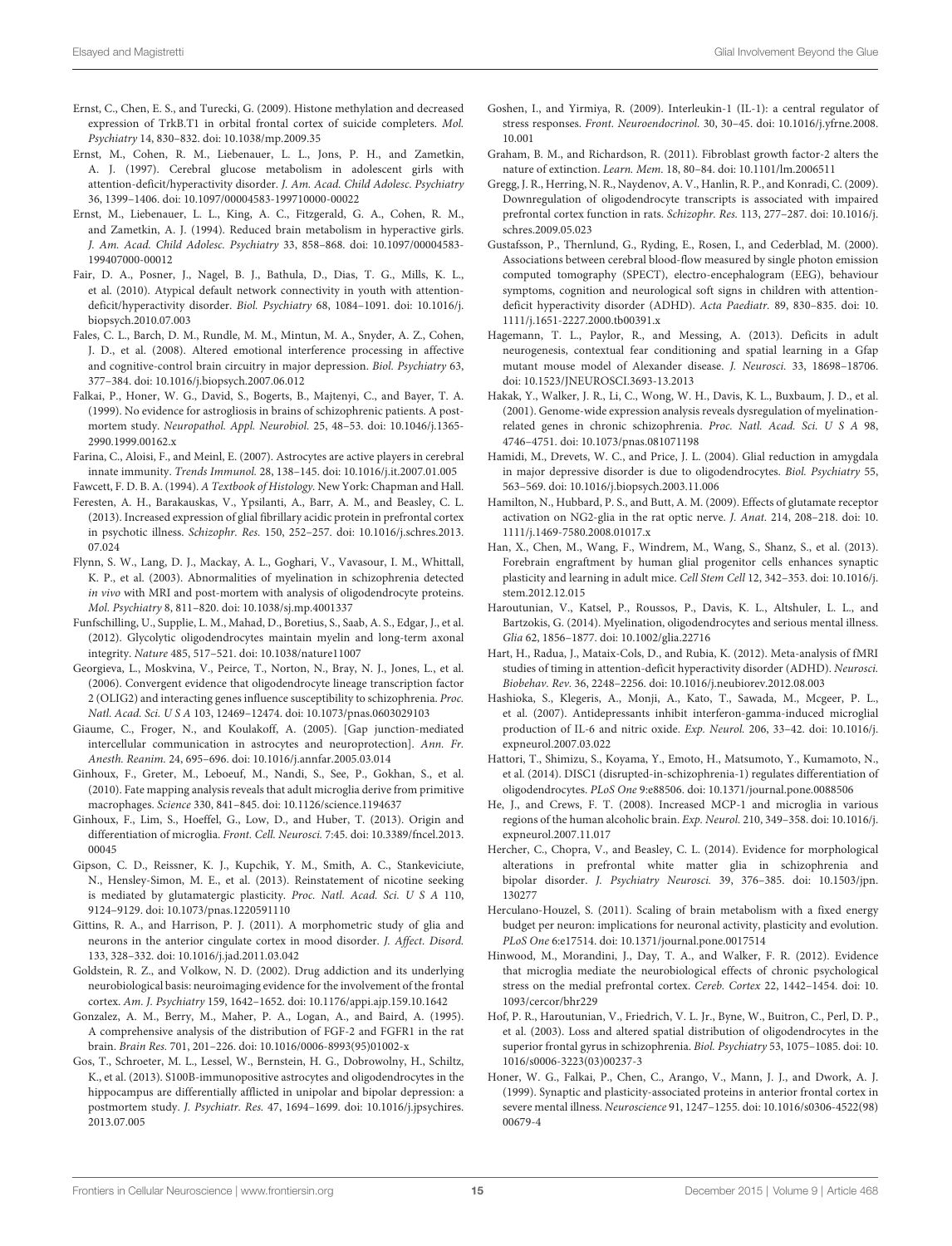- <span id="page-15-13"></span>Howren, M. B., Lamkin, D. M., and Suls, J. (2009). Associations of depression with C-reactive protein, IL-1 and IL-6: a meta-analysis. Psychosom. Med. 71, 171–186. doi: 10.1097/PSY.0b013e3181907c1b
- <span id="page-15-1"></span>Hyman, S. E. (2008). A glimmer of light for neuropsychiatric disorders. Nature 455, 890–893. doi: 10.1038/nature07454
- <span id="page-15-8"></span>Ishibashi, T., Dakin, K. A., Stevens, B., Lee, P. R., Kozlov, S. V., Stewart, C. L., et al. (2006). Astrocytes promote myelination in response to electrical impulses. Neuron 49, 823–832. doi: 10.1016/j.neuron.2006.02.006
- <span id="page-15-19"></span>Iwamoto, K., Bundo, M., Yamada, K., Takao, H., Iwayama-Shigeno, Y., Yoshikawa, T., et al. (2005). DNA methylation status of SOX10 correlates with its downregulation and oligodendrocyte dysfunction in schizophrenia. J. Neurosci. 25, 5376–5381. doi: 10.1523/jneurosci.0766-05.2005
- <span id="page-15-6"></span>Jean, Y. Y., Lercher, L. D., and Dreyfus, C. F. (2008). Glutamate elicits release of BDNF from basal forebrain astrocytes in a process dependent on metabotropic receptors and the PLC pathway. Neuron Glia Biol. 4, 35–42. doi: 10.1017/S1740925x09000052
- <span id="page-15-24"></span>Johnston-Wilson, N. L., Sims, C. D., Hofmann, J. P., Anderson, L., Shore, A. D., Torrey, E. F., et al. (2000). Disease-specific alterations in frontal cortex brain proteins in schizophrenia, bipolar disorder and major depressive disorder. The stanley neuropathology consortium. Mol. Psychiatry 5, 142–149. doi: 10. 1038/sj.mp.4000696
- <span id="page-15-5"></span>Jourdain, P., Bergersen, L. H., Bhaukaurally, K., Bezzi, P., Santello, M., Domercq, M., et al. (2007). Glutamate exocytosis from astrocytes controls synaptic strength. Nat. Neurosci. 10, 331–339. doi: 10.1038/nn1849
- <span id="page-15-28"></span>Juckel, G., Manitz, M. P., Brüne, M., Friebe, A., Heneka, M. T., and Wolf, R. J. (2011). Microglial activation in a neuroinflammational animal model of schizophrenia-a pilot study. Schizophr. Res. 131, 96–100. doi: 10.1016/j.schres. 2011.06.018
- <span id="page-15-3"></span>Kacem, K., Lacombe, P., Seylaz, J., and Bonvento, G. (1998). Structural organization of the perivascular astrocyte endfeet and their relationship with the endothelial glucose transporter: a confocal microscopy study. Glia 23, 1–10. doi: 10.1002/(sici)1098-1136(199805)23:1<1::aid-glia1>3.0.co;2-b
- <span id="page-15-17"></span>Kajitani, N., Hisaoka-Nakashima, K., Morioka, N., Okada-Tsuchioka, M., Kaneko, M., Kasai, M., et al. (2012). Antidepressant acts on astrocytes leading to an increase in the expression of neurotrophic/growth factors: differential regulation of FGF-2 by noradrenaline. PLoS One 7:e51197. doi: 10. 1371/journal.pone.0051197
- <span id="page-15-36"></span>Kalivas, P. W. (2009). The glutamate homeostasis hypothesis of addiction. Nat. Rev. Neurosci. 10, 561–572. doi: 10.1038/nrn2515
- <span id="page-15-35"></span>Kalivas, P. W., McFarland, K., Bowers, S., Szumlinski, K., Xi, Z. X., and Baker, D. (2003). Glutamate transmission and addiction to cocaine. Ann. N Y Acad. Sci. 1003, 169–175. doi: 10.1196/annals.1300.009
- <span id="page-15-2"></span>Kandel, E. R. (2000). Principles of Neuronal Science. New York: McGraw-Hill.
- <span id="page-15-30"></span>Kato, T., Monji, A., Hashioka, S., and Kanba, S. (2007). Risperidone significantly inhibits interferon-gamma-induced microglial activation in vitro. Schizophr. Res. 92, 108–115. doi: 10.1016/j.schres.2007.01.019
- <span id="page-15-23"></span>Katsel, P., Byne, W., Roussos, P., Tan, W., Siever, L., and Haroutunian, V. (2011a). Astrocyte and glutamate markers in the superficial, deep and white matter layers of the anterior cingulate gyrus in schizophrenia. Neuropsychopharmacology 36, 1171–1177. doi: 10.1038/npp.2010.252
- <span id="page-15-27"></span>Katsel, P., Tan, W., Abazyan, B., Davis, K. L., Ross, C., Pletnikov, M. V., et al. (2011b). Expression of mutant human DISC1 in mice supports abnormalities in differentiation of oligodendrocytes. Schizophr. Res. 130, 238–249. doi: 10. 1016/j.schres.2011.04.021
- <span id="page-15-20"></span>Katsel, P., Davis, K. L., Gorman, J. M., and Haroutunian, V. (2005a). Variations in differential gene expression patterns across multiple brain regions in schizophrenia. Schizophr. Res. 77, 241–252. doi: 10.1016/j.schres.2005.03.020
- <span id="page-15-21"></span>Katsel, P., Davis, K. L., and Haroutunian, V. (2005b). Variations in myelin and oligodendrocyte-related gene expression across multiple brain regions in schizophrenia: a gene ontology study. Schizophr. Res. 79, 157–173. doi: 10. 1016/j.schres.2005.06.007
- <span id="page-15-22"></span>Katsel, P., Davis, K. L., Li, C., Tan, W., Greenstein, E., Kleiner Hoffman, L. B., et al. (2008). Abnormal indices of cell cycle activity in schizophrenia and their potential association with oligodendrocytes. Neuropsychopharmacology 33, 2993–3009. doi: 10.1038/npp.2008.19
- <span id="page-15-0"></span>Kendell, R. E. (2001). The distinction between mental and physical illness. Br. J. Psychiatry 178, 490–493. doi: 10.1192/bjp.178.6.490
- <span id="page-15-11"></span>Kettenmann, H., Hanisch, U. K., Noda, M., and Verkhratsky, A. (2011). Physiology of microglia. Physiol. Rev. 91, 461–553. doi: 10.1152/physrev.00011.2010
- <span id="page-15-37"></span>Khokhrina, N. T., Kazakova, P. B., and Rakhmanova, V. I. (1991). [Morphometric analysis of the changes in the cerebral cortex of rats after long-term administration of alcohol]. Zh. Nevropatol. Psikhiatr. Im. S S Korsakova 91, 66–77.
- <span id="page-15-32"></span>Killeen, P. R., Russell, V. A., and Sergeant, J. A. (2013). A behavioral neuroenergetics theory of ADHD. Neurosci. Biobehav. Rev. 37, 625–657. doi: 10.1016/j.neubiorev.2013.02.011
- <span id="page-15-18"></span>Kitamura, H., Shioiri, T., Kimura, T., Ohkubo, M., Nakada, T., and Someya, T. (2006). Parietal white matter abnormalities in obsessive-compulsive disorder: a magnetic resonance spectroscopy study at 3-Tesla. Acta Psychiatr. Scand. 114, 101–108. doi: 10.1111/j.1600-0447.2006.00858.x
- <span id="page-15-10"></span>Kodama, M., Fujioka, T., and Duman, R. S. (2004). Chronic olanzapine or fluoxetine administration increases cell proliferation in hippocampus and prefrontal cortex of adult rat. Biol. Psychiatry 56, 570–580. doi: 10.1016/j. biopsych.2004.07.008
- <span id="page-15-16"></span>Kong, E. K., Peng, L., Chen, Y., Yu, A. C., and Hertz, L. (2002). Upregulation of 5-HT2B receptor density and receptor-mediated glycogenolysis in mouse astrocytes by long-term fluoxetine administration. Neurochem. Res. 27, 113–120. doi: 10.1023/A:1014862808126
- <span id="page-15-15"></span>Kong, H., Zeng, X. N., Fan, Y., Yuan, S. T., Ge, S., Xie, W. P., et al. (2014). Aquaporin-4 knockout exacerbates corticosterone-induced depression by inhibiting astrocyte function and hippocampal neurogenesis. CNS Neurosci. Ther. 20, 391–402. doi: 10.1111/cns.12222
- <span id="page-15-33"></span>Korbo, L. (1999). Glial cell loss in the hippocampus of alcoholics. Alcohol. Clin. Exp. Res. 23, 164–168. doi: 10.1111/j.1530-0277.1999.tb04039.x
- <span id="page-15-31"></span>Krause, K. H., Dresel, S. H., Krause, J., Kung, H. F., and Tatsch, K. (2000). Increased striatal dopamine transporter in adult patients with attention deficit hyperactivity disorder: effects of methylphenidate as measured by single photon emission computed tomography. Neurosci. Lett. 285, 107–110. doi: 10. 1016/s0304-3940(00)01040-5
- <span id="page-15-4"></span>Kreft, M., Stenovec, M., Rupnik, M., Grilc, S., Krzan, M., Potokar, M., et al. (2004). Properties of Ca(2+)-dependent exocytosis in cultured astrocytes. Glia 46, 437–445. doi: 10.1002/glia.20018
- <span id="page-15-29"></span>Labuzek, K., Kowalski, J., Gabryel, B., and Herman, Z. S. (2005). Chlorpromazine and loxapine reduce interleukin-1beta and interleukin-2 release by rat mixed glial and microglial cell cultures. Eur. Neuropsychopharmacol. 15, 23–30. doi: 10.1016/j.euroneuro.2004.04.002
- <span id="page-15-25"></span>Lauriat, T. L., Dracheva, S., Chin, B., Schmeidler, J., McInnes, L. A., and Haroutunian, V. (2006). Quantitative analysis of glutamate transporter mRNA expression in prefrontal and primary visual cortex in normal and schizophrenic brain. Neuroscience 137, 843–851. doi: 10.1016/j.neuroscience.2005.10.003
- <span id="page-15-12"></span>Lee, H. S., Ghetti, A., Pinto-Duarte, A., Wang, X., Dziewczapolski, G., Galimi, F., et al. (2014). Astrocytes contribute to gamma oscillations and recognition memory. Proc. Natl. Acad. Sci. U S A 111, E3343–E3352. doi: 10.1073/pnas. 1410893111
- <span id="page-15-9"></span>Lee, Y., Morrison, B. M., Li, Y., Lengacher, S., Farah, M. H., Hoffman, P. N., et al. (2012). Oligodendroglia metabolically support axons and contribute to neurodegeneration. Nature 487, 443–448. doi: 10.1038/nature11314
- <span id="page-15-14"></span>Leventopoulos, M., Rüedi-Bettschen, D., Knuesel, I., Feldon, J., Pryce, C. R., and Opacka-Juffry, J. (2007). Long-term effects of early life deprivation on brain glia in Fischer rats. Brain Res. 1142, 119–126. doi: 10.1016/j.brainres.2007.01.039
- <span id="page-15-7"></span>Levine, E. S., Dreyfus, C. F., Black, I. B., and Plummer, M. R. (1995). Brain-derived neurotrophic factor rapidly enhances synaptic transmission in hippocampal neurons via postsynaptic tyrosine kinase receptors. Proc. Natl. Acad. Sci. U S A 92, 8074–8077. doi: 10.1073/pnas.92.17.8074
- <span id="page-15-26"></span>Levkovitz, Y., Mendlovich, S., Riwkes, S., Braw, Y., Levkovitch-Verbin, H., Gal, G., et al. (2010). A double-blind, randomized study of minocycline for the treatment of negative and cognitive symptoms in early-phase schizophrenia. J. Clin. Psychiatry 71, 138-149. doi: 10.4088/JCP. 08m04666yel
- <span id="page-15-34"></span>Lewohl, J. M., Wang, L., Miles, M. F., Zhang, L., Dodd, P. R., and Harris, R. A. (2000). Gene expression in human alcoholism: microarray analysis of frontal cortex. Alcohol. Clin. Exp. Res. 24, 1873–1882. doi: 10.1111/j.1530-0277.2000. tb01993.x
- <span id="page-15-38"></span>Li, Y. K., Wang, F., Wang, W., Luo, Y., Wu, P. F., Xiao, J. L., et al. (2012). Aquaporin-4 deficiency impairs synaptic plasticity and associative fear memory in the lateral amygdala: involvement of downregulation of glutamate transporter-1 expression. Neuropsychopharmacology 37, 1867–1878. doi: 10. 1038/npp.2012.34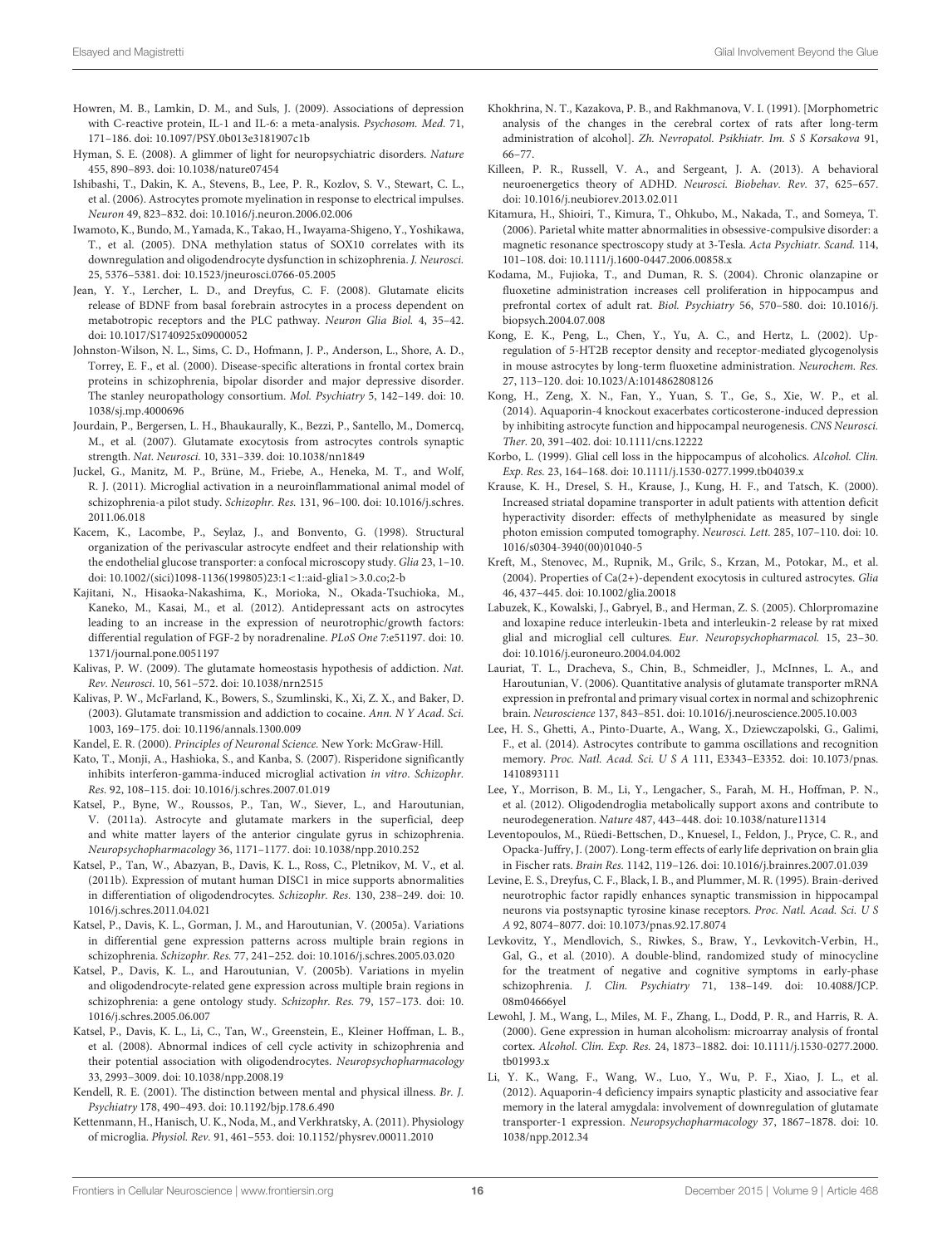- <span id="page-16-20"></span>Li, L., Wu, M., Liao, Y., Ouyang, L., Du, M., Lei, D., et al. (2014). Grey matter reduction associated with posttraumatic stress disorder and traumatic stress. Neurosci. Biobehav. Rev. 43, 163–172. doi: 10.1016/j.neubiorev.2014. 04.003
- <span id="page-16-8"></span>Lin, S. C., and Bergles, D. E. (2002). Physiological characteristics of NG2 expressing glial cells. J. Neurocytol. 31, 537–549. doi: 10.1023/A:1025799816285
- <span id="page-16-12"></span>Liotti, M., and Mayberg, H. S. (2001). The role of functional neuroimaging in the neuropsychology of depression. J. Clin. Exp. Neuropsychol. 23, 121–136. doi: 10. 1076/jcen.23.1.121.1223
- <span id="page-16-34"></span>Liu, J., Lewohl, J. M., Dodd, P. R., Randall, P. K., Harris, R. A., and Mayfield, R. D. (2004). Gene expression profiling of individual cases reveals consistent transcriptional changes in alcoholic human brain. J. Neurochem. 90, 1050–1058. doi: 10.1111/j.1471-4159.2004.02570.x
- <span id="page-16-4"></span>Lo, D. C. (1995). Neurotrophic factors and synaptic plasticity. Neuron 15, 979–981. doi: 10.1016/0896-6273(95)90085-3
- <span id="page-16-26"></span>Ma, T. M., Abazyan, S., Abazyan, B., Nomura, J., Yang, C., Seshadri, S., et al. (2013). Pathogenic disruption of DISC1-serine racemase binding elicits schizophrenialike behavior via D-serine depletion. Mol. Psychiatry 18, 557–567. doi: 10. 1038/mp.2012.97
- <span id="page-16-28"></span>Magistretti, P. J. (1988). Regulation of glycogenolysis by neurotransmitters in the central nervous system. Diabete Metab. 14, 237–246.
- <span id="page-16-0"></span>Magistretti, P. J., and Allaman, I. (2015). A cellular perspective on brain energy metabolism and functional imaging. Neuron 86, 883–901. doi: 10.1016/j. neuron.2015.03.035
- <span id="page-16-1"></span>Magistretti, P. J., Morrison, J. H., Shoemaker, W. J., Sapin, V., and Bloom, F. E. (1981). Vasoactive intestinal polypeptide induces glycogenolysis in mouse cortical slices: a possible regulatory mechanism for the local control of energy metabolism. Proc. Natl. Acad. Sci. U S A 78, 6535–6539. doi: 10.1073/pnas.78. 10.6535
- <span id="page-16-29"></span>Magistretti, P. J., Sorg, O., Yu, N., Martin, J. L., and Pellerin, L. (1993). Neurotransmitters regulate energy metabolism in astrocytes: implications for the metabolic trafficking between neural cells. Dev. Neurosci. 15, 306–312. doi: 10.1159/000111349
- <span id="page-16-25"></span>Makinodan, M., Rosen, K. M., Ito, S., and Corfas, G. (2012). A critical period for social experience-dependent oligodendrocyte maturation and myelination. Science 337, 1357–1360. doi: 10.1126/science. 1220845
- <span id="page-16-9"></span>Mandyam, C. D., Wee, S., Eisch, A. J., Richardson, H. N., and Koob, G. F. (2007). Methamphetamine self-administration and voluntary exercise have opposing effects on medial prefrontal cortex gliogenesis. J. Neurosci. 27, 11442–11450. doi: 10.1523/jneurosci.2505-07.2007
- <span id="page-16-14"></span>Manji, H. K., Drevets, W. C., and Charney, D. S. (2001). The cellular neurobiology of depression. Nat. Med. 7, 541–547. doi: 10.1038/87865
- <span id="page-16-6"></span>Markham, J. A., and Greenough, W. T. (2004). Experience-driven brain plasticity: beyond the synapse. Neuron Glia Biol. 1, 351–363. doi: 10. 1017/s1740925x05000219
- <span id="page-16-21"></span>Mathew, S. J., Amiel, J. M., Coplan, J. D., Fitterling, H. A., Sackeim, H. A., and Gorman, J. M. (2005). Open-label trial of riluzole in generalized anxiety disorder. Am. J. Psychiatry 162, 2379–2381. doi: 10.1176/appi.ajp.162.12.2379
- <span id="page-16-27"></span>Mattei, D., Djodari-Irani, A., Hadar, R., Pelz, A., De Cossio, L. F., Goetz, T., et al. (2014). Minocycline rescues decrease in neurogenesis, increase in microglia cytokines and deficits in sensorimotor gating in an animal model of schizophrenia. Brain Behav. Immun. 38, 175–184. doi: 10.1016/j.bbi.2014. 01.019
- <span id="page-16-13"></span>Matthews, S. C., Strigo, I. A., Simmons, A. N., Yang, T. T., and Paulus, M. P. (2008). Decreased functional coupling of the amygdala and supragenual cingulate is related to increased depression in unmedicated individuals with current major depressive disorder. J. Affect. Disord. 111, 13–20. doi: 10.1016/j.jad. 2008.05.022
- <span id="page-16-7"></span>Matute, C. (2006). Oligodendrocyte NMDA receptors: a novel therapeutic target. Trends Mol. Med. 12, 289–292. doi: 10.1016/j.molmed.2006.05.004
- <span id="page-16-23"></span>Matute, C., Melone, M., Vallejo-Illarramendi, A., and Conti, F. (2005). Increased expression of the astrocytic glutamate transporter GLT-1 in the prefrontal cortex of schizophrenics. Glia 49, 451–455. doi: 10.1002/glia. 20119
- <span id="page-16-18"></span>Matute, C., Sánchez-Gómez, M. V., Martínez-Millán, L., and Miledi, R. (1997). Glutamate receptor-mediated toxicity in optic nerve oligodendrocytes. Proc. Natl. Acad. Sci. U S A 94, 8830–8835. doi: 10.1073/pnas.94.16.8830
- <span id="page-16-10"></span>Mayberg, H. S. (2003). Modulating dysfunctional limbic-cortical circuits in depression: towards development of brain-based algorithms for diagnosis and optimised treatment. Br. Med. Bull. 65, 193–207. doi: 10.1093/bmb/65.1.193
- <span id="page-16-11"></span>Mayberg, H. S., Brannan, S. K., Tekell, J. L., Silva, J. A., Mahurin, R. K., McGinnis, S., et al. (2000). Regional metabolic effects of fluoxetine in major depression: serial changes and relationship to clinical response. Biol. Psychiatry 48, 830–843. doi: 10.1016/s0006-3223(00)01036-2
- <span id="page-16-33"></span>Mayfield, R. D., Lewohl, J. M., Dodd, P. R., Herlihy, A., Liu, J., and Harris, R. A. (2002). Patterns of gene expression are altered in the frontal and motor cortices of human alcoholics. J. Neurochem. 81, 802–813. doi: 10.1046/j.1471-4159.2002. 00860.x
- <span id="page-16-19"></span>McDonald, J. W., Levine, J. M., and Qu, Y. (1998). Multiple classes of the oligodendrocyte lineage are highly vulnerable to excitotoxicity. Neuroreport 9, 2757–2762. doi: 10.1097/00001756-199808240-00014
- <span id="page-16-17"></span>Medina, A., Burke, S., Thompson, R. C., Bunney, W. Jr., Myers, R. M., Schatzberg, A., et al. (2013). Glutamate transporters: a key piece in the glutamate puzzle of major depressive disorder. J. Psychiatr. Res. 47, 1150–1156. doi: 10.1016/j. jpsychires.2013.04.007
- <span id="page-16-37"></span>Messing, A., Brenner, M., Feany, M. B., Nedergaard, M., and Goldman, J. E. (2012). Alexander disease. J. Neurosci. 32, 5017–5023. doi: 10.1523/JNEUROSCI.5384- 11.2012
- <span id="page-16-35"></span>Miguel-Hidalgo, J. J. (2005). Lower packing density of glial fibrillary acidic protein-immunoreactive astrocytes in the prelimbic cortex of alcohol-naive and alcohol-drinking alcohol-preferring rats as compared with alcoholnonpreferring and Wistar rats. Alcohol. Clin. Exp. Res. 29, 766–772. doi: 10. 1097/01.alc.0000164378.92680.fa
- <span id="page-16-30"></span>Miguel-Hidalgo, J. J. (2009). The role of Glial cells in drug abuse. Curr. Drug Abuse Rev. 2, 76–82. doi: 10.2174/1874473710902010076
- <span id="page-16-15"></span>Miguel-Hidalgo, J. J., Baucom, C., Dilley, G., Overholser, J. C., Meltzer, H. Y., Stockmeier, C. A., et al. (2000). Glial fibrillary acidic protein immunoreactivity in the prefrontal cortex distinguishes younger from older adults in major depressive disorder. Biol. Psychiatry 48, 861–873. doi: 10. 1016/s0006-3223(00)00999-9
- <span id="page-16-32"></span>Miguel-Hidalgo, J. J., Overholser, J. C., Meltzer, H. Y., Stockmeier, C. A., and Rajkowska, G. (2006). Reduced glial and neuronal packing density in the orbitofrontal cortex in alcohol dependence and its relationship with suicide and duration of alcohol dependence. Alcohol. Clin. Exp. Res. 30, 1845–1855. doi: 10. 1111/j.1530-0277.2006.00221.x
- <span id="page-16-36"></span>Miguel-Hidalgo, J., Shoyama, Y., and Wanzo, V. (2009). Infusion of gliotoxins or a gap junction blocker in the prelimbic cortex increases alcohol preference in Wistar rats. J. Psychopharmacol. 23, 550–557. doi: 10.1177/0269881108091074
- <span id="page-16-31"></span>Miguel-Hidalgo, J. J., Wei, J., Andrew, M., Overholser, J. C., Jurjus, G., Stockmeier, C. A., et al. (2002). Glia pathology in the prefrontal cortex in alcohol dependence with and without depressive symptoms. Biol. Psychiatry 52, 1121–1133. doi: 10.1016/s0006-3223(02)01439-7
- <span id="page-16-16"></span>Miguel-Hidalgo, J. J., Wilson, B. A., Hussain, S., Meshram, A., Rajkowska, G., and Stockmeier, C. A. (2014). Reduced connexin 43 immunolabeling in the orbitofrontal cortex in alcohol dependence and depression. J. Psychiatr. Res. 55, 101–109. doi: 10.1016/j.jpsychires.2014.04.007
- <span id="page-16-5"></span>Miller, D. J., Duka, T., Stimpson, C. D., Schapiro, S. J., Baze, W. B., Mcarthur, M. J., et al. (2012). Prolonged myelination in human neocortical evolution. Proc. Natl. Acad. Sci. U S A 109, 16480–16485. doi: 10.1073/pnas. 1117943109
- <span id="page-16-22"></span>Millar, J. K., Wilson-Annan, J. C., Anderson, S., Christie, S., Taylor, M. S., Semple, C. A., et al. (2000). Disruption of two novel genes by a translocation co-segregating with schizophrenia. Hum. Mol. Genet. 9, 1415–1423. doi: 10. 1093/hmg/9.9.1415
- <span id="page-16-24"></span>Miyaoka, T., Yasukawa, R., Yasuda, H., Hayashida, M., Inagaki, T., and Horiguchi, J. (2007). Possible antipsychotic effects of minocycline in patients with schizophrenia. Prog. Neuropsychopharmacol. Biol. Psychiatry 31, 304–307. doi: 10.1016/j.pnpbp.2006.08.013
- <span id="page-16-2"></span>Miyazaki, J., Nakanishi, S., and Jingami, H. (1999). Expression and characterization of a glycine-binding fragment of the N-methyl-D-aspartate receptor subunit NR1. Biochem. J. 340(Pt. 3), 687–692. doi: 10.1042/0264- 6021:3400687
- <span id="page-16-3"></span>Montana, V., Ni, Y., Sunjara, V., Hua, X., and Parpura, V. (2004). Vesicular glutamate transporter-dependent glutamate release from astrocytes. J. Neurosci. 24, 2633–2642. doi: 10.1523/jneurosci.3770-03.2004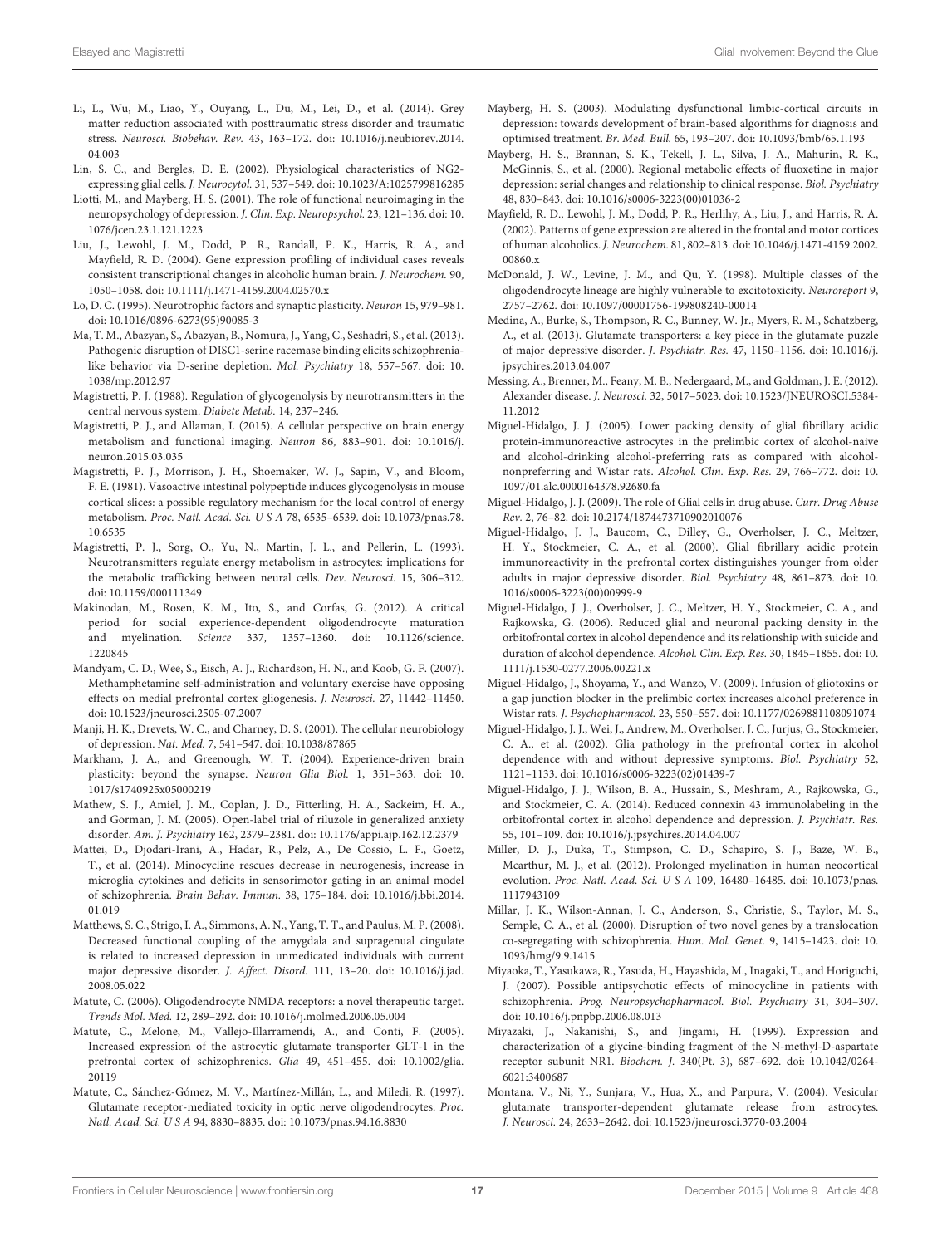- <span id="page-17-35"></span>Mulholland, P. J., Carpenter-Hyland, E. P., Woodward, J. J., and Chandler, L. J. (2009). Ethanol disrupts NMDA receptor and astroglial EAAT2 modulation of Kv2.1 potassium channels in hippocampus. Alcohol 43, 45–50. doi: 10.1016/j. alcohol.2008.10.001
- <span id="page-17-32"></span>Nagel, B. J., Bathula, D., Herting, M., Schmitt, C., Kroenke, C. D., Fair, D., et al. (2011). Altered white matter microstructure in children with attentiondeficit/hyperactivity disorder. J. Am. Acad. Child Adolesc. Psychiatry 50, 283–292. doi: 10.1016/j.jaac.2010.12.003
- <span id="page-17-17"></span>Nagy, C., Suderman, M., Yang, J., Szyf, M., Mechawar, N., Ernst, C., et al. (2015). Astrocytic abnormalities and global DNA methylation patterns in depression and suicide. Mol. Psychiatry 20, 320–328. doi: 10.1038/mp. 2014.21
- <span id="page-17-3"></span>Nedergaard, M., Ransom, B., and Goldman, S. A. (2003). New roles for astrocytes: redefining the functional architecture of the brain. Trends Neurosci. 26, 523–530. doi: 10.1016/j.tins.2003.08.008
- <span id="page-17-0"></span>Nestler, E. J., and Hyman, S. E. (2010). Animal models of neuropsychiatric disorders. Nat. Neurosci. 13, 1161–1169. doi: 10.1038/nn.2647
- <span id="page-17-18"></span>Nichols, N. R., Osterburg, H. H., Masters, J. N., Millar, S. L., and Finch, C. E. (1990). Messenger RNA for glial fibrillary acidic protein is decreased in rat brain following acute and chronic corticosterone treatment. Brain Res. Mol. Brain Res. 7, 1–7. doi: 10.1016/0169-328x(90)90066-m
- <span id="page-17-5"></span>Oberheim, N. A., Takano, T., Han, X., He, W., Lin, J. H., Wang, F., et al. (2009). Uniquely hominid features of adult human astrocytes. J. Neurosci. 29, 3276–3287. doi: 10.1523/JNEUROSCI.4707-08.2009
- <span id="page-17-19"></span>Obuchowicz, E., Bielecka, A. M., Paul-Samojedny, M., Pudelko, A., and Kowalski, J. (2014). Imipramine and fluoxetine inhibit LPS-induced activation and affect morphology of microglial cells in the rat glial culture. Pharmacol. Rep. 66, 34–43. doi: 10.1016/j.pharep.2013.08.002
- <span id="page-17-26"></span>Ohashi, M., Saitoh, A., Yamada, M., Oka, J., and Yamada, M. (2015). Riluzole in the prelimbic medial prefrontal cortex attenuates veratrine-induced anxietylike behaviors in mice. Psychopharmacology (Berl) 232, 391–398. doi: 10. 1007/s00213-014-3676-1
- <span id="page-17-36"></span>Okamoto, H., Miki, T., Lee, K. Y., Yokoyama, T., Kuma, H., Wang, Z. Y., et al. (2006). Oligodendrocyte myelin glycoprotein (OMgp) in rat hippocampus is depleted by chronic ethanol consumption. Neurosci. Lett. 406, 76–80. doi: 10. 1016/j.neulet.2006.07.023
- <span id="page-17-14"></span>Ongur, D., Drevets, W. C., and Price, J. L. (1998). Glial reduction in the subgenual prefrontal cortex in mood disorders. Proc. Natl. Acad. Sci. U S A 95, 13290–13295. doi: 10.1073/pnas.95.22.13290
- <span id="page-17-22"></span>Orre, K., Wennström, M., and Tingström, A. (2009). Chronic lithium treatment decreases NG2 cell proliferation in rat dentate hilus, amygdala and corpus callosum. Prog. Neuropsychopharmacol. Biol. Psychiatry 33, 503–510. doi: 10. 1016/j.pnpbp.2009.01.015
- <span id="page-17-9"></span>Orthmann-Murphy, J. L., Abrams, C. K., and Scherer, S. S. (2008). Gap junctions couple astrocytes and oligodendrocytes. J. Mol. Neurosci. 35, 101–116. doi: 10. 1007/s12031-007-9027-5
- <span id="page-17-27"></span>Osbun, N., Li, J., O'Driscoll, M. C., Strominger, Z., Wakahiro, M., Rider, E., et al. (2011). Genetic and functional analyses identify DISC1 as a novel callosal agenesis candidate gene. Am. J. Med. Genet. A 155A, 1865–1876. doi: 10. 1002/ajmg.a.34081
- <span id="page-17-30"></span>Owen, F., Crow, T. J., Frith, C. D., Johnson, J. A., Johnstone, E. C., Lofthouse, R., et al. (1987). Selective decreases in MAO-B activity in post-mortem brains from schizophrenic patients with type II syndrome. Br. J. Psychiatry 151, 514–519. doi: 10.1192/bjp.151.4.514
- <span id="page-17-28"></span>Paillere-Martinot, M., Caclin, A., Artiges, E., Poline, J. B., Joliot, M., Mallet, L., et al. (2001). Cerebral gray and white matter reductions and clinical correlates in patients with early onset schizophrenia. Schizophr. Res. 50, 19–26. doi: 10. 1016/s0920-9964(00)00137-7
- <span id="page-17-39"></span>Patte, C., Gandolfo, P., Leprince, J., Thoumas, J. L., Fontaine, M., Vaudry, H., et al. (1999). GABA inhibits endozepine release from cultured rat astrocytes. Glia 25, 404–411. doi: 10.1002/(sici)1098-1136(19990215)25:4<404::aid-glia9>3.0.  $co;2-a$
- <span id="page-17-7"></span>Pellerin, L., and Magistretti, P. J. (1994). Glutamate uptake into astrocytes stimulates aerobic glycolysis: a mechanism coupling neuronal activity to glucose utilization. Proc. Natl. Acad. Sci. U S A 91, 10625–10629. doi: 10. 1073/pnas.91.22.10625
- <span id="page-17-2"></span>Pelvig, D. P., Pakkenberg, H., Stark, A. K., and Pakkenberg, B. (2008). Neocortical glial cell numbers in human brains. Neurobiol. Aging 29, 1754–1762. doi: 10. 1016/j.neurobiolaging.2007.04.013
- <span id="page-17-29"></span>Pennington, K., Beasley, C. L., Dicker, P., Fagan, A., English, J., Pariante, C. M., et al. (2008). Prominent synaptic and metabolic abnormalities revealed by proteomic analysis of the dorsolateral prefrontal cortex in schizophrenia and bipolar disorder. Mol. Psychiatry 13, 1102–1117. doi: 10.1038/sj.mp. 4002098
- <span id="page-17-6"></span>Pereira, A. Jr., and Furlan, F. A. (2010). Astrocytes and human cognition: modeling information integration and modulation of neuronal activity. Prog. Neurobiol. 92, 405–420. doi: 10.1016/j.pneurobio.2010.07.001
- <span id="page-17-25"></span>Perez, J. A., Clinton, S. M., Turner, C. A., Watson, S. J., and Akil, H. (2009). A new role for FGF2 as an endogenous inhibitor of anxiety. J. Neurosci. 29, 6379–6387. doi: 10.1523/JNEUROSCI.4829-08.2009
- <span id="page-17-12"></span>Peters, A. (2004). A fourth type of neuroglial cell in the adult central nervous system. J. Neurocytol. 33, 345–357. doi: 10.1023/b:neur.0000044195.64009.27
- <span id="page-17-33"></span>Pfefferbaum, A., Sullivan, E. V., Hedehus, M., Adalsteinsson, E., Lim, K. O., and Moseley, M. (2000). In vivo detection and functional correlates of white matter microstructural disruption in chronic alcoholism. Alcohol. Clin. Exp. Res. 24, 1214–1221. doi: 10.1111/j.1530-0277.2000.tb02086.x
- <span id="page-17-23"></span>Pittenger, C., Coric, V., Banasr, M., Bloch, M., Krystal, J. H., and Sanacora, G. (2008). Riluzole in the treatment of mood and anxiety disorders. CNS Drugs 22, 761–786. doi: 10.2165/00023210-200822090-00004
- <span id="page-17-24"></span>Ponomarev, I., Rau, V., Eger, E. I., Harris, R. A., and Fanselow, M. S. (2010). Amygdala transcriptome and cellular mechanisms underlying stressenhanced fear learning in a rat model of posttraumatic stress disorder. Neuropsychopharmacology 35, 1402–1411. doi: 10.1038/npp.2010.10
- <span id="page-17-37"></span>Prust, M., Wang, J., Morizono, H., Messing, A., Brenner, M., Gordon, E., et al. (2011). GFAP mutations, age at onset and clinical subtypes in Alexander disease. Neurology 77, 1287–1294. doi: 10.1212/WNL.0b013e3182309f72
- <span id="page-17-8"></span>Quesseveur, G., David, D. J., Gaillard, M. C., Pla, P., Wu, M. V., Nguyen, H. T., et al. (2013). BDNF overexpression in mouse hippocampal astrocytes promotes local neurogenesis and elicits anxiolytic-like activities. Transl. Psychiatry 3:e253. doi: 10.1038/tp.2013.30
- <span id="page-17-31"></span>Radewicz, K., Garey, L. J., Gentleman, S. M., and Reynolds, R. (2000). Increase in HLA-DR immunoreactive microglia in frontal and temporal cortex of chronic schizophrenics. J. Neuropathol. Exp. Neurol. 59, 137–150.
- <span id="page-17-20"></span>Rajkowska, G. (2002a). Cell pathology in bipolar disorder. Bipolar Disord. 4, 105–116. doi: 10.1034/j.1399-5618.2002.01149.x
- <span id="page-17-13"></span>Rajkowska, G. (2002b). Cell pathology in mood disorders. Semin. Clin. Neuropsychiatry 7, 281–292. doi: 10.1053/scnp.2002.35228
- <span id="page-17-21"></span>Rajkowska, G., Halaris, A., and Selemon, L. D. (2001). Reductions in neuronal and glial density characterize the dorsolateral prefrontal cortex in bipolar disorder. Biol. Psychiatry 49, 741–752. doi: 10.1016/s0006-3223(01)01080-0
- <span id="page-17-16"></span>Rajkowska, G., Hughes, J., Stockmeier, C. A., Javier Miguel-Hidalgo, J., and Maciag, D. (2013). Coverage of blood vessels by astrocytic endfeet is reduced in major depressive disorder. Biol. Psychiatry 73, 613–621. doi: 10.1016/j. biopsych.2012.09.024
- <span id="page-17-4"></span>Rajkowska, G., and Miguel-Hidalgo, J. J. (2007). Gliogenesis and glial pathology in depression. CNS Neurol. Disord. Drug Targets 6, 219–233. doi: 10. 2174/187152707780619326
- <span id="page-17-1"></span>Rajkowska, G., Miguel-Hidalgo, J. J., Wei, J., Dilley, G., Pittman, S. D., Meltzer, H. Y., et al. (1999). Morphometric evidence for neuronal and glial prefrontal cell pathology in major depression. Biol. Psychiatry 45, 1085–1098. doi: 10. 1016/s0006-3223(99)00041-4
- <span id="page-17-15"></span>Regenold, W. T., Phatak, P., Marano, C. M., Gearhart, L., Viens, C. H., and Hisley, K. C. (2007). Myelin staining of deep white matter in the dorsolateral prefrontal cortex in schizophrenia, bipolar disorder and unipolar major depression. Psychiatry Res. 151, 179–188. doi: 10.1016/j.psychres.2006.12.019
- <span id="page-17-11"></span>Richardson, W. D., Young, K. M., Tripathi, R. B., and McKenzie, I. (2011). NG2 glia as multipotent neural stem cells: fact or fantasy? Neuron 70, 661–673. doi: 10.1016/j.neuron.2011.05.013
- <span id="page-17-34"></span>Rimondini, R., Arlinde, C., Sommer, W., and Heilig, M. (2002). Long-lasting increase in voluntary ethanol consumption and transcriptional regulation in the rat brain after intermittent exposure to alcohol. FASEB J. 16, 27–35. doi: 10. 1096/fj.01-0593com
- <span id="page-17-10"></span>Rinholm, J. E., Hamilton, N. B., Kessaris, N., Richardson, W. D., Bergersen, L. H., and Attwell, D. (2011). Regulation of oligodendrocyte development and myelination by glucose and lactate. J. Neurosci. 31, 538–548. doi: 10. 1523/JNEUROSCI.3516-10.2011
- <span id="page-17-38"></span>Rodriguez, D., Gauthier, F., Bertini, E., Bugiani, M., Brenner, M., N'Guyen, S., et al. (2001). Infantile Alexander disease: spectrum of GFAP mutations and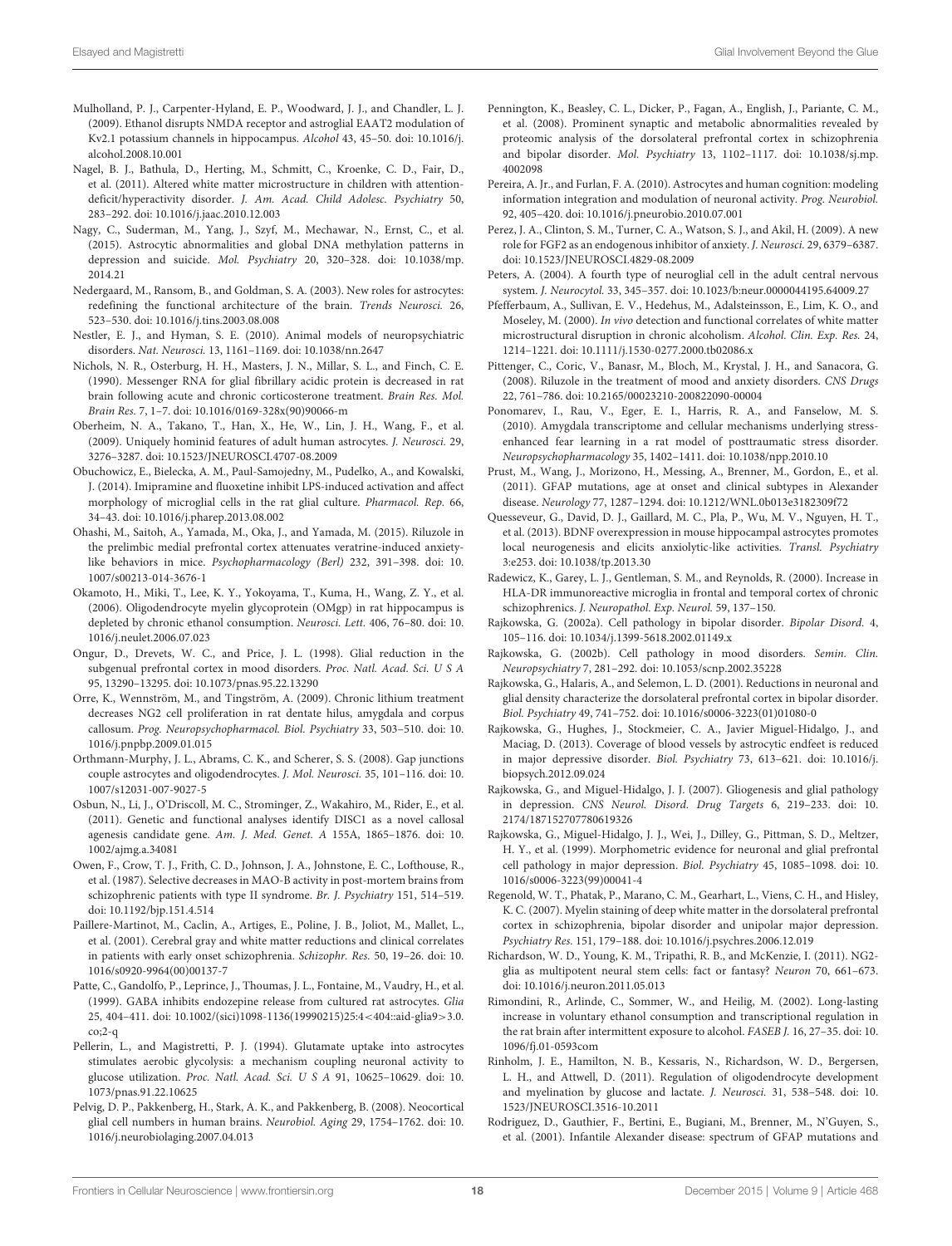genotype-phenotype correlation. Am. J. Hum. Genet. 69, 1134–1140. doi: 10. 1086/323799

- <span id="page-18-3"></span>Rothstein, J. D., Dykes-Hoberg, M., Pardo, C. A., Bristol, L. A., Jin, L., Kuncl, R. W., et al. (1996). Knockout of glutamate transporters reveals a major role for astroglial transport in excitotoxicity and clearance of glutamate. Neuron 16, 675–686. doi: 10.1016/s0896-6273(00)80086-0
- <span id="page-18-16"></span>Roy, K., Murtie, J. C., El-Khodor, B. F., Edgar, N., Sardi, S. P., Hooks, B. M., et al. (2007). Loss of erbB signaling in oligodendrocytes alters myelin and dopaminergic function, a potential mechanism for neuropsychiatric disorders. Proc. Natl. Acad. Sci. U S A 104, 8131–8136. doi: 10.1073/pnas.0702157104
- <span id="page-18-28"></span>Russell, V. A., Oades, R. D., Tannock, R., Killeen, P. R., Auerbach, J. G., Johansen, E. B., et al. (2006). Response variability in attention-deficit/hyperactivity disorder: a neuronal and glial energetics hypothesis. Behav. Brain Funct. 2:30. doi: 10.1186/1744-9081-2-30
- <span id="page-18-10"></span>Sanacora, G., and Banasr, M. (2013). From pathophysiology to novel antidepressant drugs: glial contributions to the pathology and treatment of mood disorders. Biol. Psychiatry 73, 1172–1179. doi: 10.1016/j.biopsych.2013. 03.032
- <span id="page-18-7"></span>Sanchez-Abarca, L. I., Tabernero, A., and Medina, J. M. (2001). Oligodendrocytes use lactate as a source of energy and as a precursor of lipids. Glia 36, 321–329. doi: 10.1002/glia.1119
- <span id="page-18-29"></span>Sandau, U. S., Alderman, Z., Corfas, G., Ojeda, S. R., and Raber, J. (2012). Astrocyte-specific disruption of SynCAM1 signaling results in ADHD-like behavioral manifestations. PLoS One 7:e36424. doi: 10.1371/journal.pone. 0036424
- <span id="page-18-30"></span>Sander, T., Ostapowicz, A., Samochowiec, J., Smolka, M., Winterer, G., and Schmidt, L. G. (2000). Genetic variation of the glutamate transporter EAAT2 gene and vulnerability to alcohol dependence. Psychiatr. Genet. 10, 103–107. doi: 10.1097/00041444-200010030-00001
- <span id="page-18-31"></span>Sari, Y., and Sreemantula, S. N. (2012). Neuroimmunophilin GPI-1046 reduces ethanol consumption in part through activation of GLT1 in alcoholpreferring rats. Neuroscience 227, 327–335. doi: 10.1016/j.neuroscience.2012. 10.007
- <span id="page-18-34"></span>Sawaishi, Y. (2009). Review of Alexander disease: beyond the classical concept of leukodystrophy. Brain Dev. 31, 493–498. doi: 10.1016/j.braindev.2009.03.006
- <span id="page-18-9"></span>Schafer, D. P., Lehrman, E. K., Kautzman, A. G., Koyama, R., Mardinly, A. R., Yamasaki, R., et al. (2012). Microglia sculpt postnatal neural circuits in an activity and complement-dependent manner. Neuron 74, 691–705. doi: 10. 1016/j.neuron.2012.03.026
- <span id="page-18-5"></span>Schell, M. J., Molliver, M. E., and Snyder, S. H. (1995). D-serine, an endogenous synaptic modulator: localization to astrocytes and glutamate-stimulated release. Proc. Natl. Acad. Sci. U S A 92, 3948–3952. doi: 10.1073/pnas.92.9.3948
- <span id="page-18-24"></span>Schmitt, A., Steyskal, C., Bernstein, H. G., Schneider-Axmann, T., Parlapani, E., Schaeffer, E. L., et al. (2009). Stereologic investigation of the posterior part of the hippocampus in schizophrenia. Acta Neuropathol. 117, 395–407. doi: 10. 1007/s00401-008-0430-y
- <span id="page-18-8"></span>Scholz, J., Klein, M. C., Behrens, T. E., and Johansen-Berg, H. (2009). Training induces changes in white-matter architecture. Nat. Neurosci. 12, 1370–1371. doi: 10.1038/nn.2412
- <span id="page-18-32"></span>Scofield, M. D., and Kalivas, P. W. (2014). Astrocytic dysfunction and addiction: consequences of impaired glutamate homeostasis. Neuroscientist 20, 610–622. doi: 10.1177/1073858413520347
- <span id="page-18-17"></span>Seedat, S., Videen, J. S., Kennedy, C. M., and Stein, M. B. (2005). Single voxel proton magnetic resonance spectroscopy in women with and without intimate partner violence-related posttraumatic stress disorder. Psychiatry Res. 139, 249–258. doi: 10.1016/j.pscychresns.2005.06.001
- <span id="page-18-26"></span>Semrud-Clikeman, M., Steingard, R. J., Filipek, P., Biederman, J., Bekken, K., and Renshaw, P. F. (2000). Using MRI to examine brain-behavior relationships in males with attention deficit disorder with hyperactivity. J. Am. Acad. Child Adolesc. Psychiatry 39, 477–484. doi: 10.1097/00004583-200004000-00017
- <span id="page-18-19"></span>Serra-De-Oliveira, N., Boilesen, S. N., Prado De Franca Carvalho, C., LeSueur-Maluf, L., Zollner, R. L., Spadari, R. C., et al. (2015). Behavioural changes observed in demyelination model shares similarities with white matter abnormalities in humans. Behav. Brain Res. 287, 265–275. doi: 10.1016/j.bbr. 2015.03.038
- <span id="page-18-21"></span>Silberberg, G., Darvasi, A., Pinkas-Kramarski, R., and Navon, R. (2006). The involvement of ErbB4 with schizophrenia: association and expression studies. Am. J. Med. Genet. B Neuropsychiatr. Genet. 141B, 142–148. doi: 10.1002/ajmg. b.30275
- <span id="page-18-33"></span>Snider, S. E., Hendrick, E. S., and Beardsley, P. M. (2013). Glial cell modulators attenuate methamphetamine self-administration in the rat. Eur. J. Pharmacol. 701, 124–130. doi: 10.1016/j.ejphar.2013.01.016
- <span id="page-18-1"></span>Sorg, O., and Magistretti, P. J. (1991). Characterization of the glycogenolysis elicited by vasoactive intestinal peptide, noradrenaline and adenosine in primary cultures of mouse cerebral cortical astrocytes. Brain Res. 563, 227–233. doi: 10.1016/0006-8993(91)91538-c
- <span id="page-18-15"></span>Souza Ade, A., Da Silva, G. S., Velez, B. S., Santoro, A. B., and Montero-Lomeli, M. (2010). Glycogen synthesis in brain and astrocytes is inhibited by chronic lithium treatment. Neurosci. Lett. 482, 128–132. doi: 10.1016/j.neulet.2010. 07.016
- <span id="page-18-6"></span>Sparacio, S. M., Zhang, Y., Vilcek, J., and Benveniste, E. N. (1992). Cytokine regulation of interleukin-6 gene expression in astrocytes involves activation of an NF-κ B-like nuclear protein. J. Neuroimmunol. 39, 231–242. doi: 10. 1016/0165-5728(92)90257-l
- <span id="page-18-23"></span>Stark, A. K., Uylings, H. B., Sanz-Arigita, E., and Pakkenberg, B. (2004). Glial cell loss in the anterior cingulate cortex, a subregion of the prefrontal cortex, in subjects with schizophrenia. Am. J. Psychiatry 161, 882–888. doi: 10.1176/appi. ajp.161.5.882
- <span id="page-18-25"></span>Steffek, A. E., McCullumsmith, R. E., Haroutunian, V., and Meador-Woodruff, J. H. (2008). Cortical expression of glial fibrillary acidic protein and glutamine synthetase is decreased in schizophrenia. Schizophr. Res. 103, 71–82. doi: 10. 1016/j.schres.2008.04.032
- <span id="page-18-11"></span>Steiner, J., Bielau, H., Brisch, R., Danos, P., Ullrich, O., Mawrin, C., et al. (2008). Immunological aspects in the neurobiology of suicide: elevated microglial density in schizophrenia and depression is associated with suicide. J. Psychiatr. Res. 42, 151–157. doi: 10.1016/j.jpsychires.2006. 10.013
- <span id="page-18-12"></span>Steiner, J., Walter, M., Gos, T., Guillemin, G. J., Bernstein, H. G., Sarnyai, Z., et al. (2011). Severe depression is associated with increased microglial quinolinic acid in subregions of the anterior cingulate gyrus: evidence for an immune-modulated glutamatergic neurotransmission? J. Neuroinflammation 8:94. doi: 10.1186/1742-2094-8-94
- <span id="page-18-18"></span>Stewart, S. E., Platko, J., Fagerness, J., Birns, J., Jenike, E., Smoller, J. W., et al. (2007). A genetic family-based association study of OLIG2 in obsessivecompulsive disorder. Arch. Gen. Psychiatry 64, 209–214. doi: 10.1001/archpsyc. 64.2.209
- <span id="page-18-2"></span>Suzuki, A., Stern, S. A., Bozdagi, O., Huntley, G. W., Walker, R. H., Magistretti, P. J., et al. (2011). Astrocyte-neuron lactate transport is required for long-term memory formation. Cell 144, 810–823. doi: 10.1016/j.cell.2011.02.018
- <span id="page-18-0"></span>Takano, T., Tian, G. F., Peng, W., Lou, N., Libionka, W., Han, X., et al. (2006). Astrocyte-mediated control of cerebral blood flow. Nat. Neurosci. 9, 260–267. doi: 10.1038/nn1623
- <span id="page-18-4"></span>Tanaka, K., Watase, K., Manabe, T., Yamada, K., Watanabe, M., Takahashi, K., et al. (1997). Epilepsy and exacerbation of brain injury in mice lacking the glutamate transporter GLT-1. Science 276, 1699–1702. doi: 10.1126/science. 276.5319.1699
- <span id="page-18-22"></span>Taveggia, C., Zanazzi, G., Petrylak, A., Yano, H., Rosenbluth, J., Einheber, S., et al. (2005). Neuregulin-1 type III determines the ensheathment fate of axons. Neuron 47, 681–694. doi: 10.1016/j.neuron.2005.08.017
- <span id="page-18-35"></span>Tian, R., Wu, X., Hagemann, T. L., Sosunov, A. A., Messing, A., McKhann, G. M., et al. (2010). Alexander disease mutant glial fibrillary acidic protein compromises glutamate transport in astrocytes. J. Neuropathol. Exp. Neurol. 69, 335–345. doi: 10.1097/NEN.0b013e3181d3cb52
- <span id="page-18-20"></span>Tkachev, D., Mimmack, M. L., Huffaker, S. J., Ryan, M., and Bahn, S. (2007). Further evidence for altered myelin biosynthesis and glutamatergic dysfunction in schizophrenia. Int. J. Neuropsychopharmacol. 10, 557–563. doi: 10.1017/s1461145706007334
- <span id="page-18-13"></span>Tkachev, D., Mimmack, M. L., Ryan, M. M., Wayland, M., Freeman, T., Jones, P. B., et al. (2003). Oligodendrocyte dysfunction in schizophrenia and bipolar disorder. Lancet 362, 798–805. doi: 10.1016/s0140-6736(03) 14297-3
- <span id="page-18-27"></span>Todd, R. D., and Botteron, K. N. (2001). Is attention-deficit/hyperactivity disorder an energy deficiency syndrome? Biol. Psychiatry 50, 151–158. doi: 10. 1016/S0006-3223(01)01173-8
- <span id="page-18-14"></span>Toro, C. T., Hallak, J. E., Dunham, J. S., and Deakin, J. F. (2006). Glial fibrillary acidic protein and glutamine synthetase in subregions of prefrontal cortex in schizophrenia and mood disorder. Neurosci. Lett. 404, 276–281. doi: 10.1016/j. neulet.2006.05.067